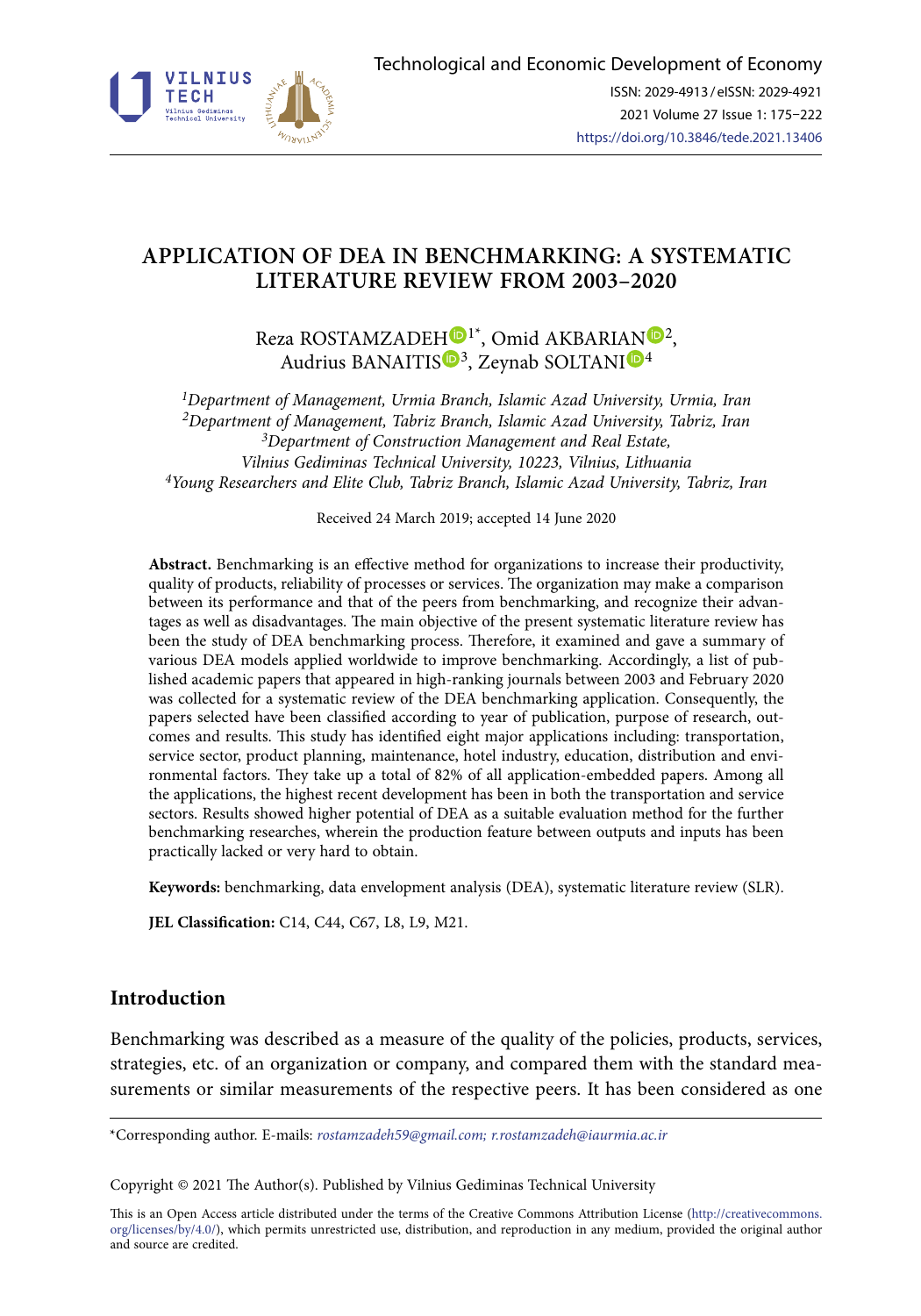of the common tools that is widely utilized as one of the methods for improving the competitiveness and efficiency of organizations in the business life (Peng Wong & Yew Wong, 2008). Many papers on benchmarking applications have been published such as management education (Yeravdekar & Behl, 2017), banking (Radojicic et al., 2018; Sufian, 2011a), airports (Adler et al., 2013), energy systems (Kılkış, 2015; Mardani et al., 2017), transportation (Swanson, 2016), hospitals (Portela et al., 2016), productivity (Chodakowska & Nazarko, 2017), labour efficiency (Nazarko & Chodakowska, 2017), supply chain management (Soheilirad et al., 2018; Yazdani et al., 2019), hotels (Chiu & Lin, 2018), innovative companies (Žižka et al., 2016), asset management (Kaganova & Telgarsky, 2018) and others, to name only a few. Cook et al. (2004) pointed out that benchmarking and performance evaluation are prominent continual improvement devices, which make organization to evolve continually and ameliorate for surviving and succeeding at aggressive business competition condition (Wu, 2012). Anand and Kodali (2008) proposed that companies have been constantly pressurized for becoming stronger, quicker and more affordable than that of their peers, which benchmarking must be identified as one of the catalysts for change as well as creativity in this regard, and that it can be used as a prime management method by learning from best practices to achieve organizational performance objectives. Barber (2004) stated that the overall aim of benchmarking as the evaluative method for providing continual learning for project organization and project manager is regarded problems, which should discuss more extensively in the discipline of the project management.

Depending on objectives and benchmarking utilization areas, some models may be specified related to it (Quaresma Dias et al., 2009). Deming plan do check act (PDCA) cycle model in researches of (Aires et al., 2014; Silva et al., 2017) the supply-chain operations reference (SCOR) model in researches of (Li et al., 2011; Sellitto et al., 2015) and the data envelopment analysis (DEA) model in researches of (Lim et al., 2011; W. P. Wong & K. Y. Wong, 2008; Wu et al., 2016). Peng Wong and Yew Wong (2008) claimed that because of (a) robust, (b) standardized, and (c) transparent method of DEA, this can be utilized as one of the benchmarking tools. Second, when multiple performance measures available, it would be one of the important tools for determining comparative efficacy of the peer decision making units (DMUs). Third, this tool assesses efficiency regardless from the definition of the association or interactions between performance indicators before measurement. Forth, it utilizes the definition of an effective frontier as a criterion for performance assessment. In addition, Charnes et al. (1978) introduced DEA as one of the methods to assess efficacy and efficiency of decision making units. DEA was widely known as a modern tool for measuring efficiency (Emrouznejad & Yang, 2018). However, substantial execution of DEA in performance measurement is one of the reasons for DEA employment as one of the tools for multicriteria decision-making (MCDM). In this type of thinking, decision making units need to be replaced with alternatives, for example, the cost criteria should be a substitute for input, and must to reach its maximum, and the cost criteria should be replaced by the output, which must be the lowest possible value (Makui et al., 2008). One of the most fundamental differences between MCDM and DEA is the impact of human judgment on it. Unlike MCDM, the DEA method attempts to extract the same data and avoids judgment (Belton & Vickers, 1993; Doyle & Green, 1993; Papagapiou et al., 1997; Stewart, 1994, 1996). Perhaps it would be better if these two methods work in some cases like each other: the DMUs are carefully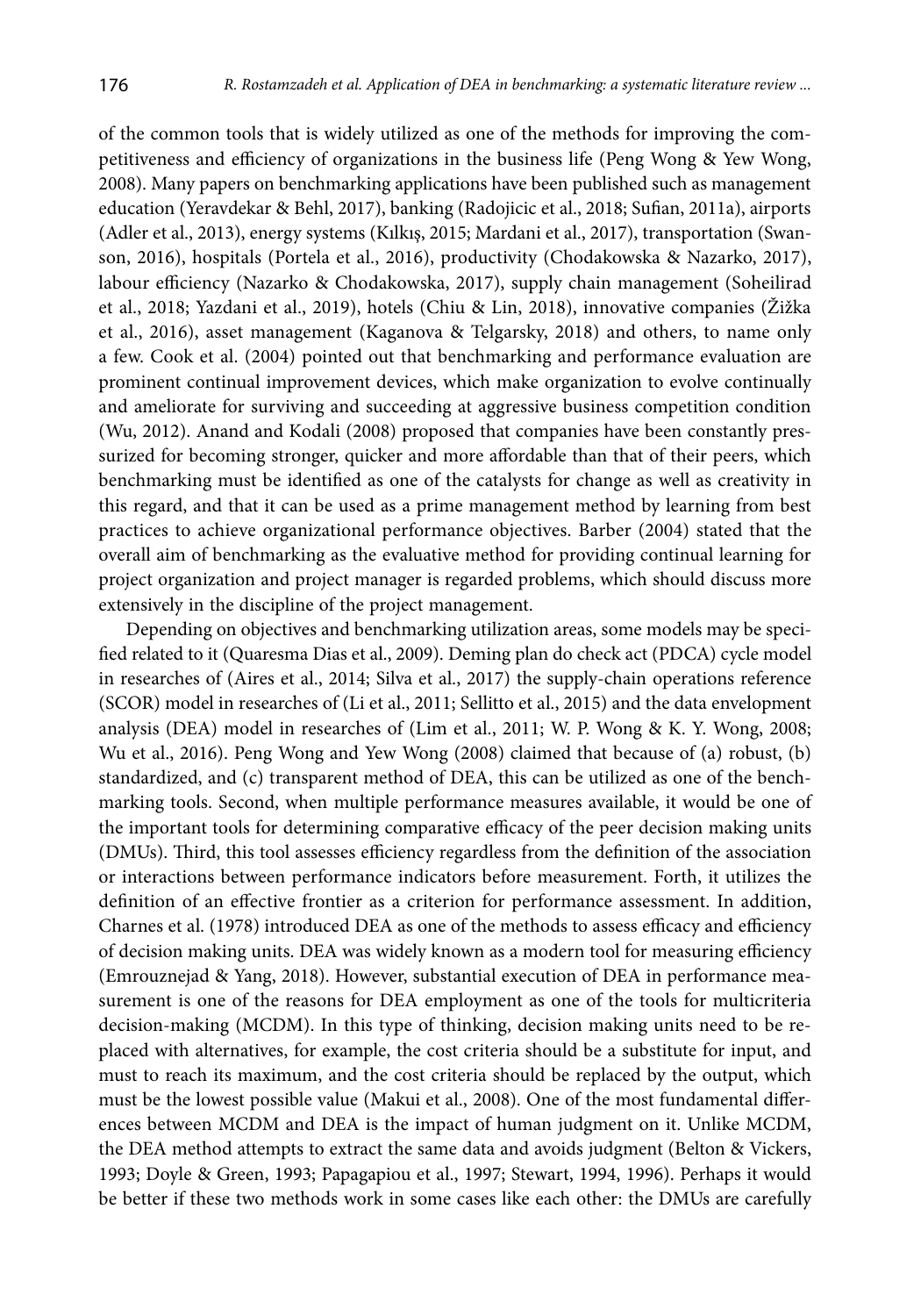performed because of the standard criteria and that judgment is not involved. On the other hand, measures taken in the MCDM method can be used to make judgments specifically for limiting weight in DEA (Azadeh et al., 2008). In addition to a comparison of the efficiency throughout the DMUs into an entity, DEA was often employed for comparing efficiency into companies. DEA gains a distinctive merit over other efficiency approaches obtained by benchmarking results. Therefore, both forms of data, output level as well as information on benchmarking, would be indivisible. Therefore, distance of the seen DMU with reference DMU that is used as the benchmarking aim, defines the efficiency (Baek & Lee, 2009).

The aim of the present article has been to review application of DEA in benchmarking literature. The aim of this article has been the collection of a sample representative of research work on application of DEA in benchmarking processes, emphasizing the utility and applicability of these methods for future study projects Hence, it aimed at the illustration of what areas have been investigated in benchmarking using DEA also which area has the highest growth recently? Based on the studied articles, there is no Systematic Literature Review (SLR) article reviewing the application of DEA in Benchmarking in different fields. On the other hand, there are not many articles which have evaluated the application of DEA in Benchmarking. Therefore, the authors attempted to fill the mentioned gap and systematically review papers of DEA utilization in Benchmarking at a wide scale. In this study, through the analysis of published literature, the research was tested and examined. The purpose of our work is not to review all the common practices in benchmarking among the current method, but focus went for DEA in benchmarking instead. Since the benchmarking plays an important role in a competitive advantage, hence, this paper examines existing methods and focuses on issues that are likely to be faced. Finally, a roadmap is presented to solve current problems. This review is based on DEA-benchmarking. The summary of the contributions are as follows; first, to complete a systematic and comprehensive view of the available DEA presented in the benchmarking to identify the advantages and disadvantages of each area. Second, outlining the key areas wherein further studies may improve the application of DEA methods in the benchmarking.

Therefore, Section 1 presents a discussion of the background of concepts. Then, methodology is described in Section 2. Section 3 reviews the chosen publications. Section 4 discusses results and presents an open issue. Eventually, last section concludes the paper.

### **1. Background**

In this section, benchmarking and DEA will be reviewed accordingly.

### **1.1. Benchmarking**

History of benchmarking may be originated from the 1800s in the context of textile mills (Bogan & English, 1994), and it has undergone many developments especially with the emergence of quality management principles. The use of benchmarking as an effective and practical management tools began in the 1980s by Xerox<sup>1</sup> Corporation because of losing its market

 $<sup>1</sup>$  Xerox Corporation is a multinational American company that offers paper solutions and services and information</sup> technology products in over 160 countries.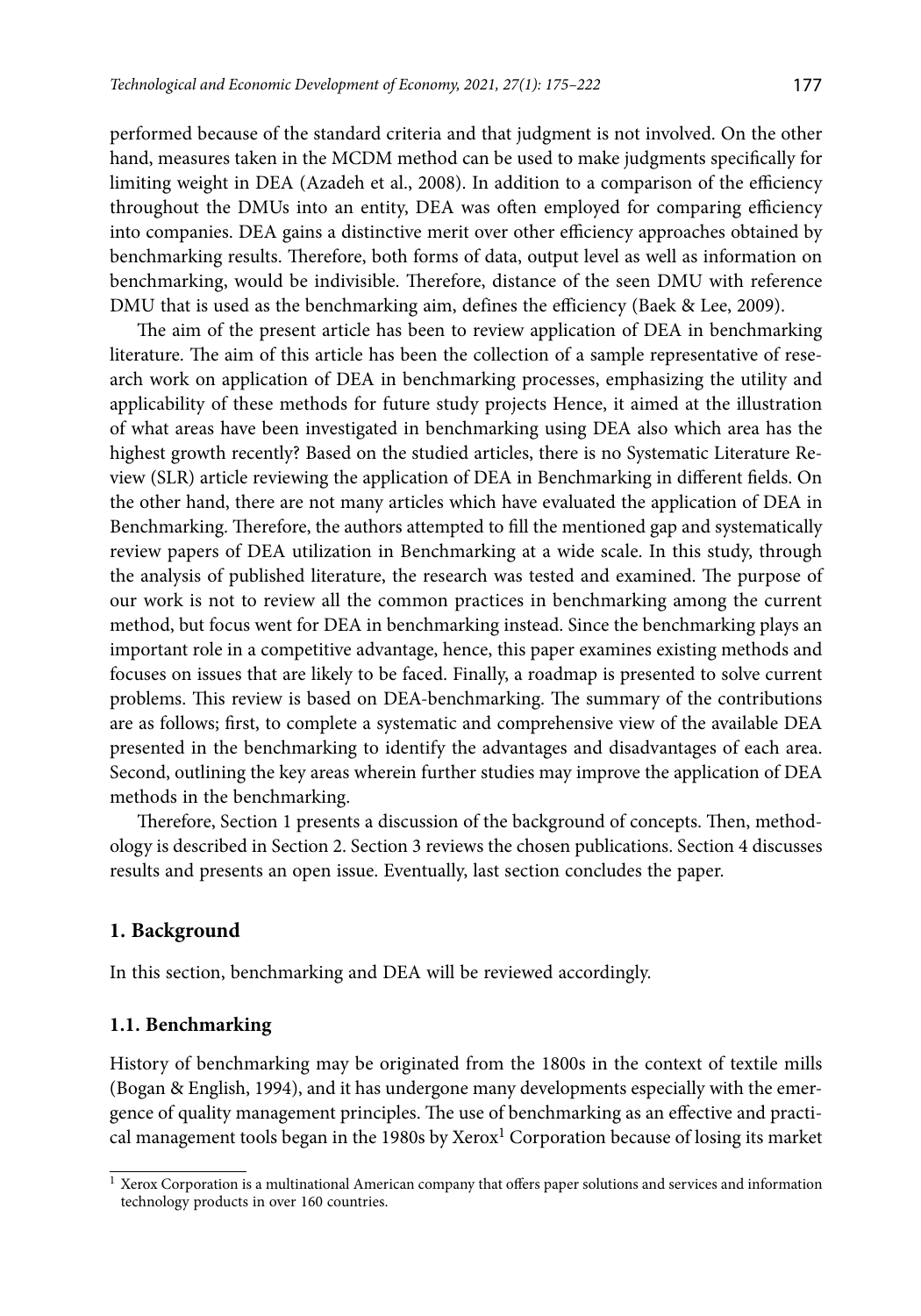shares and a sense of much pressure from its competitors, especially Japanese companies. Successful lessons learned from Xerox motivated many other organizations to adopt this new approach for raising performance level, production efficiency, and consequently, for the sake to get competitive advantage (Camp, 1989). Benchmarking has spread fast and become one of most used competitive technique (Chen, 2002). It is widely used as a tool to improve performance (Yasin, 2002) eliminate the process of trial and error, enhance efficiency of developing new products (Hong et al., 2014), and improve customer satisfaction (Brah et al., 2000).

In relation to that, benchmarking has numerous definitions in literature. Camp and Camp Robert (1989) presented a commonest definition that described it as "a search to achieve the most acceptable industry exercises that would result in the exceptional results by implementing these best practices". Kumar et al. (2006) emphasized that benchmarking helps to enhance an organization's efficiency by recognizing, understanding and implementing other organizations' good practices. Moreover, it is seeking to find best practice and then trying to apply to achieve the organization's goals. Furthermore, Sarkis (2001) defines benchmarking from a strategic point of view as "a continuous and systematic method for reviewing organization's products, facilities and processes that are known as best practices for organizational development." Although in the related literature, the benchmarking has more than 42 definitions (Heib & Daneva, 1995), but it can be clearly stated that there is still no proper and comprehensive definition of it (Fernandez et al., 2001). But Wai Peng Wong and Kuan Yew Wong (2008) stated that, according to most authors, the benchmarking as one of the management tools is a systematic process for finding best practices, innovative ideas and performance on the continuous improvement pathway. In our study, the purpose of the improvement is to find a way to perform similar tasks with more efficiency, identifying and implementation of techniques that increase process performance, and determination of output amount (Pickrell et al., 1997). In this regard, Elmuti and Kathawala (1997) argued that benchmarking, as a strategic tool, aims to increase productivity and performance assessment, tools for continual improvements as well as tool for improving performance. In addition, Mollaee and Rahimi (2009) asserted benchmarking aims to achieve continuous improvements through applying five steps:

**Step one:** Deciding what to benchmark via prioritizing and specifying a specific procedure.

**Step two:** Analysis of the initial position as well as the objective by determining the measurement devices, which enable to determine the improvement that occurred.

**Step three:** Choosing an appropriate partner.

**Step four:** Getting the required insight from the partners.

**Step five:** Using the lessons learned and activating for improvement.

In line with this vein, benchmarking is an attempt to achieve superior performance by searching for the best practices of others and trying to adopt these practices to suit the conditions of the organization. Asher and Kanji (1996) stated that benchmarking assists organizations to concentrate and be closer to markets and customers. According to (Boxwell Jr, 1994), benchmarking process, in any organization, falls into three approaches namely, training approach, management approach and comprehensive approach. Training approach is often used to enhance competitive awareness in people while management approach is used to fill the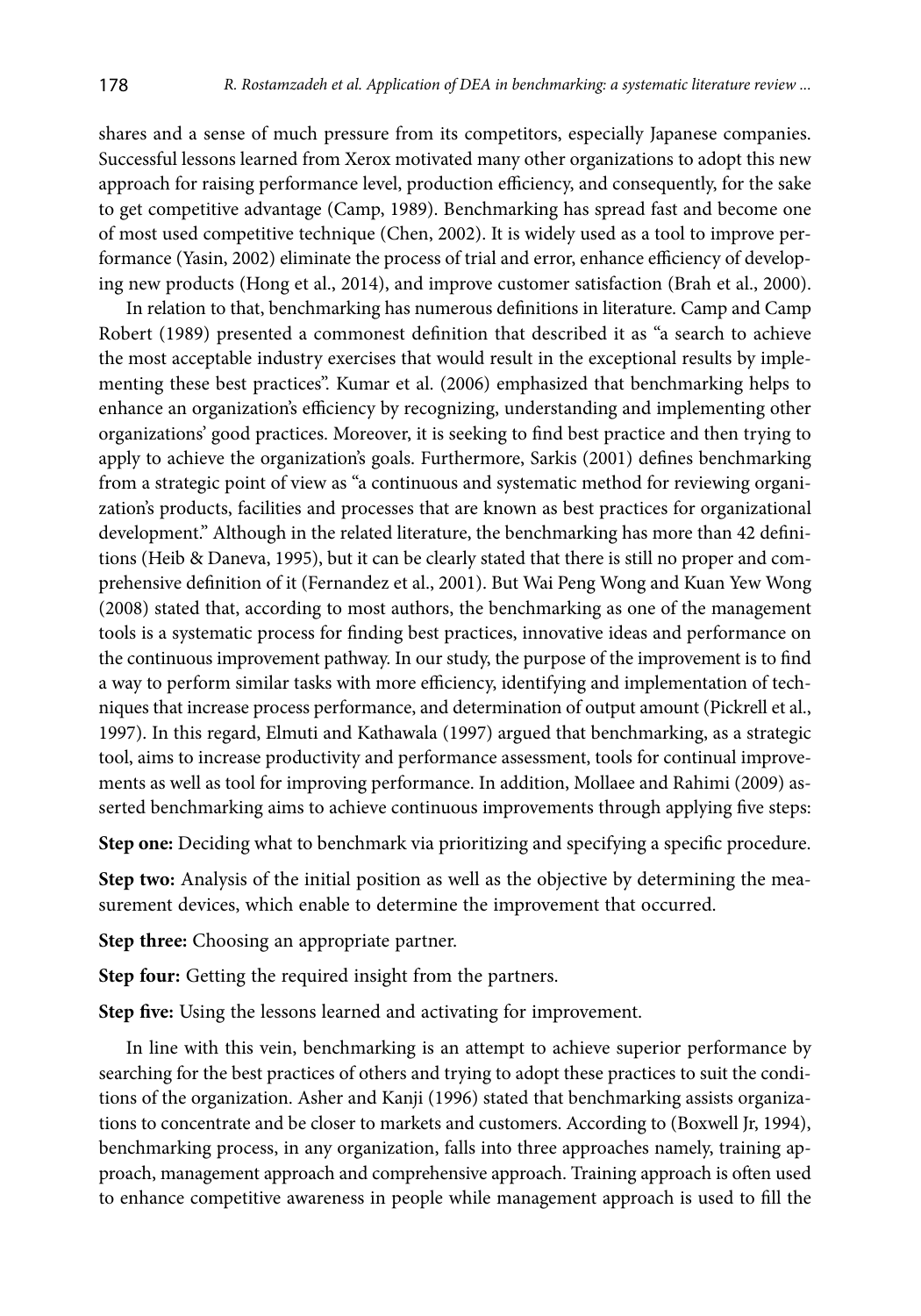gaps or handle weaknesses besides improving process in grassroots level. The comprehensive approach of benchmarking is focusing on setting up an inclusive benchmarking process in the organization. Regardless of the approach being used in any organization, there are two points in common. The first point is that organizations are not satisfied of the status quo, and the second point is that organizations are looking forward to enhancing their competitiveness. In other words, benchmarking approaches assist organizations to look outside the box and seek best practices to accomplish goals (Alosani et al., 2016).

## **1.2. Data envelopment analysis modeling**

Building on concepts proposed by (Farrell, 1957), Charnes et al. (1978) seminal study "Measuring Efficiency of DMUs" for the first time utilizes the linear programming for estimating an empirical frontier of the production technology. After that, multiple books as well as journal papers have been compiled about the DEA or utilizing the DEA on diverse sets of issues. Assuming that the random error is zero, in the DEA model all the unknown changes are considered as a defect that causes the system to be inefficient. It should be considered that linear programming involves flexible approaches. The DEA technique is a linear and parameter-free programming method. This method is used in cases where the purpose is to compare outputs and inputs of production units or DMUs with each other. This technique is a suitable device to measure and evaluate relative efficiency of manufacturing units or manufacturers. Common and traditional statistical methods serve as one of the crucial tendency approaches and evaluate them by comparing manufacturers' specifications with respect to the average characteristics of a producer. While DEA is an extreme point approach, which compares and evaluates the characteristics of each manufacturer with only the best manufacturers' specifications. In fact, the development of the DEA technique began with the measurement of the productivity in its usual way, the output-to-input ratio. Then, for different inputs, the method of measuring relative efficiency was introduced as the ratio of the weighted output to weighted input. Lai et al. (2011) showed the procedure for DEA model as it is in Figure 1. Comparing with traditional approaches of performance evaluation, DEA has many advantages. The following can be noted as part of its advantages:

- In this technique, weights measurement is done with regard to values of the input and output of each unit that are compared, and there is no need to evaluate the weight of input or output variables or prioritize them.
- Because the DEA technique involves multiple inputs and outputs processing, the relative performance can be measured.

In other hand, the limitations can be summarized as following:

– Exact relative efficiency cannot measure by DEA where return to scale is inconstant. DEA is recommended to help traditional activities of benchmarking and to provide guidance to management (Donthu et al., 2005). Different experiences indicate that this technique is a powerful tool for evaluating performance and benchmarking to improve and enhance the company's performances. It has been employed in different studies successfully (Martín & Román, 2006; Min & Jong Joo, 2006; Seol et al., 2007; Sherman & Zhu, 2006; Horta et al., 2016). Consequently, since DEA is proposed by Charnes et al. (1978), this method has a widespread utilization for benchmarking studies. DEA has also proven that positively influence determining functions and operating efficiency of different companies (Lai et al., 2011).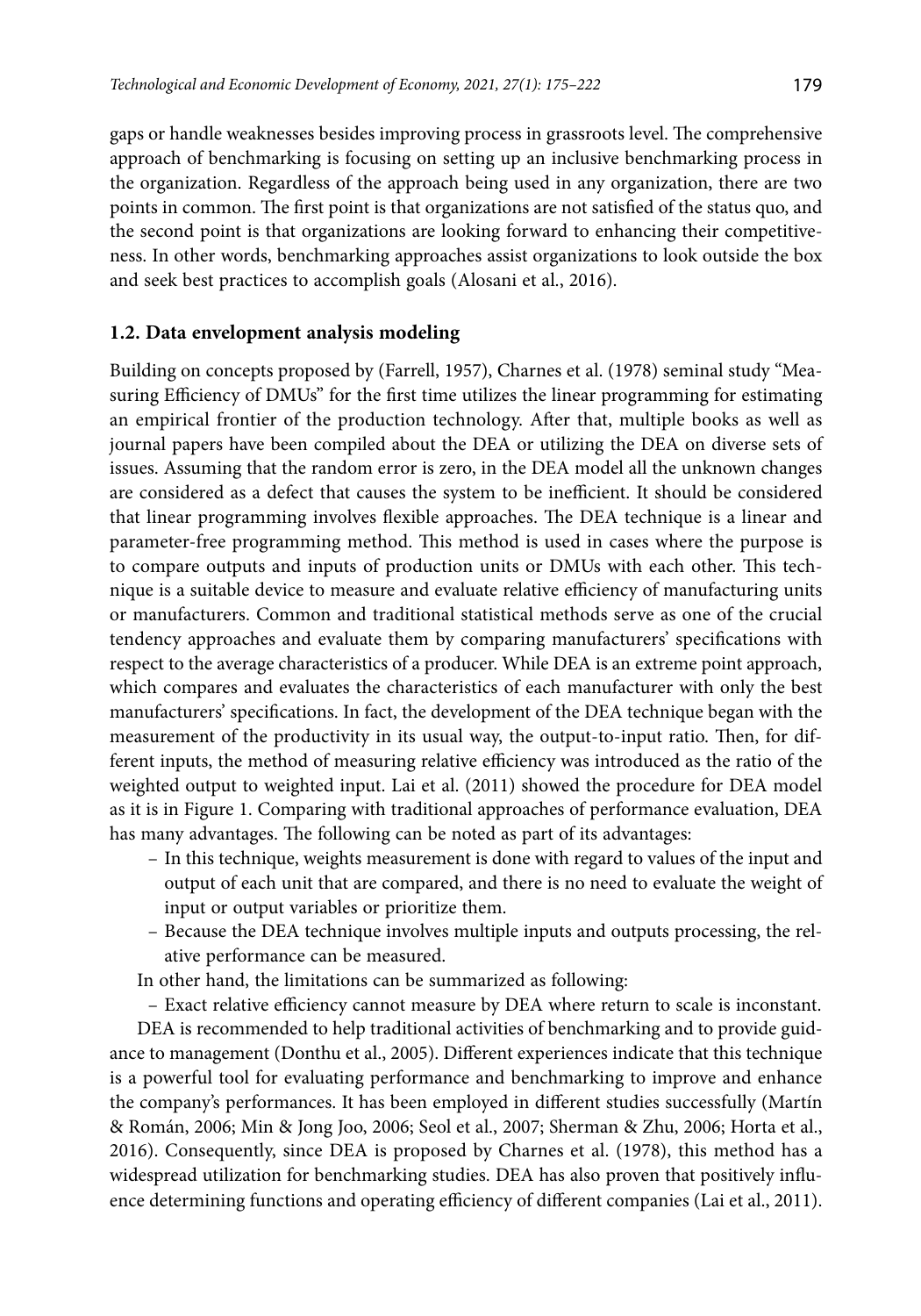

Figure 1. DEA process (Lai et al., 2011)

## **2. Systematic review**

Here, an SLR has been utilized for comprehensively studying benchmarking and the application of DEA in benchmarking from 2003. In the next step, the validity of the selected method in this study was evaluated. The search process, including the formalization of the questions, the selection and the classification steps of the article, are described in the following steps. Therefore, we utilized Web of Science (WoS) and Scopus as the 2 major data bases with numerous other online indices like, Science Citation Index Expanded, Social Sciences Citation Index, Arts & Humanities Citation Index, Conference Proceedings Citation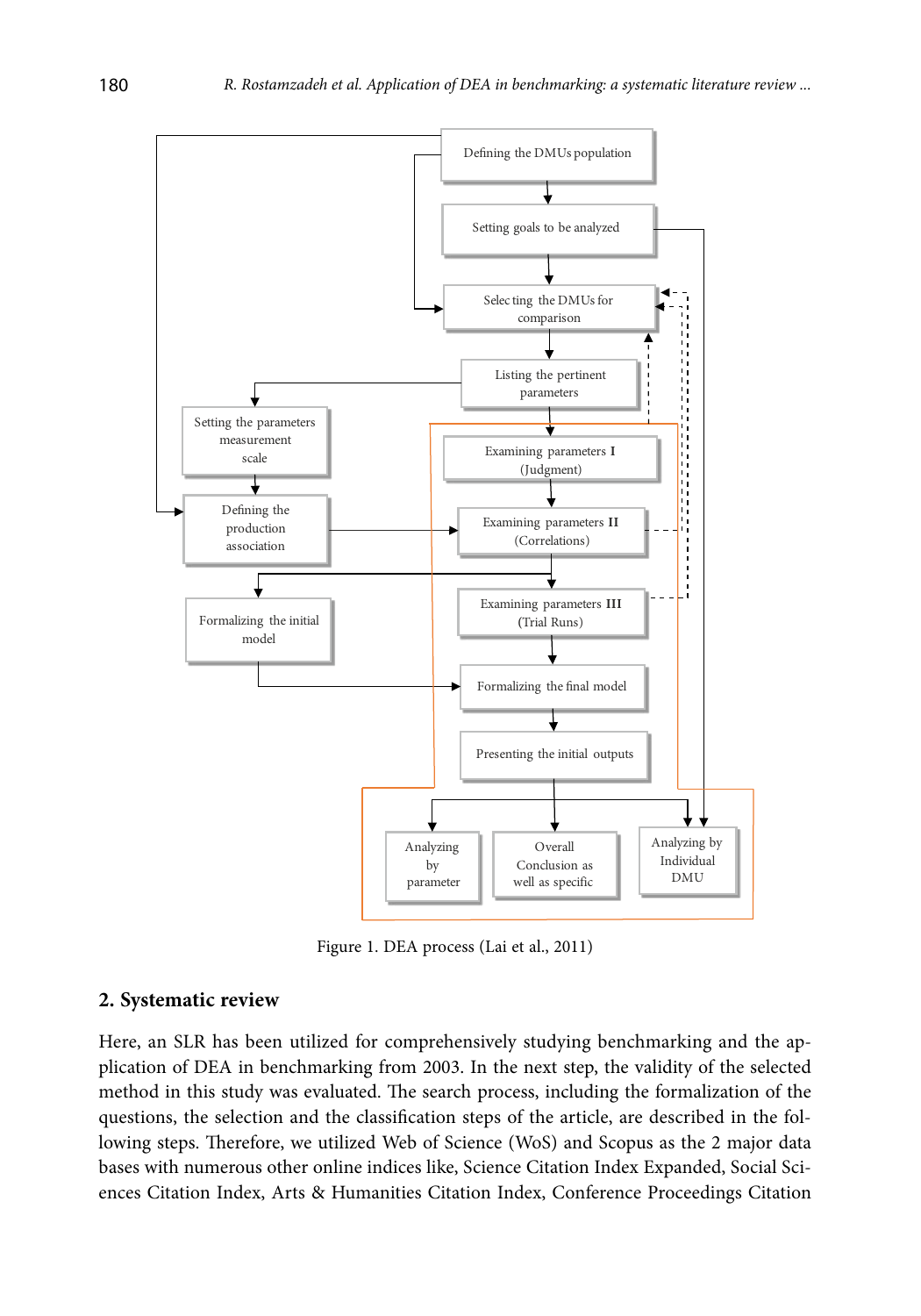Index, to provide the systematic review using DEA in benchmarking. In this stage, search was carried out in these databases to find the articles with regard to diverse keywords like "data envelopment analysis" and "DEA", "benchmarking". Based on our initial searched (topic, keyword, abstracts) in data bases 1377 records have been discovered. After the first phase of our literature search, papers polished with redundant data in order to prevent duplicate records. Upon the completion of the data collection process, the search results have been screened and investigations with an emphasis on the DEA and data envelopment analysis and benchmarking keywords in English, have been maintained. So, 255 articles were deleted. The second selection hallmark relates to the emphasis of abstract for the reduction of the initial sample and uniquely investigates the articles with the abstracts addressing benchmarking concerns. Therefore, we read the chosen abstracts and then two reviewers examined them comprehensively. Hence, among 1122 articles, 1027 papers have been excluded due to irrelevance with the review objectives. The second selection criterion addresses the emphasis of the entire paper. Thus, 2 reviewers read a sample of 95 articles. Then we separated the articles that were based on the DEA approach from the rest of the articles. Notably, 2 researchers screened all articles in the early search outcomes and determined separately if this paper must be embedded in the resulting data-set. Various comments have been elaborated to reach an agreement. However, the resulting data-set contained 51 journal papers reported till the end of April 2020.

Our initial objective is to investigate the applications of benchmarking with DEA techniques. In order to limit our articles collection, the following conditions defined:

- 1) In order to match the selected articles with the objectives of the study, papers were selected that included their decision-making sciences, computer science, or businessrelated fields. In reviewing articles, research was conducted at data bases like Scopus, Science Direct, Emerald, Springer-Link, and Google Scholar Journals.
- 2) The keywords for our search were "benchmarking" "data envelopment analysis" "decision making". The literature that had been published in the last 16 years was considered. Therefore, searching led to the identification of 51 investigations that have been regarded to be relevant to be analyzed. Then, number articles were selected and analyzed according to the publication time.
- 3) In order to be more relevant and more efficient, only articles from international journals were selected. Consequently, the conference papers, unpublished papers, textbooks and notes, and master's and doctoral dissertations have been not studied in our study. The dataset was retrieved presented in the Figure 2.

The classified articles distribution by the benchmarking and DEA approach is described in this section. Furthermore, the articles distribution by publication year is shown in Figure 3. presents variations of total numbers of the investigations on the DEA utilization in benchmarking. The results indicated a constant gradual rate of increased attraction to the DEA as well as benchmarking from 2003. Moreover, number of the publications from 2011 to 2016 growingly enhanced. Such an unexpected enhancement discussed in the newly published researches. Nevertheless, authors presented 21 articles in 2015 till Feb 2020 as the most leading years. As a result, authors are continuously active on the mentioned titles.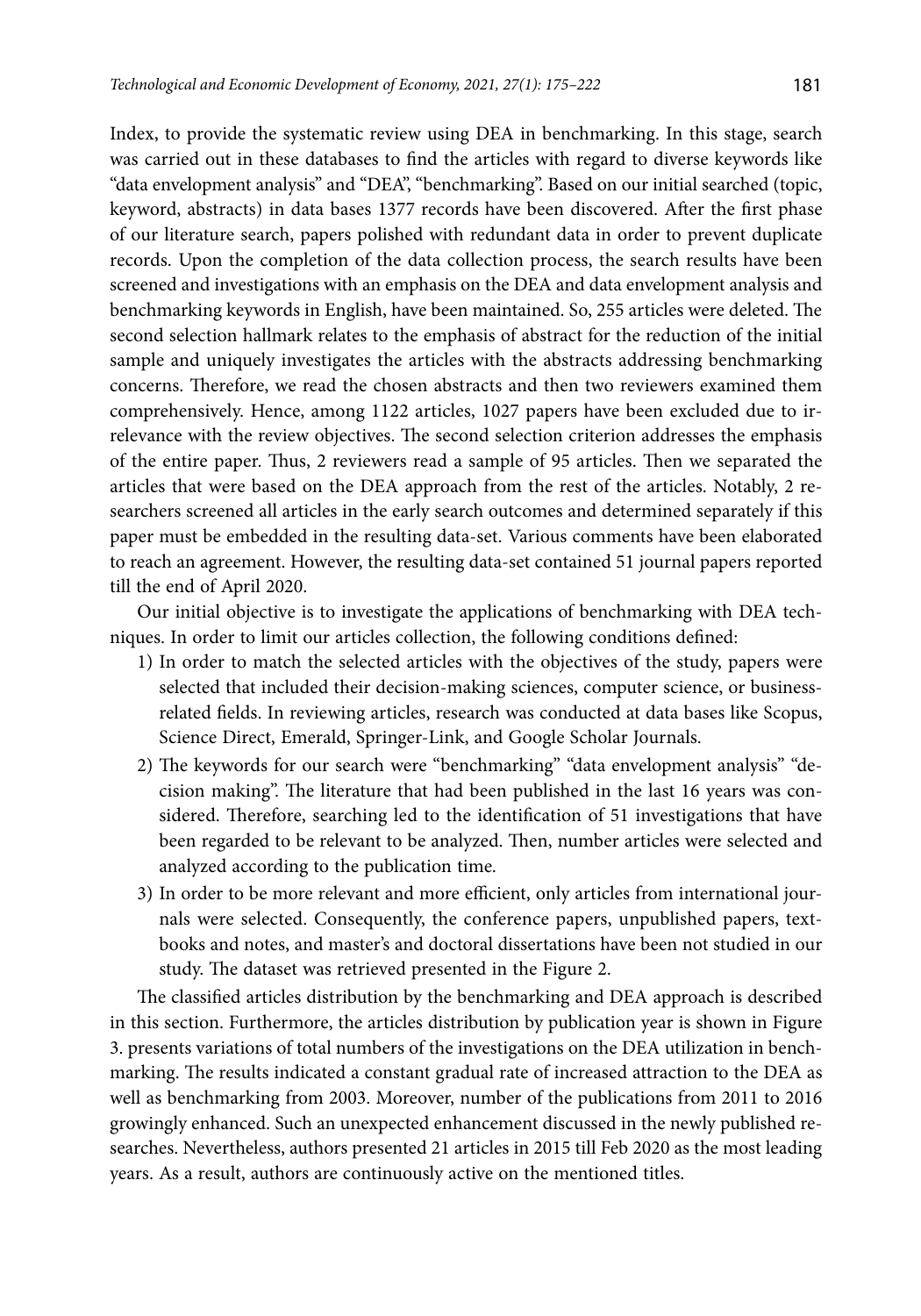

Figure 2. Research methodology of this survey



Figure 3. The number of the Benchmarking-DEA articles from 2003 to February 2020

Figure 4 shows different publishers and the articles distribution, where 43.14% of the total journals article belong to Elsevier. To further investigate, 21.57% of the literature is related to the Emerald, 9.80% is related to Taylor and Francis, 9.80% is associated with Springer, and the remained percent deal, Wiley Online Library, MDPI, World Scientific, International Information Institute, Inderscience, The Institute of Electrical Engineers of Japan and Kluwer Academic Publishers.

To provide a systematic review, the VOS viewer Knowledge Mapping Framework (Van Eck & Waltman, 2014) was implemented. In this benchmarking exercise, the software helps carry out three important modifications to previously undertaken actions: (1) Evaluation of the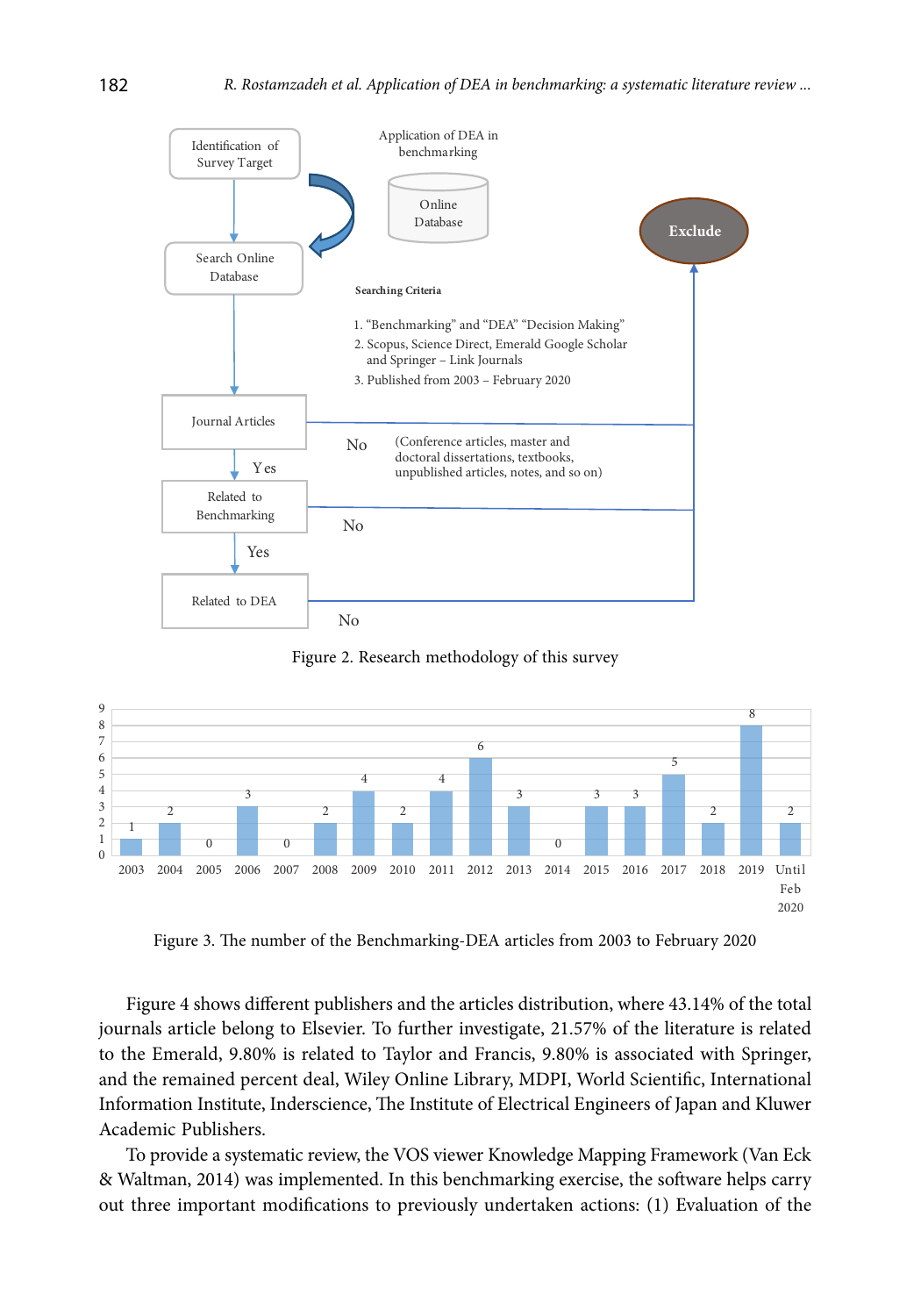

Figure 4. Percent of Benchmarking-DEA articles with regard to various publishers

areas studied become more graphical and the number of analyzed scholarships could increase significantly, (2) systematic identification of content and intellectual structure of the studied areas is possible through the design of a complete set of bibliographic methods, and 3) the content representation of the field's topic could be in detailed by improving the level. By using VOS viewer, the subject can be arranged so that it can be downloaded and the search for the benchmarking field can be dynamically possible, and so readers can explore the intellectual content and structure of it in more detail. All these advantages made VOS viewer to employ widely in order to outline many literatures across the sciences in the past few years and become a popular tool for reviewing and analyzing scholarship (VOS viewer − Publications, 2015).

What topics are being published by Benchmarking and DEA? To find the answer to the question, 4257 distinct terms (title and summary of documents) were examined from 51 documents. The documents examined were printed between 2003 and Feb 2020. The purpose of these actions is to create a network and branches that are relevant to our research. The colors used in the text represent the words in the same subject line. In Figure 5, the color of branches is classified according to their abundance. The red branch is used to display phrases related to "implementation" and "education", blue for the terms related to "criteria", green for terms related to "production" and "branches", yellow for phrases related to "plan" and "performance", sky blue, associated with "customers" and "services", and pink branches associated with "productivity" and "variables". Definitely, in order to establish rules for firms' competitive objectives, intervention and observational investigations like those released by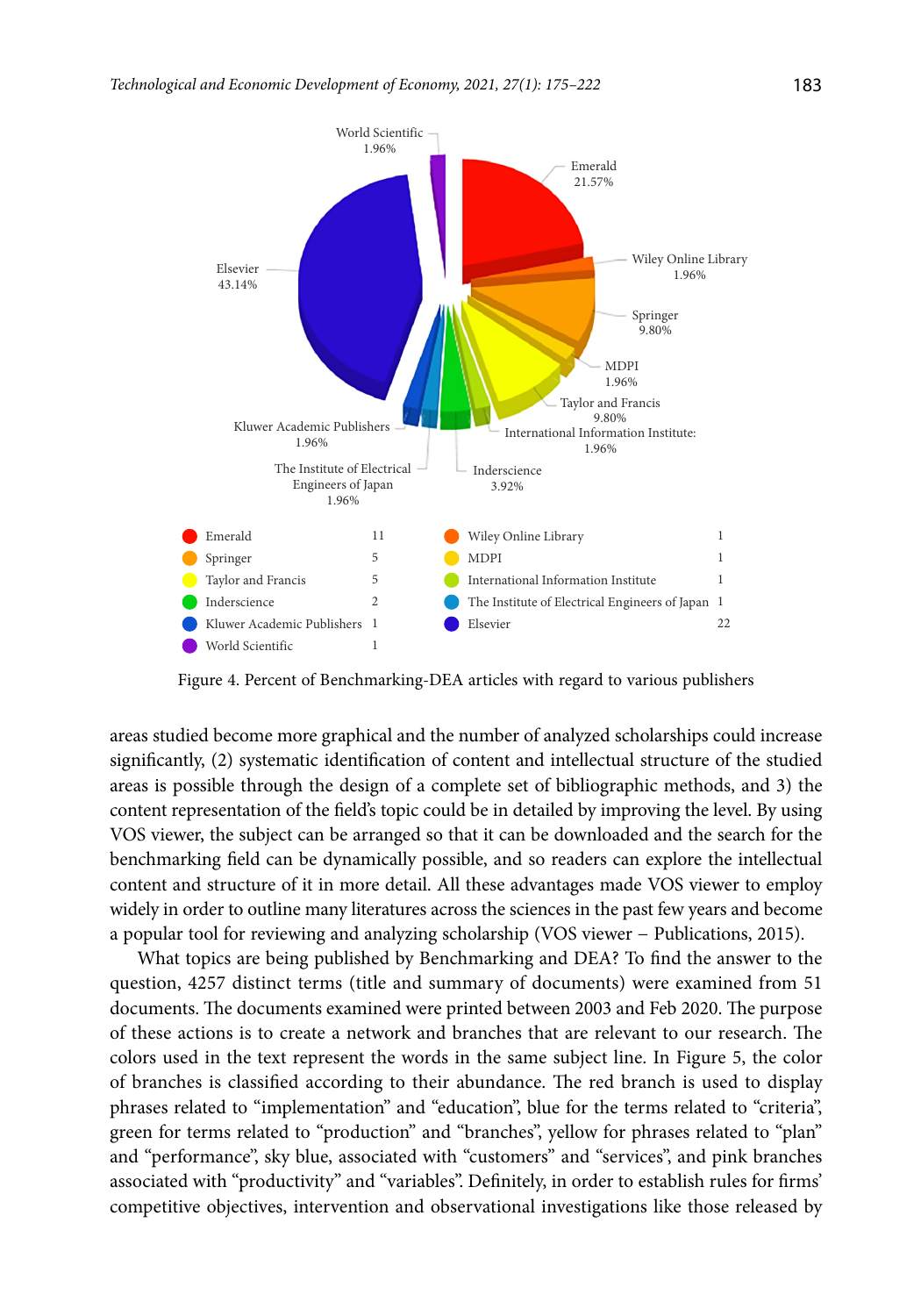benchmarking and DEA would be needed. The Figure 6 shows the distribution of this study application area.

Figure 6, represents the percent and respective references of all sectors using the DEA in benchmarking. Based on our reviews, transportation sector has maximum rank with 31%. The  $2<sup>nd</sup>$  rank is associated with other sectors with 19%, industries like service sector with 17% in the 3<sup>rd</sup> rank, the fourth rank was associated to education with 9%, environment and product planning with 6%, distribution, hotel industry and maintenance sectors with 4% are located in the next respectively.



Figure 5. The constructed word co-occurrence network with the words found in the abstracts and topics of the investigations published from 2003–Feb 2020



Figure 6. Percent of the prominent DEA application area in benchmarking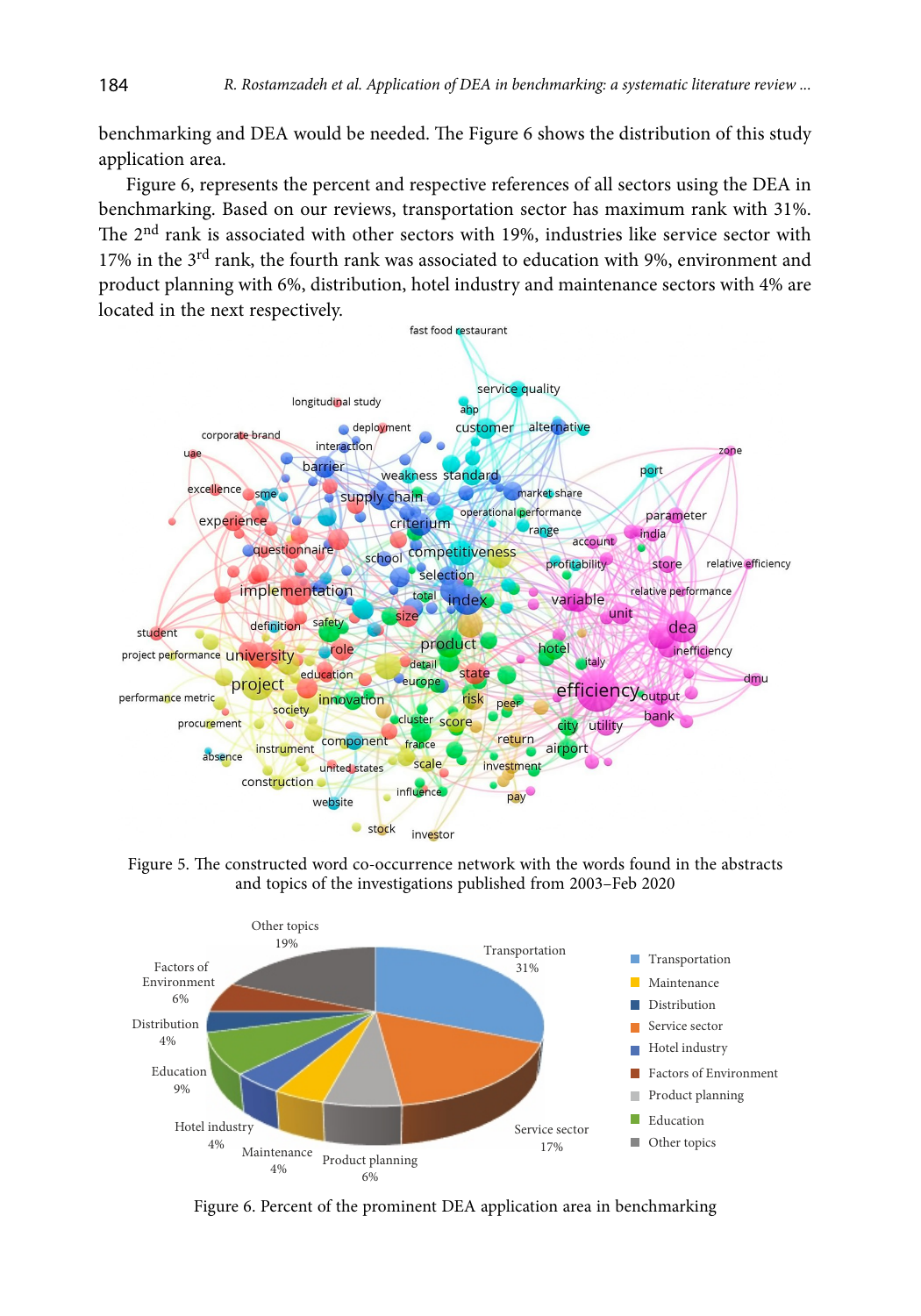### **3. Review of the DEA application area in the benchmarking**

Now, we will present and illustrate the latest utilizations in benchmarking DEA into eight groups. Section 3.1. Transportation, section 3.2. Service sector, section 3.3. Product planning, section 3.4. Maintenance, section 3.5. Hotel industry, section 3.6. Education, section 3.7. Distribution, and section 3.8. Factors of environment and 3.9. Other topics and in each part the related works are discussed.

#### **3.1. Transportation**

Yoshida and Fujimoto (2004) tried to check the validity of these data by measuring and analyzing the performance of Japanese airports. To do this, the study uses two different methods, namely, DEA as well as endogenous-weight TFP methods. Outputs obtained by the above methods strongly reflect the fact that performance of the regional airports in the mainland Japan is less than other airports. This shows that the airports fabricated in the 1990s have been partially inefficient.

To analyze the relative function of all airports in Spain, the SMOP and DEA ranking methods were used by Martín and Román (2006) this method has also been used to rank all of its efficient and inefficient airports. In previous studies, with regard to relative efficiency, most airports were compared. However, this method does not accurately reflect the overall performance of airports. For this reason, for the full ranking of airports in Spain, six different ratings were used. At the end, they tried to eliminate the deviation between performances gained from the minor productivity indices and performance gained from the proposed ranking methods. To achieve this goal, non-parametric statistical tests were designed to determine correlation between the rankings attained by each method. They proposed the cross-efficiency DEA method as the most acceptable option, which may be utilized in each circumstance for ranking the performance of the airports.

Quaresma Dias et al. (2009) intended for doing benchmarking analyses on the major Iberian Seaports by especial emphasis on the efficiency of their container terminals. They analyzed functions of the Iberian container terminals using the DEA model. To do such an activity, some outputs and inputs associated to this terminal has been gathered and a benchmark analysis has been performed. Variables such as the number of cranes, employees, terminal areas, trailer, yard equipment, and terminal length, the moved TEUs and container movement for one hour via ship were investigated. Hence, it is generally concluded that most of the container terminals have been efficient, although at various levels. Moreover, the Iberian container terminals with the greater performance levels include Alicante, Terminal XXI, Algeciras, and TC Leixões-N. Meanwhile, lowest performance was observed at the Bilbao Container Terminal.

De Koster et al. (2009) contrasted output scores from the benchmarking exercise with the earlier research and addressed reason for conflicting outcomes. This paper uses DEA on primary big container terminal data. The results showed that the greater terminals had higher efficiency and trans-shipment terminals have been considerably more effective in comparison to the terminals for import/export. There are not major difference between ter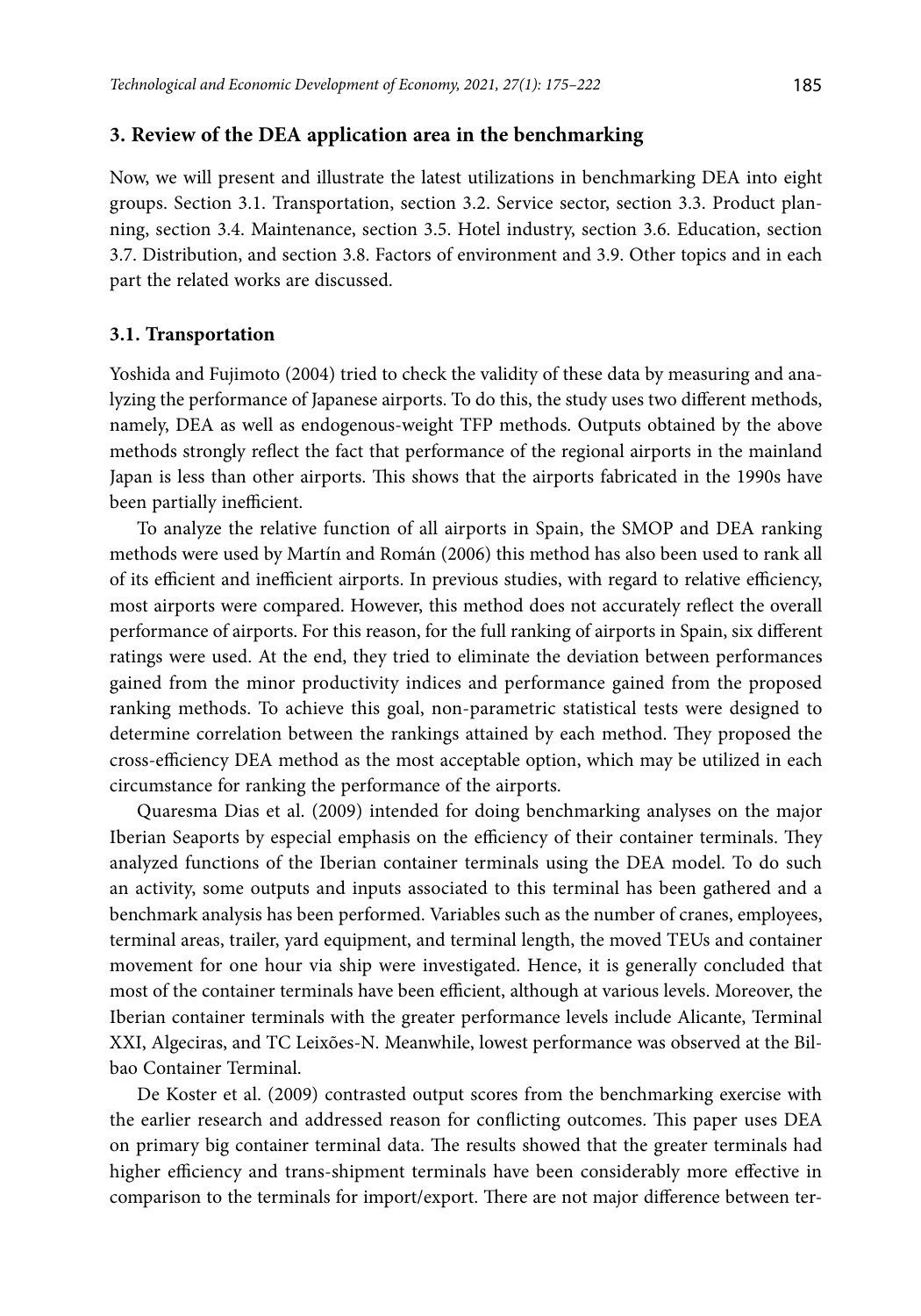minals in various areas of the world, between terminals of diverse operators and with distinct stacking material handling systems. Wu et al. (2010) described an approach to evaluate the performance and improve the process of 77 world container ports. They employed a combined multi factor efficiency models, clustering methods as well as aggressive cross-efficiency DEA to assess the container port function and in identification of proper benchmarks to ameliorate the ports with poor performance. In the analysis method used in this study, 4 inputs; that is, Number of Berths, Capacity of Cargo Handling Machines, Storage Capacity, and Terminal Area and one output, namely Container Capacity were selected. Outputs from efficiency values have been examined and a specific arrangement has been made with regard to average cross-efficiency of the ports. In addition, for selecting better targets for poor ports, the cluster analysis has been utilized as one of the benchmarking tools.

Lim et al. (2011) proposed effective methods of benchmarking that DMUs that do not perform well can rely on it and, more practically, achieve their goals. In this method, the DMUs are grouped into layers, which are executed based on their performance. Subsequently, a benchmarking method is created along each layer. The next goal of the benchmarking is based on components such as attractiveness, progression and inaccessibility, selected among the most suitable DMUs in the next layer. By application of this method, it may resolve constraints of typical DEA-based benchmarking. By the use of this method, the performance of 26 container terminals situated at Asia was tested and assessed. Selection of benchmarking objectives was done with regard to a combination of 3 criteria of progress, impossibility, and attractiveness. This led to increased effectiveness, efficiency and ease in benchmarking practices.

Park et al. (2012) investigated improvements in the DEA-based port efficiency as well as selection of the step-wise benchmarking target. Research showed the widespread utilization of DEA to evaluate the port terminals efficiency and derive benchmarking methods. However, these studies have not considered the minimization of resources necessary to select benchmarking target and have not provided any clear information regarding which resources should be preferentially improved to increase efficiency. To address these issues, they propose a DEA based step-wise benchmarking procedure, which can gradationally select benchmarking targets via examining a minimization of the inputs and outputs expansion and can prioritize resources for amelioration of the efficiency. To achieve this goal, they suggested a benchmarking distance minimization model and a sensitivity analysis used DEA method. A benchmarking of 30 major international ports conducted to illustrate the effectiveness of our method. An actual industry application showed this new method may be a more feasible and effective benchmarking one for terminal ports.

Egilmez and McAvoy (2013) conducted relative efficiency and road fatalities reduction efficiency in 50 US states using the DEA-based Malmquist index model. A score in the name of road safety came from an outlet, a deadly fall and five entrances. Based on the results, with an average of 2.1% reduction in productivity and 1.8% of technical development, there was some reduction in productivity in minimizing the number of deaths. Thus, although a declining trend has been observed in accident-related deaths, state performance in utilizing social and economic resources is still low for achieving the objective of zeroing mortality.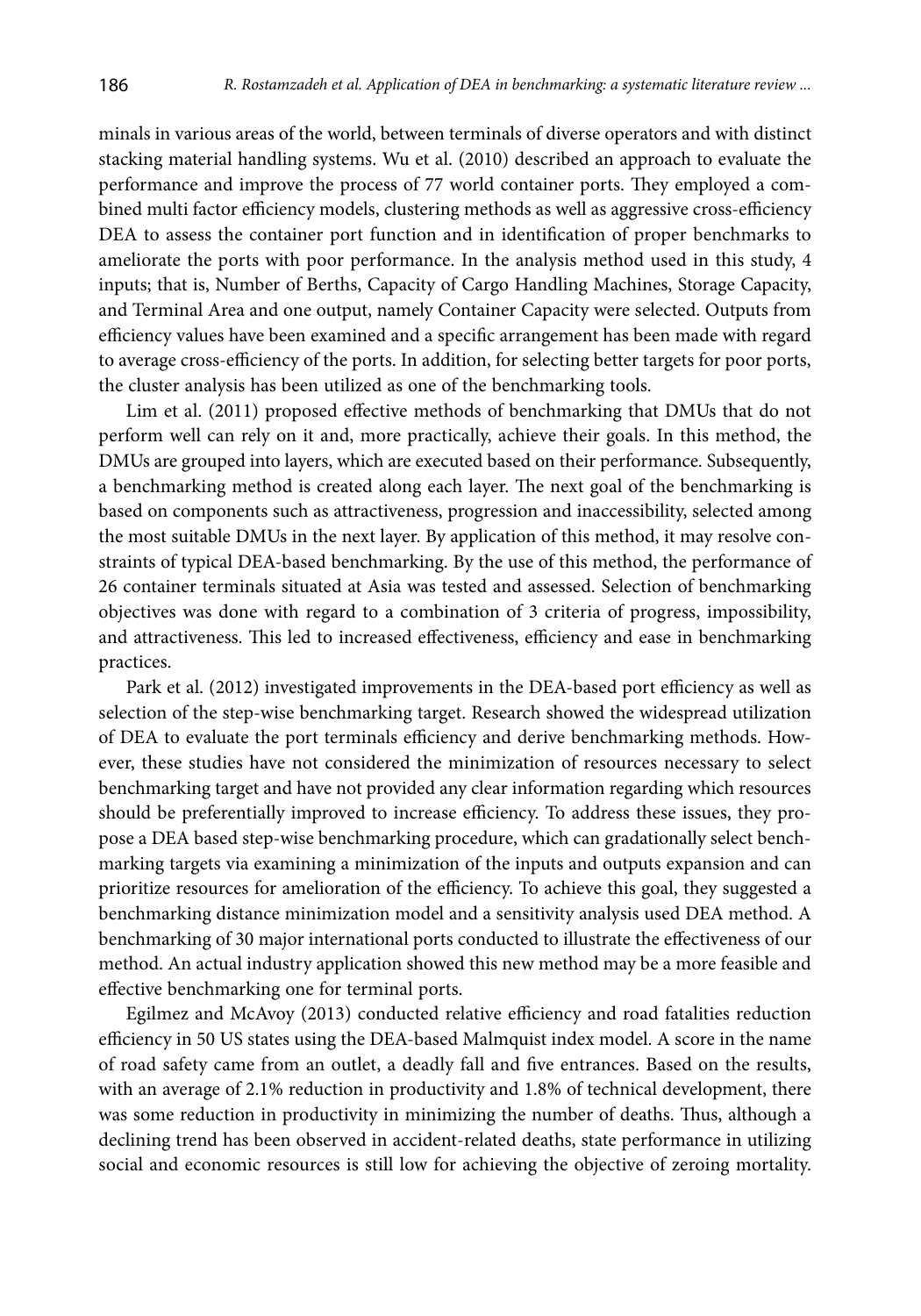Therefore, purpose of this study has been to focus on road safety organizations to explain a more effective policy on improving road safety through increased safety belts and better use of financial resources.

Sharma et al. (2016) examined the performance of rail transport services in delivering rail services and providing a comprehensive notion of service delivery. They defined the quality of the service agents based on limitations such as the availability of data and the rules of the DEA. Hence, quality parameters of the service in their study are being on time, level of general complaints (customer satisfaction) and level of consequential train accidents (safety). The DEA method was utilized as one of the benchmarking tools for evaluation of the performance of 16 Indian Railways (IR). This assessment was performed based on the efficiency and identification of sample areas. The results of this study can act as the performance goals in the reward system, control systems, as well as the performance score-card.

Park and Sung (2016) presented a systematic integrated approach for building a benchmarking network. This method has been considered to be a network structure that includes one of the alternative sequences of the benchmark objectives. In this method, cross-efficiency DEA, the K-means clustering as well as the context dependent DEA are merged with regard to the stability of the pattern of resource improvement and selection based on the IBTs of an inefficient DMU. For example, a 34-port container terminal was tested on a benchmarking network. For inefficient ports such as New York, Valencia, Leam Chabang, and Antwerp, a network of benchmarking was created for the assessment of their UBTs such as Hong Kong, Singapore, Keelung, and Cayenne. However, despite the application of the proposed method, the most suitable DMU in each layer was not found to reach UBT. Also, the minimum stepby-step benchmarking objectives for inefficient DMUs were not determined to reach UBT. However, in organizations with inadequate performance, it is possible to consider numbers of the benchmarking stages as one of the prominent factors in the decision-making procedure to improve efficiency of the stage.

Melo et al. (2018) assessed the measurements of corridors and shipping routes using DEA. In their study, the effectiveness of Brazilian and American transport corridors in the field of soybeans from farm to export terminals was measured and compared with the use of DEA. This paper aimed to find the best route from the smallest production area to the extreme part of the export, in particular using Slack-based measurement (SBM) as well as variables, which are in fact essential pillars (economic, social and environmental) of stability and sustainability. One of the global reports presented in both countries on the transportation of soy is consistent with the outputs from the present research. The most important goal of the research is to examine the criteria for assessing corridors and overall effectiveness. Also, the proposed method in this study can be used in various fields of procurement, such as the generalization of the study to other countries. It can also be used to capitalize on underlying assets.

We reviewed eleven articles reviewed related on application of DEA in benchmarking categorized into transportation industry group. After reviewing the main advantages and disadvantages of each article, it is presented briefly in Table 1.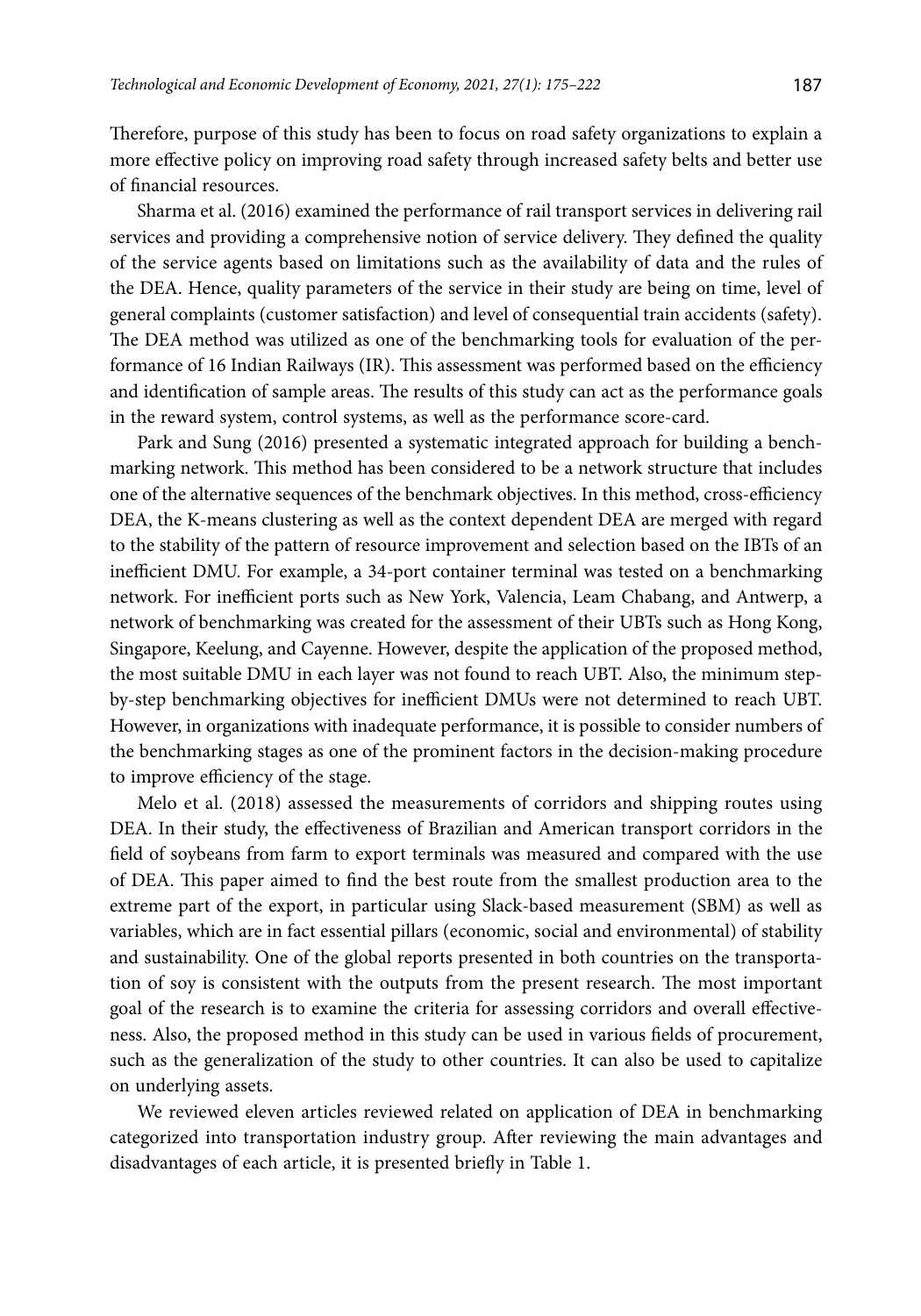| Author                               | Purpose                                                                                                                                                                                                                                                                                                                                                                             | Advantage                                                                                                                                                                                                                                                                                                                                                                                                            | Disadvantage                                                                                                                                                                                                                                                                    | Main suggestion for<br>future research                                                                                                                                                                                                                                                                         |
|--------------------------------------|-------------------------------------------------------------------------------------------------------------------------------------------------------------------------------------------------------------------------------------------------------------------------------------------------------------------------------------------------------------------------------------|----------------------------------------------------------------------------------------------------------------------------------------------------------------------------------------------------------------------------------------------------------------------------------------------------------------------------------------------------------------------------------------------------------------------|---------------------------------------------------------------------------------------------------------------------------------------------------------------------------------------------------------------------------------------------------------------------------------|----------------------------------------------------------------------------------------------------------------------------------------------------------------------------------------------------------------------------------------------------------------------------------------------------------------|
| Yoshida<br>and<br>Fujimoto<br>(2004) | Application of the<br>DEA as well as<br>EW-TFP for the<br>measurement of the<br>Japanese airports'<br>efficiency                                                                                                                                                                                                                                                                    | To get "physical"<br>performance,<br>focusing in<br>particular on<br>the issue of over<br>investment                                                                                                                                                                                                                                                                                                                 | Does not contain<br>financial data<br>because of<br>difficulties in data<br>collection                                                                                                                                                                                          | The transportation<br>infra-structure<br>projects like the<br>airports would be<br>time-consuming to<br>generate sufficient<br>demands for<br>efficient service.<br>A potential<br>extension of the<br>new researches will<br>be calculating the<br>long-term efficacy<br>by taking this claim<br>into account |
| Martín and<br>Román<br>(2006)        | To examine the<br>relative function of<br>all Spanish airports:<br>* For ranking<br>inefficient and<br>efficient airports in<br>full;<br>To compare 6<br>distinct strategies<br>ofbenchmarking with<br>regard to the DEA<br>and SMOP making a<br>comparison between<br>themSMOP- Cross-<br>efficiency;<br>matrix-Super-<br>efficiency-Virtual<br>efficiency (champion<br>performer) | With a specific<br>weight vector, it<br>is possible to get<br>maximum rank<br>of the efficient<br>and inefficient<br>airports that has<br>been determined<br>with regard to the<br>performances of<br>each sample airport.<br>Second, ranking<br>is more reliable<br>in contrast with<br>the rest of the<br>approaches, and<br>ultimately, ranking<br>outcomes would be<br>more accurate than<br>the outliers remain | This method does<br>not accurately<br>reflect the overall<br>performance of<br>airports                                                                                                                                                                                         | Perform at airports<br>in other countries<br>and do compare                                                                                                                                                                                                                                                    |
| Quaresma<br>Dias et al.<br>(2009)    | They utilized DEA<br>model for assessment<br>of the function<br>of main Iberian<br>container terminals                                                                                                                                                                                                                                                                              | Data mining as<br>well as DEA are<br>used to compare<br>operational data of<br>container terminals<br>at seaports                                                                                                                                                                                                                                                                                                    | The decreased<br>numbers of the<br>entrance and exits,<br>validity of data and<br>extrapolation of the<br>entrance values.<br>The data available<br>on websites of<br>organizations is not<br>adequate, is not<br>trustworthy and is<br>not presented in a<br>consistent manner | Through an<br>investigation,<br>the approach<br>may be applied<br>to the people<br>responsible for each<br>terminal service,<br>with the goal of<br>validating the data<br>obtained and even<br>considering further<br>years of study                                                                          |

Table 1. Summarize of the advantages and disadvantages of transportation articles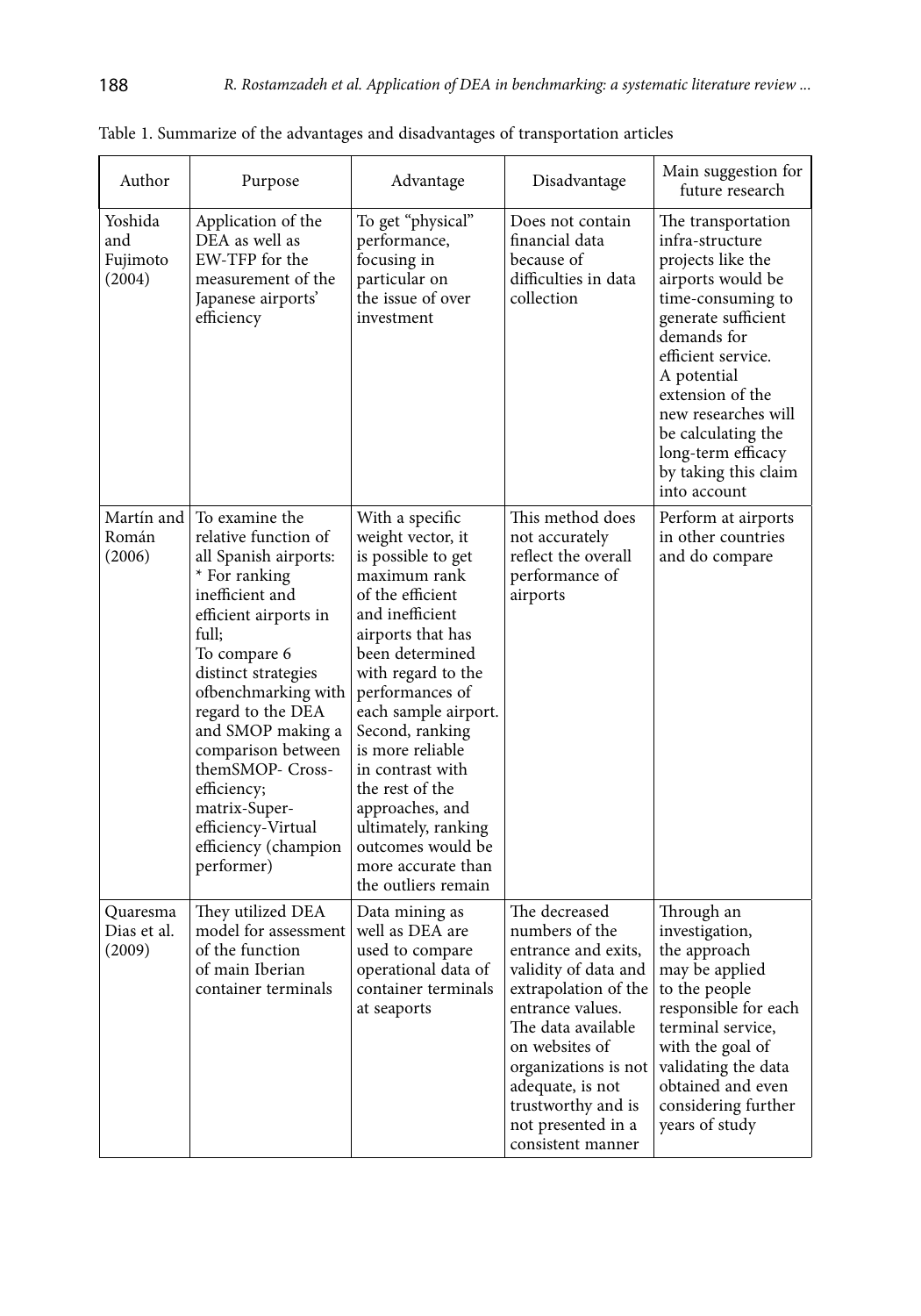# *Continue of Table 1*

| Author                        | Purpose                                                                                                                                                                                          | Advantage                                                                                                                                                                                                                                            | Disadvantage                                                                                                                                                                                                                                                                                                                    | Main suggestion for<br>future research                                                                                                                                                |
|-------------------------------|--------------------------------------------------------------------------------------------------------------------------------------------------------------------------------------------------|------------------------------------------------------------------------------------------------------------------------------------------------------------------------------------------------------------------------------------------------------|---------------------------------------------------------------------------------------------------------------------------------------------------------------------------------------------------------------------------------------------------------------------------------------------------------------------------------|---------------------------------------------------------------------------------------------------------------------------------------------------------------------------------------|
| De Koster<br>et al.<br>(2009) | Comparison of<br>the benchmarking<br>results from the<br>exercise with those<br>from previous<br>research                                                                                        | Description of the<br>current state of<br>play by using DEA<br>methodologies<br>to evaluate<br>performances of the<br>container terminals<br>at ports                                                                                                | DEA can be<br>suitable for<br>benchmarking<br>of container<br>terminals, but only<br>if it is possible<br>to obtain higher-<br>quality as well as<br>further output and<br>input data                                                                                                                                           | Analysis on terminal<br>types could be<br>regulated                                                                                                                                   |
| Jie Wu<br>et al.<br>(2010)    | Researchers<br>illustrated the<br>performance<br>assessment and<br>process management<br>approach of 77 world<br>container ports                                                                 | Cluster analysis<br>methodology has<br>been utilized for<br>selecting the most<br>suitable objectives<br>for using as the<br>benchmarks for<br>the ports with poor<br>performance                                                                    | Although this<br>research provided<br>one of the random<br>samples of the<br>entire population,<br>certain extension<br>of efficiency<br>and overall<br>competitiveness of<br>the industry should<br>be further assessed                                                                                                        | The study as well<br>as evaluation of<br>divers' strategies<br>to clustering,<br>factor analysis and<br>multidimensional<br>scaling may provide<br>the grounds for<br>further studies |
| Lim et al.<br>(2011)          | Created a tool for<br>choosing efficient<br>benchmarking<br>paths on which<br>the inefficient<br>DMUs would more<br>effectively attain<br>their ultimate goals<br>on the competitive<br>frontier | The proposed<br>approach resolves<br>functional problems<br>in reference to<br>several benchmarks,<br>as is frequently the<br>case with traditional<br>benchmarking<br>based on DEA                                                                  | The container<br>terminal<br>experiment<br>has been not<br>a full-scale<br>implementation;<br>however, a partial<br>scale analysis<br>used only to<br>demonstrate<br>this new<br>approach. Diverse<br>investigations<br>required for<br>a completely<br>justifiable DEA<br>utilization have<br>been facilitated or<br>neglected | Can create a<br>$0-1$ integer<br>mathematical<br>programming<br>model for finding<br>optimal overall<br>benchmarking path,<br>which diminishes<br>Skpxkp number                       |
| Park et al.<br>(2012)         | Propose a DEA-<br>based stepwise<br>benchmarking<br>procedure, which<br>may gradationally<br>choose the<br>benchmarking<br>targets                                                               | Established stepwise<br>benchmarking<br>targets considering<br>the minimization<br>of the resource<br>improvements<br>for the 30<br>terminal ports<br>and established<br>resource priorities<br>for improving the<br>inefficient ports<br>efficiency | Their new<br>methodology<br>would not consider<br>numbers of the<br>benchmarking<br>stages for an<br>inefficient port for<br>reaching the final<br>benchmarking<br>target                                                                                                                                                       | Controlling<br>the number of<br>benchmarking steps<br>could be a future<br>research issue                                                                                             |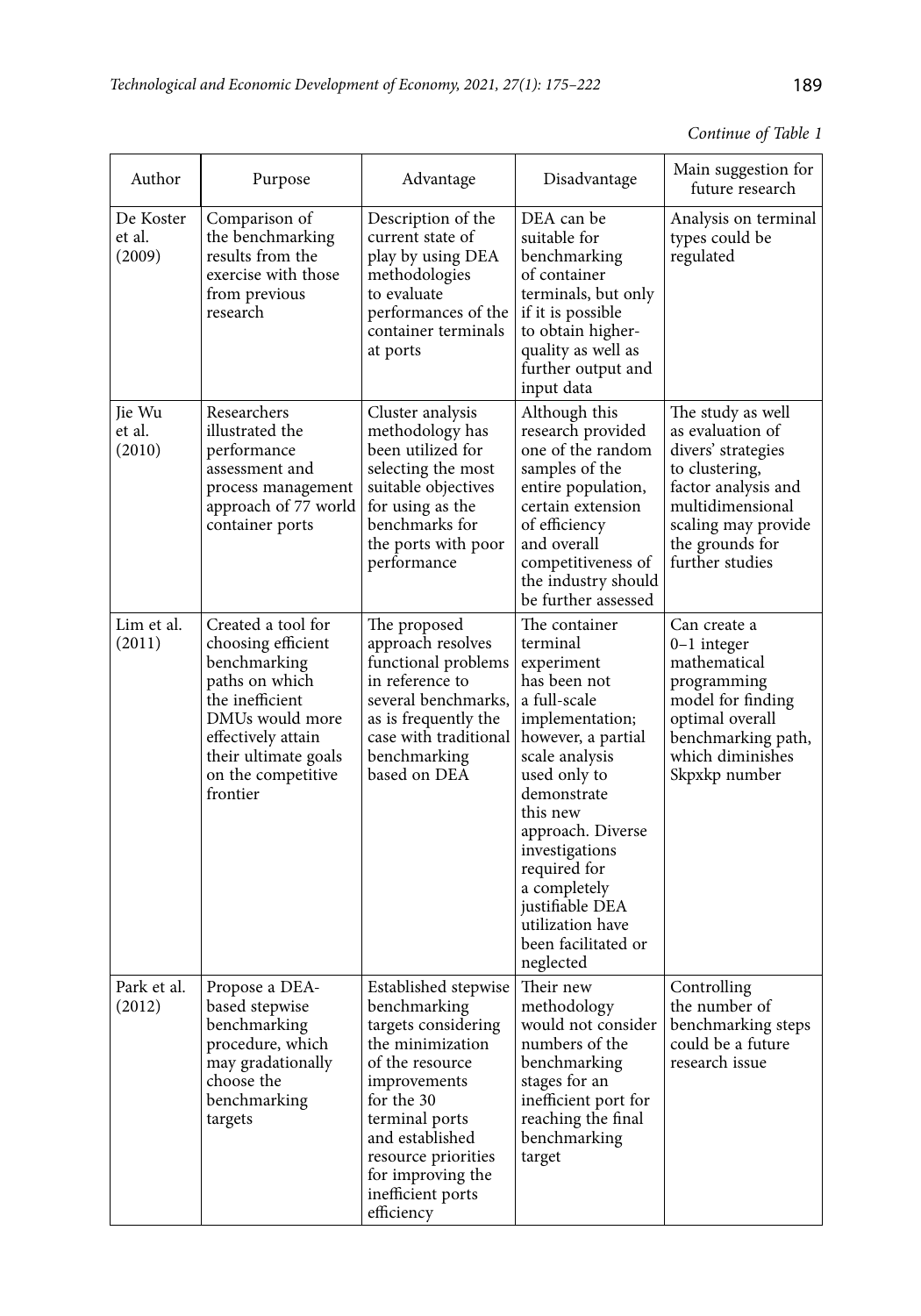| Continue of Table 1 |  |  |  |
|---------------------|--|--|--|
|---------------------|--|--|--|

| Author                             | Purpose                                                                                                             | Advantage                                                                                                                                                                     | Disadvantage                                                                                                                                                                                                                                         | Main suggestion for<br>future research                                                                                                                                                                                                                                                                                                                                                                |
|------------------------------------|---------------------------------------------------------------------------------------------------------------------|-------------------------------------------------------------------------------------------------------------------------------------------------------------------------------|------------------------------------------------------------------------------------------------------------------------------------------------------------------------------------------------------------------------------------------------------|-------------------------------------------------------------------------------------------------------------------------------------------------------------------------------------------------------------------------------------------------------------------------------------------------------------------------------------------------------------------------------------------------------|
| Egilmez<br>and<br>McAvoy<br>(2013) | A Malmquist index<br>model based on<br>DEA was devised<br>to evaluate US<br>productivity and<br>relative efficiency | Analysis of DEA<br>findings will be<br>very useful in<br>contrasting the<br>relative quality of<br>road safety success<br>with state highway<br>agencies                      | Don't find<br>essential aspects<br>of fatal crashes<br>including the<br>presence of<br>alcohol, the type of<br>vehicle (e.g. truck,<br>passenger car)                                                                                                | More successful<br>policy making<br>towards raising the<br>use of safety belt<br>and better use of<br>safeness expenses<br>for improving the<br>road conditions<br>have been extracted<br>from their research<br>as the main topics,<br>which should be<br>focused on for the<br>state high-way safety<br>agencies                                                                                    |
| Sharma<br>et al.<br>(2016)         | Has implemented<br>a new approach to<br>benchmarking and<br>ranking to find the<br>best sustainable<br>suppliers    | By implementing<br>these decision<br>makers, we<br>recognized the<br>efficient as well as<br>inefficient suppliers<br>and identified the<br>future suppliers'<br>inefficiency | There has been<br>not constantly<br>feasible that make<br>a comparison every<br>field on precisely<br>the same basis as<br>the work culture<br>and difficulties vary<br>in areas, divisions,<br>states, and regions<br>that restrict the<br>analysis | Similar work can<br>be replicated with<br>fuzzy data for other<br>decision-making<br>topics, like selection<br>of product and<br>technology                                                                                                                                                                                                                                                           |
| Park and<br>Sung<br>(2016)         | Proposed a systemic<br>comprehensive<br>approach to develop<br>a benchmarking<br>network                            | Have specified<br>a new protocol<br>whereby similar<br>DMUs have been<br>categorized into<br>a similar cluster<br>with regard to the<br>benchmarking<br>direction             | If there are so<br>many step-by-<br>step benchmark<br>objectives, a<br>major practical<br>challenge may<br>be experienced<br>for the DMU in<br>achieving schedule<br>of benchmarking                                                                 | The way of picking<br>the most acceptable<br>IBT amongst the<br>number of the<br>DMUs in all layers<br>in such a way that<br>the analyzed DMU<br>may achieve UBT,<br>and the way of<br>application of the<br>numbers of step-by-<br>step benchmarking<br>objectives for more<br>realistic step-wise<br>benchmarking<br>would be challenges,<br>which should be<br>considered in<br>further researches |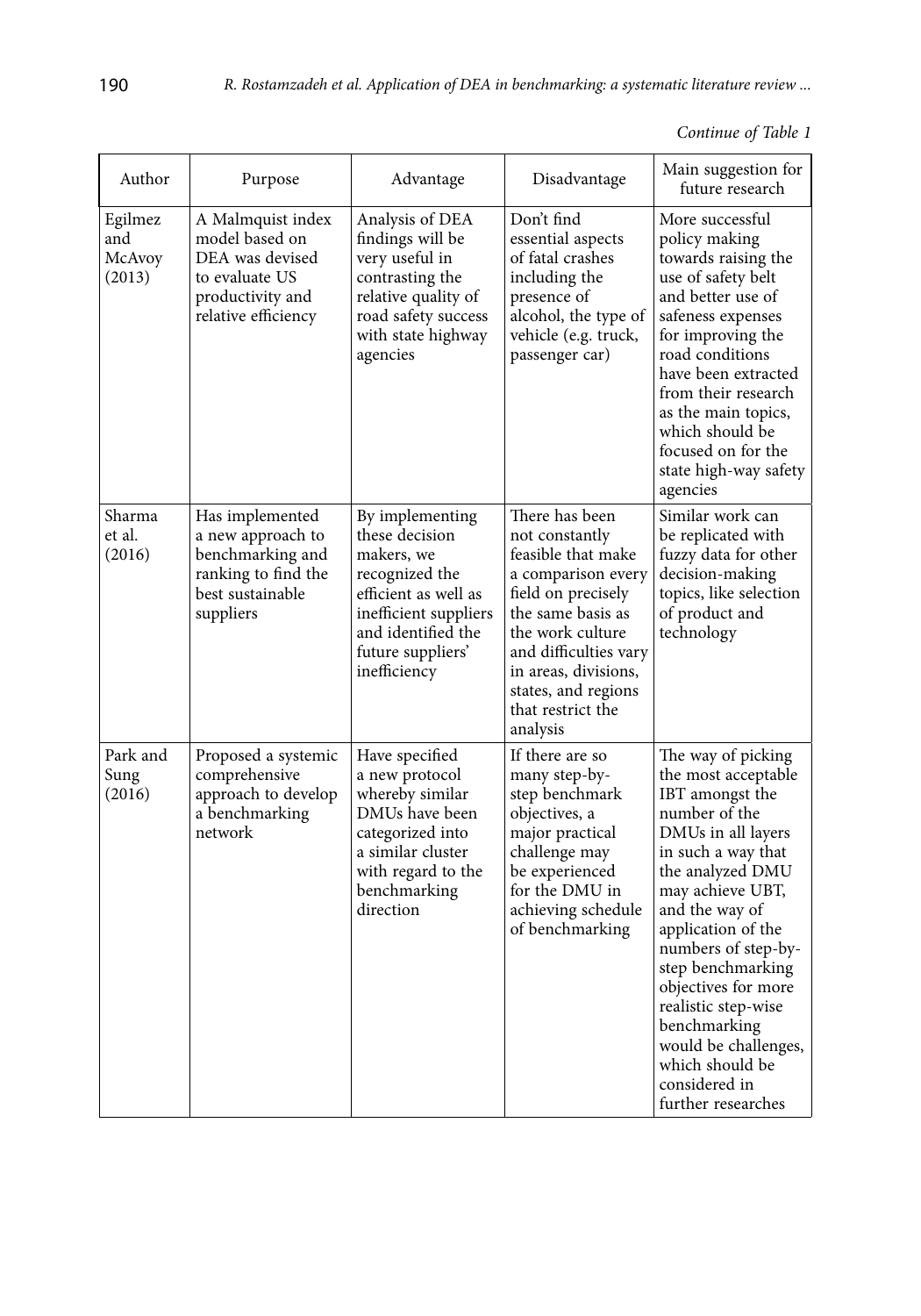|  |  | 191 |
|--|--|-----|
|  |  |     |

| Author                | Purpose                                                                                                                                                                                                  | Advantage                                                                                                                                                                                                                                                                 | Disadvantage                                                                                                  | Main suggestion for<br>future research                                                                                                                                                                                                                                                                                                                                                                                                                                                                                                                                                                                  |
|-----------------------|----------------------------------------------------------------------------------------------------------------------------------------------------------------------------------------------------------|---------------------------------------------------------------------------------------------------------------------------------------------------------------------------------------------------------------------------------------------------------------------------|---------------------------------------------------------------------------------------------------------------|-------------------------------------------------------------------------------------------------------------------------------------------------------------------------------------------------------------------------------------------------------------------------------------------------------------------------------------------------------------------------------------------------------------------------------------------------------------------------------------------------------------------------------------------------------------------------------------------------------------------------|
| Melo et al.<br>(2018) | To generally evaluate<br>and measure<br>efficiency of<br>transport corridors<br>for the American<br>as well as Brazilian<br>soybeans, from the<br>farmers to the export<br>ports, with the use<br>of DEA | It enhances<br>the corridor<br>benchmarking<br>topic, and usually<br>emphasizes the<br>productivity.<br>It suggests a<br>framework that can<br>be implemented in<br>multiple logistics<br>contexts, such<br>as extending the<br>analysis to include<br>specific countries | The routes having<br>more than 3<br>modes appear to<br>have inefficiency<br>implying a<br>multimodality limit | It is recommended<br>to extend and<br>include variables<br>such as lead<br>time, cost of the<br>maintenance path,<br>trade disparity,<br>kind of the cargo<br>as well as a variable<br>reflecting social<br>values like the<br>operator's life<br>quality. Further<br>studies will<br>concentrate on<br>directing investment<br>in the storage field.<br>Including relation<br>and carryover<br>parameters as<br>well as exploring<br>possibilities of<br>other DEA models.<br>like the structural<br>window analysis,<br>the network and<br>dynamic models,<br>and other tie<br>breaking methods<br>are also suggested |

#### *End of Table 1*

# **3.2. Service sector**

In this regard, Sherman and Zhu (2006) evaluated alternative techniques using quality in the DEA benchmarking. The results indicate that the simple approach to qualitative measures as one of the DEA outputs would not play a role in the diagnose performance. Hence, in the present study, a new DEA-based approach which is quality-balanced (Q-DEA) with a higher sensitivity and quality was presented. The results were implemented in a network of 200 bank branches in the United States. The purpose of this performance measurement was to manage operational costs and service quality. The results of the Q-DEA application, in addition to reducing costs and improving and upgrading operations, was maintaining the quality of service at an appropriate level, which was one of the major goals of the program. Using Q-DEA, new approaches and perspectives have been identified on how for improving operations of the branch with regard to the best practices of high-quality benchmarking (high quality and low cost).

Deville (2009) provided a benchmark analysis of the regional banks and branches from a big French banking group. Therefore, the present analysis aimed at the evaluation of the op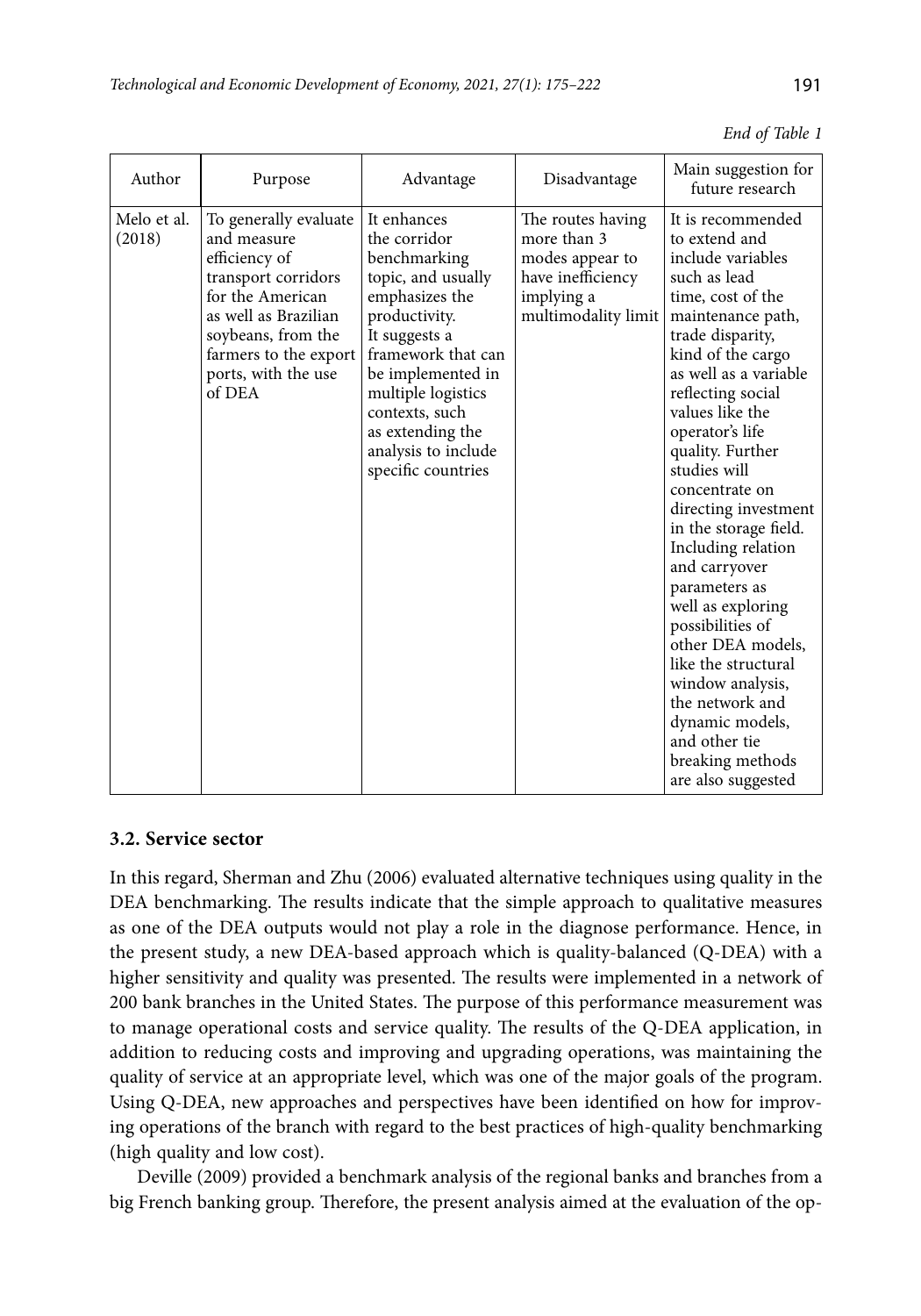erational performance. In fact, "network" of diagnosis was created by performing a diagnosis as "individual" at the branch level. This study mainly aimed to: (i) use inefficient privileges to determine and develop operational performance indicators; and (ii) establish a benchmarking instruction, taking into account the structure of the banking network. This banking group has 1611 branches in 16 regional groups. Therefore, branches work in 6 distinct business environments. Therefore, one method would be needed to (a) collect the inefficiencies of each branch in order to assess regional groups and (b) sum up environmental difference in the assessment guidelines. Results indicate that about 30% of the branches have efficiency. The main focus and emphasis is on determining the amount of productivity gains at the level of the regional banks, as well as the implementation of the bank's benchmarking.

Baek and Lee (2009) DEA was designed to achieve all goals and the strengths of the respective benchmarking methodology gave DEA a specific merit in comparison to other performance analysis methods. Their research suggested utilization of the Least-Distance Method for obtaining the shortest projection from the measured DMU to the highly efficient output frontier, thereby enabling inefficient DMU for finding the simplest way for improving the performance. The data on 14 general hospitals is used to test the proposed method.

Kumar and Vincent (2011) ranked India's banks, with regard to their performance during the 13 years after the reformation period with a progressive time weighted, using the DEA model. In addition, the relative performance of each bank was evaluated using the DEA method of constant benchmark, compared to the bank that provided the best performance. The results indicate that, when the banks' productivity is assessed on the basis of a common criterion, none of the government banks has superiority over private banks, and vice versa. However, productivity in public banks is more stable than private banks. Results related to Efficiency on the basis of ownership of banks showed, which public sector banks have more stability and order over the years as well as between banks. The results of the comparison of the commonly used ranking method with a progressive approach regarding to the time, have revealed significant disparities in some of the banks.

The purpose of Lai et al. (2011) was to carry out an effective measurement. To this end, the use of a DEA approach, the creation of a rational knowledge-based system (BKBS) to benchmark, as well as the performance review and procedure modification, created an integrated framework. The present study demonstrates how BKBS has been executed at a medical facility. Such a system allows us to identify specific benchmarking partners for assessing the relative performance and bridge the gap between partners in a health metrology industry. Ultimately, a rational KBS provides a quick way for the implementation of the meta-analysis procedures.

Sufian (2011a) utilized DEA to investigate the inefficiency sources in the Korean banking sector. This research concentrated on 3 specific strategies of intermediation, value added, and operational approach in order to distinguish how performance scores varies with the alterations in the input and output.

Wu (2012) proposed one of the integrated solutions to benchmark with the use of gray entropy, Borda count, as well as DEA. Therefore, the most important component in the process of benchmarking is identifying the best constructor. In order to find the best builder, their suggestion has been the utilization of DEA model with extraordinary efficiency and to apply the gray entropy evaluation method to integrate the ranking list using these two meth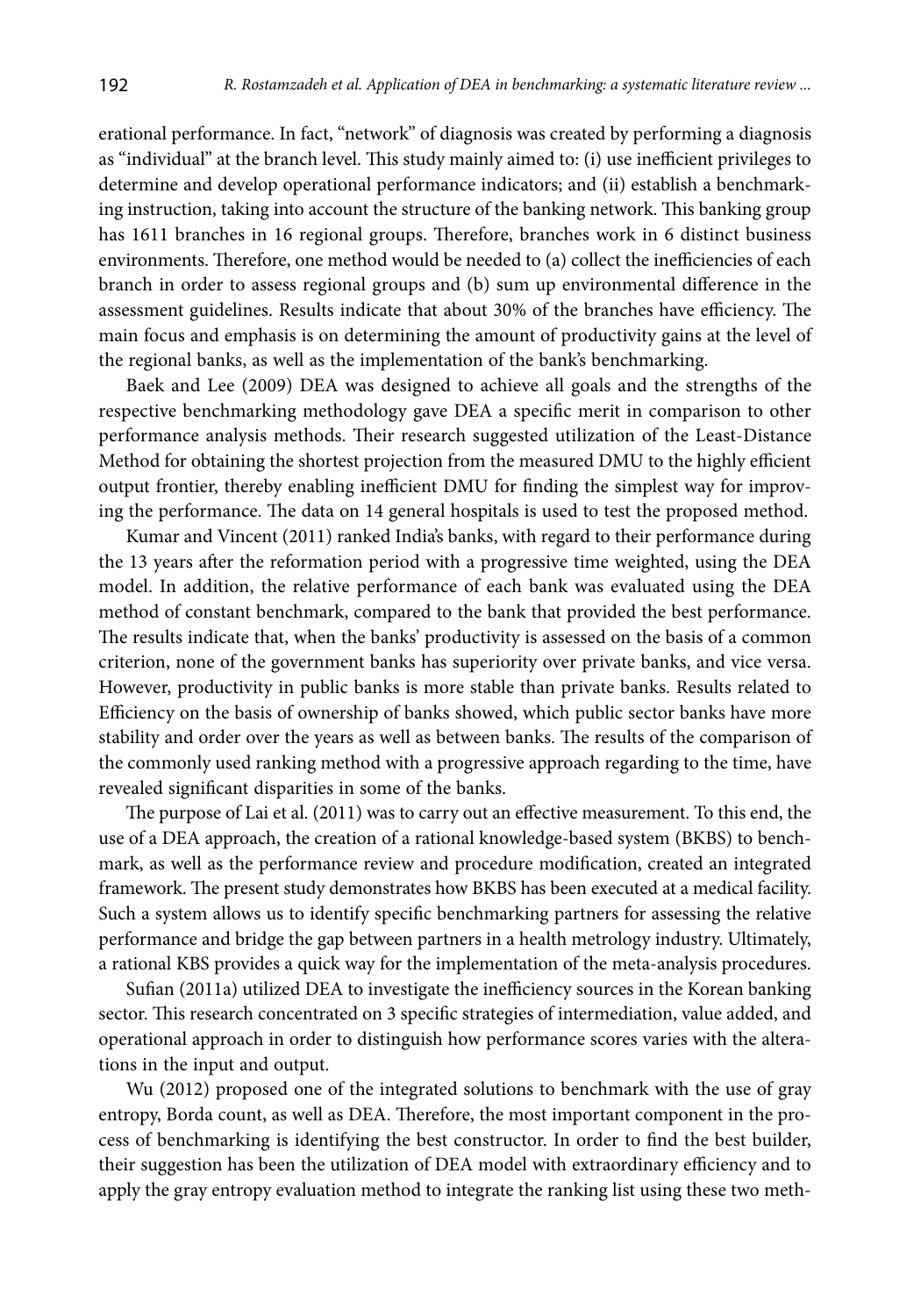ods and Borda counting. The results of the study showed that they were able to discover the best constructor for conscious analysis.

Nigam et al. (2012) investigated mobile service providers in India's telecom system to determine relative efficiency. To evaluate the performance of mobile services, they presented a DEA-based approach. In their study, they examined some of the common concepts between qualitative performance and benchmarking. The results of the study included performance and classification based on public service sensitivity. The comparison of the effectiveness of DEA from the basic model with perturbed models showed that it affected performance. Reporting data for a one-year and three-month period reflects different quality parameters. The DEA method was used to perform benchmarking comparisons of 126 services, which include private and public sector operators (PSUs). Results were compared with performance of efficient and inefficient sectors. With regard to the above findings, inefficient units may implement strategic programs for improving their status.

Karbassi Yazdi and Abdi (2017) reviewed the best banks based on the variables introduced. Banks are initially examined for variables like operating expenses, deposits, employees, net profit, loans, and investment. After that, type of these variables is determined by their input or output. To investigate the efficiency or inefficiency of DMUs using the DEA method, the performance of banks was examined based on these variables. The purpose of this study was finding the most acceptable banks with regard to the previous criteria. Hence, division of criteria into input and output groups was done. The present investigation aimed at implementation of the model with the AP Super Efficiency Model for finding effective units for benchmarking. Because some of the inputs and outputs are more important than other variables for banks, so there should be some changes to the category. According to the outcomes, out of 13 banks (10 public banks and 3 private banks), only five public banks were efficient. In fact, five other public banks were the other three inefficient private banks.

Álvarez-Rodríguez et al. (2019) merged the use of DEA and Life Cycle Assessment (LCA) in the retail sector (grocery stores) for organizational and environmental benchmarking. Researchers confirmed the  $LCA + DEA$  approach as one of the valuable tools for evaluating and benchmarking grocery's operational and environmental efficiency as one of the illustrative case studies into the tertiary sector. Hence, it concludes that the  $LCA + DEA$  framework is particularly applicable to the service sector. With respect to the particular case study, a fairly suitable environmental and operational output of the grocery collection has been found, each of them included the efficiency scores >0.6 and a 1/3 of which are considered to be efficient. This research also demonstrated the viability of utilizing SBM-Max model in the setting LCA + DEA as one of the beneficial methods for the gradual multidimensional benchmarking of related organizations for improving the quality. Such a condition caused complemented benchmarking of less ambitious reduction targets concerning application of the operational inputs in the assessed grocery stores (3 to 13%). Their outcomes have been additionally enhanced by a super-efficiency analysis, finding two best-performing grocery stores. Overall, the LCA + DEA technique has demonstrated a strong capacity to help decision-makers such as company executives in setting ambitious goals for environmental and operational improvements in the grocery stores in a service industry.

We reviewed 10 articles analyzed and named as service sector. After reviewing the main advantages and disadvantages of each article, it is summarized in Table 2.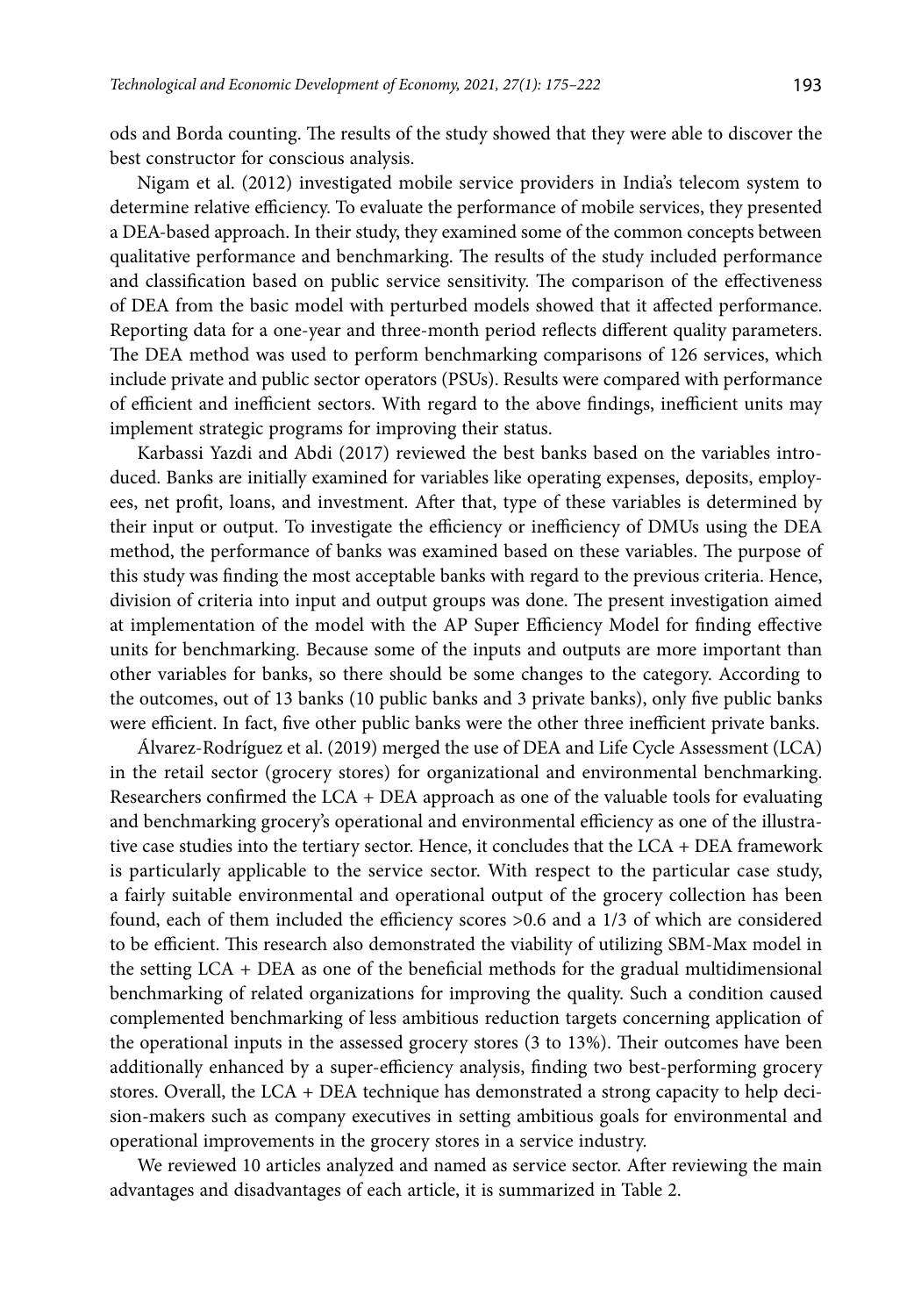| Author                            | Main Idea                                                                                                                                                                                                                                                | Advantage                                                                                                                                                                                                                                                                                                       | Disadvantage                                                                                                                                                                                                                                            | Main suggestion<br>for future research                                                                                                                                                                                                                                                                                                                                       |
|-----------------------------------|----------------------------------------------------------------------------------------------------------------------------------------------------------------------------------------------------------------------------------------------------------|-----------------------------------------------------------------------------------------------------------------------------------------------------------------------------------------------------------------------------------------------------------------------------------------------------------------|---------------------------------------------------------------------------------------------------------------------------------------------------------------------------------------------------------------------------------------------------------|------------------------------------------------------------------------------------------------------------------------------------------------------------------------------------------------------------------------------------------------------------------------------------------------------------------------------------------------------------------------------|
| Sherman<br>and Zhu<br>(2006)      | Have presented<br>a novel, more<br>sensitive, quality<br>adjusted DEA<br>(Q-DEA) that<br>efficiently<br>addressed the<br>quality measure in<br>benchmarking                                                                                              | Recent information<br>of the manner of<br>improvement of the<br>branch operation<br>with regard to the<br>most acceptable<br>practice (higher<br>quality and lower<br>costs)                                                                                                                                    | Though<br>information has<br>been induced by<br>Q-DEA analysis,<br>a motive for<br>achieving the<br>cost-saving has<br>been stronger and<br>other procedures<br>may suggest<br>other methods<br>for achieving<br>affordability in the<br>branch network | It is necessary to perform<br>additional researches<br>on the measurement<br>and incorporation of<br>the quality into DEA<br>benchmarking                                                                                                                                                                                                                                    |
| Deville<br>(2009)                 | Presenting the<br>benchmarking<br>analyses of the<br>branches as well<br>as regional banks<br>of a big French<br>banking group                                                                                                                           | Their model<br>determined one<br>efficiency frontier<br>for each kind of<br>environment                                                                                                                                                                                                                         | Only done in<br>branches and<br>regional banks                                                                                                                                                                                                          | One of the<br>benchmarking analyses<br>of the branches as well<br>as the regional banks of<br>a other country and do<br>compare                                                                                                                                                                                                                                              |
| Baek<br>and Lee<br>(2009)         | Using the Least-<br>Distance Measure<br>for obtaining the<br>shortest projection<br>from the assessed<br>DMU to the<br>highly efficient<br>production<br>frontier                                                                                        | Their new model<br>produced reasonable<br>benchmarking<br>outputs and<br>provided the<br>efficiency values,<br>satisfying general<br>requirements that<br>each of the known<br>efficiency measures<br>must satisfy                                                                                              | Do not conducted<br>the meaning of the<br>relative efficiency in<br>the traditional DEA<br>models.<br>Therefore, ranking<br>the DMUs with<br>regard to the<br>relative efficiency<br>may be confusing<br>and unreliable                                 | It is necessary to extend<br>the Least-Distance<br>Measure to the non-<br>convex technology<br>in the real-world<br>problems, convex<br>technology; that is, the<br>production convexity<br>possibility set) cannot<br>be applied. Therefore,<br>extending to the non-<br>convexity technology<br>will ameliorate the<br>utilization potent of the<br>Least-Distance Measure |
| Kumar<br>and<br>Vincent<br>(2011) | Used diverse<br>DEA models for<br>benchmarking the<br>Indian banks in<br>the course of the<br>post-reform era<br>with regard to the<br>progressive time<br>weighted mean<br>strategy with the<br>use of the overall<br>and ownership-<br>based frontiers | Provided documents<br>of specific<br>convergence in the<br>functions of the<br>public sector banks<br>with the respective<br>counterparts in the<br>course of the post<br>reform interval,<br>which reflected<br>affirmation of the<br>impacts of the<br>reformation process<br>in the Indian<br>banking sector | Increasing number<br>of the production<br>units decreased the<br>efficiency scores                                                                                                                                                                      | Comparing the<br>efficiency levels among<br>the industries required<br>adjustments for the size<br>of the samples                                                                                                                                                                                                                                                            |

Table 2. Summarizes the advantages and disadvantages of the service articles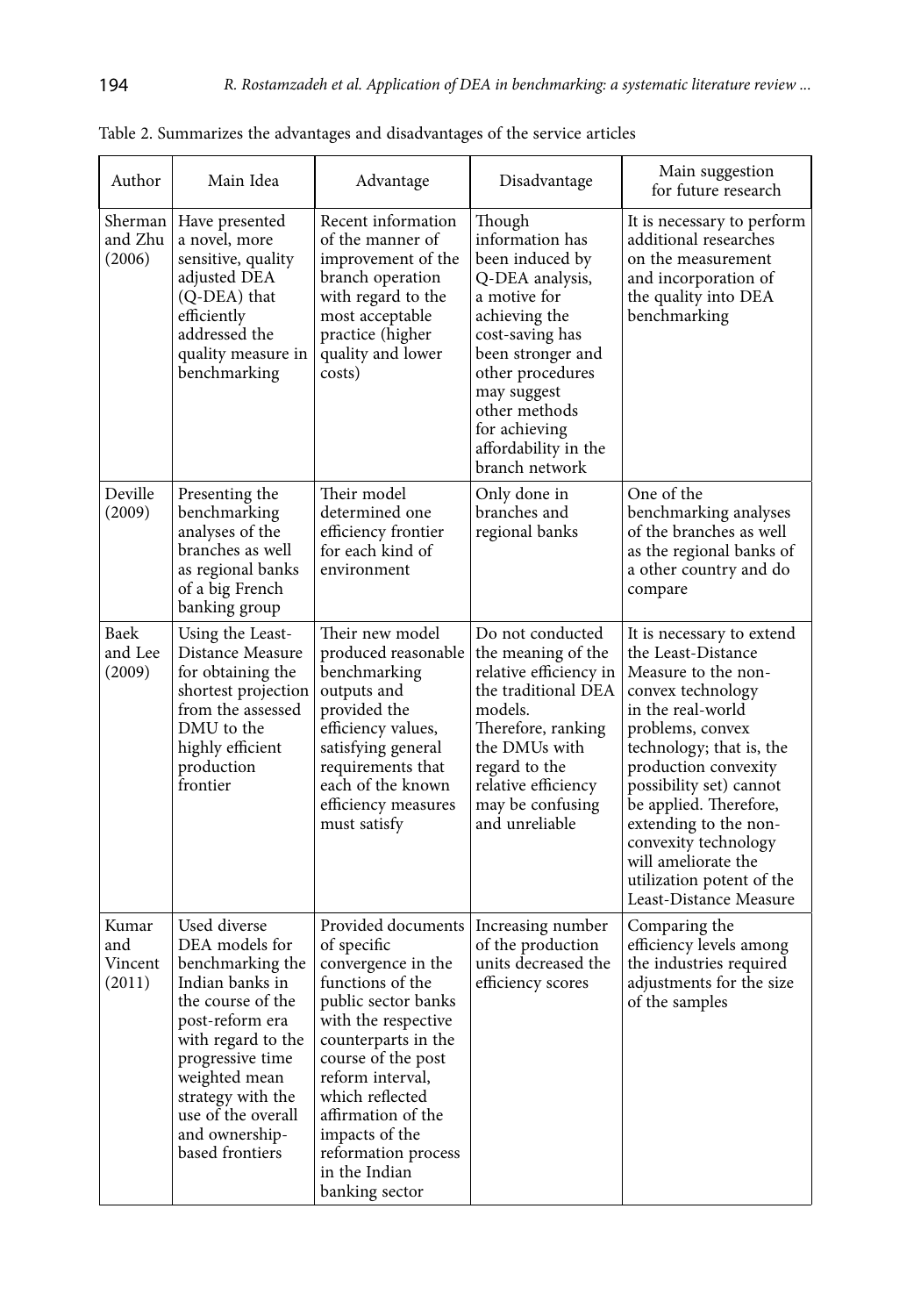| Continue of Table 2 |  |  |  |
|---------------------|--|--|--|
|---------------------|--|--|--|

| Author               | Main Idea                                                                                                                                                                                                                                                                     | Advantage                                                                                                                                                                                                                                                                                   | Disadvantage                                                                                                                                                               | Main suggestion<br>for future research                                                                                                                                                                                                                                                                                                                     |
|----------------------|-------------------------------------------------------------------------------------------------------------------------------------------------------------------------------------------------------------------------------------------------------------------------------|---------------------------------------------------------------------------------------------------------------------------------------------------------------------------------------------------------------------------------------------------------------------------------------------|----------------------------------------------------------------------------------------------------------------------------------------------------------------------------|------------------------------------------------------------------------------------------------------------------------------------------------------------------------------------------------------------------------------------------------------------------------------------------------------------------------------------------------------------|
| Lai et al.<br>(2011) | Devising a<br>knowledge-<br>based system to<br>benchmark with<br>regard to the DEA<br>strategy                                                                                                                                                                                | It has been<br>found that the<br>medical center<br>administrators<br>may utilize this<br>analysis for helping<br>them determine<br>and handle the<br>benchmarking<br>procedure while<br>adopting the BKBS                                                                                   | Research in the<br>medical industry<br>has been limited                                                                                                                    | Benchmarking<br>knowledge-based<br>system should integrate<br>RBR, the case based<br>and model-based<br>reasoning to benchmark<br>the implementation,<br>evaluation of the<br>performance and<br>improvements in the<br>process.<br>Hence, it is necessary for<br>the BKBS to integrate the<br>mentioned management<br>devices to benchmark<br>the process |
| Sufian<br>(2011a)    | Essentially<br>examined<br>the source of<br>inefficiency in the<br>Korean banking<br>sector                                                                                                                                                                                   | Focused on 3<br>distinct strategies<br>of intermediation.<br>value added<br>approach, as well<br>as the operating<br>approach for<br>differentiating how<br>efficiency scores<br>change with the<br>variations in the<br>outputs and inputs                                                 | Considering<br>changes in<br>productivity over<br>time can affect the<br>outcome of this<br>research                                                                       | Examining the<br>productivity experiences<br>some modifications<br>during time. Due to<br>the technical changes,<br>technological advances<br>or regression with the<br>use of the Malmquist<br>productivity index may<br>be one of the other<br>extensions to the article                                                                                 |
| Wu<br>(2012)         | Their study<br>proposed the<br>use of the super<br>efficiency DEA<br>model as well<br>as gray entropy<br>(GE) scoring<br>for conducting<br>the pertinent<br>efficiency<br>assessment<br>and ranking,<br>and utilizing<br>Borda count for<br>incorporating the<br>ranked lists | Undertook the task<br>of demonstration<br>of the utility<br>of a suggested<br>integrated solution<br>to benchmark in<br>order to search the<br>most acceptable<br>performer and<br>involved in<br>extending the<br>feasible uses via<br>incorporation of the<br>GE, Borda count,<br>and DEA | The limitation<br>that though<br>Borda count is<br>greatly easy and<br>understandable, it<br>would not take into<br>account priority<br>for all individual<br>ranked lists | As the ranked lists<br>obtained from the<br>mentioned 2 methods<br>have been not generally<br>equivalent, their<br>recommendation was the<br>use of Borda count for<br>coalescing the ranked<br>lists into a single ranked<br>list                                                                                                                         |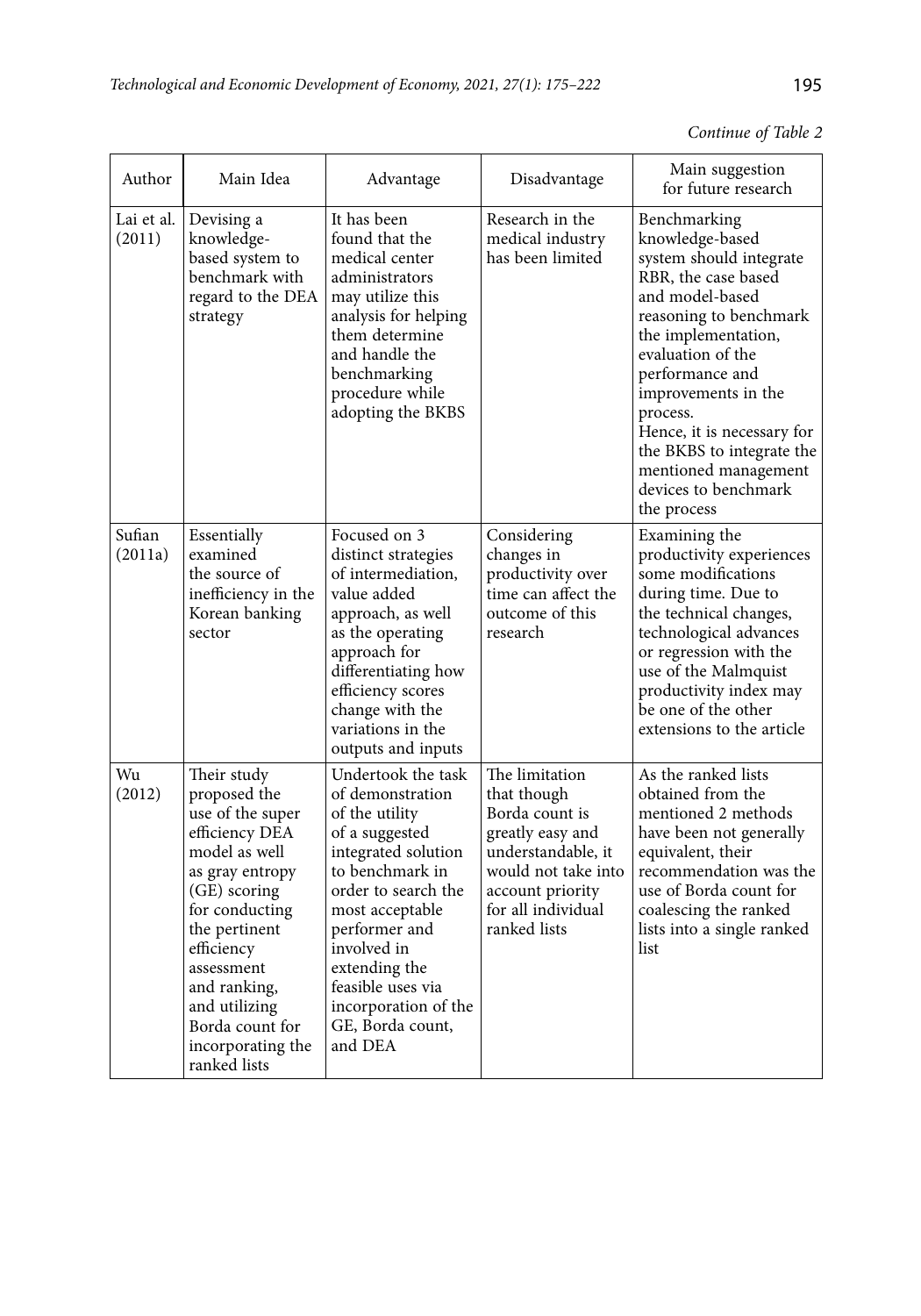| 1 | ۰.<br>×<br>I<br>۰. | ٠<br>۰.<br>×<br>v |
|---|--------------------|-------------------|
|---|--------------------|-------------------|

| End of Table 2 |  |  |  |
|----------------|--|--|--|
|----------------|--|--|--|

| Author                                         | Main Idea                                                                                                                                           | Advantage                                                                                                                                                                                                                                                                                                                                                                                                                                         | Disadvantage                                                                      | Main suggestion<br>for future research                                                                                                                                                                                                                                                                                                              |
|------------------------------------------------|-----------------------------------------------------------------------------------------------------------------------------------------------------|---------------------------------------------------------------------------------------------------------------------------------------------------------------------------------------------------------------------------------------------------------------------------------------------------------------------------------------------------------------------------------------------------------------------------------------------------|-----------------------------------------------------------------------------------|-----------------------------------------------------------------------------------------------------------------------------------------------------------------------------------------------------------------------------------------------------------------------------------------------------------------------------------------------------|
| Nigam<br>et al.<br>(2012)                      | The researchers<br>proposed a<br>method to<br>benchmark the<br>performance<br>of the mobile<br>telecom utility on<br>the basis of the<br><b>DEA</b> | Identified various<br>parameters and<br>consequently<br>procured a model<br>to benchmark the<br>service providers in<br>India                                                                                                                                                                                                                                                                                                                     | In one country                                                                    | With regard to the<br>efficiency analysis,<br>benchmark may can be<br>adjusted, and obtaining<br>utility efficiency scores<br>would be feasible on<br>the basis of a set of<br>benchmarks. Therefore,<br>the scores could enable<br>the development of<br>a strategic plan to<br>diminish the parameters<br>involving in the system<br>inefficiency |
| Karbassi<br>Yazdi<br>and<br>Abdi<br>(2017)     | Intended for<br>determining the<br>most acceptable<br>banks with regard<br>to the predefined<br>indices                                             | In a number of<br>cases, the outputs<br>and inputs had<br>higher priority<br>for DMs in<br>comparison to the<br>others; therefore,<br>it would need a<br>series of variations.<br>Moreover, if one of<br>input or output has<br>been greater than<br>the others, DMU<br>became efficient<br>in spite of its low<br>priority. Hence,<br>their study indices<br>have been ranked by<br>Rembrandt method<br>in order to resolve<br>the above problem | Evaluation of bank<br>performance with<br>regard to a limited<br>set of variables | A number of the outputs<br>as well as inputs have<br>been prioritized for<br>banks in comparison<br>to the others; thus, it<br>would need a number of<br>variations in the coming<br>years                                                                                                                                                          |
| Álvarez-<br>Rodrí-<br>guez<br>et al.<br>(2019) | Combined use<br>DEA and Life<br>Cycle Evaluation<br>for environmental<br>and operational<br>benchmarking in<br>the service sectors                  | The LCA + DEA<br>method reflected<br>higher potency<br>in advocating the<br>decision-makers<br>like the managers<br>of a company<br>while defining<br>accurate targets<br>for environmental<br>and operational<br>improvements in<br>the grocery stores in<br>the service sector                                                                                                                                                                  | Only have<br>investigated<br>groceries located in<br>Spain                        | Nevertheless, national<br>policymakers can take<br>advantage from this<br>kind of methodological<br>solution for setting the<br>threshold values for an<br>efficient utilization and<br>sustainable management<br>of the resources in the<br>service sectors                                                                                        |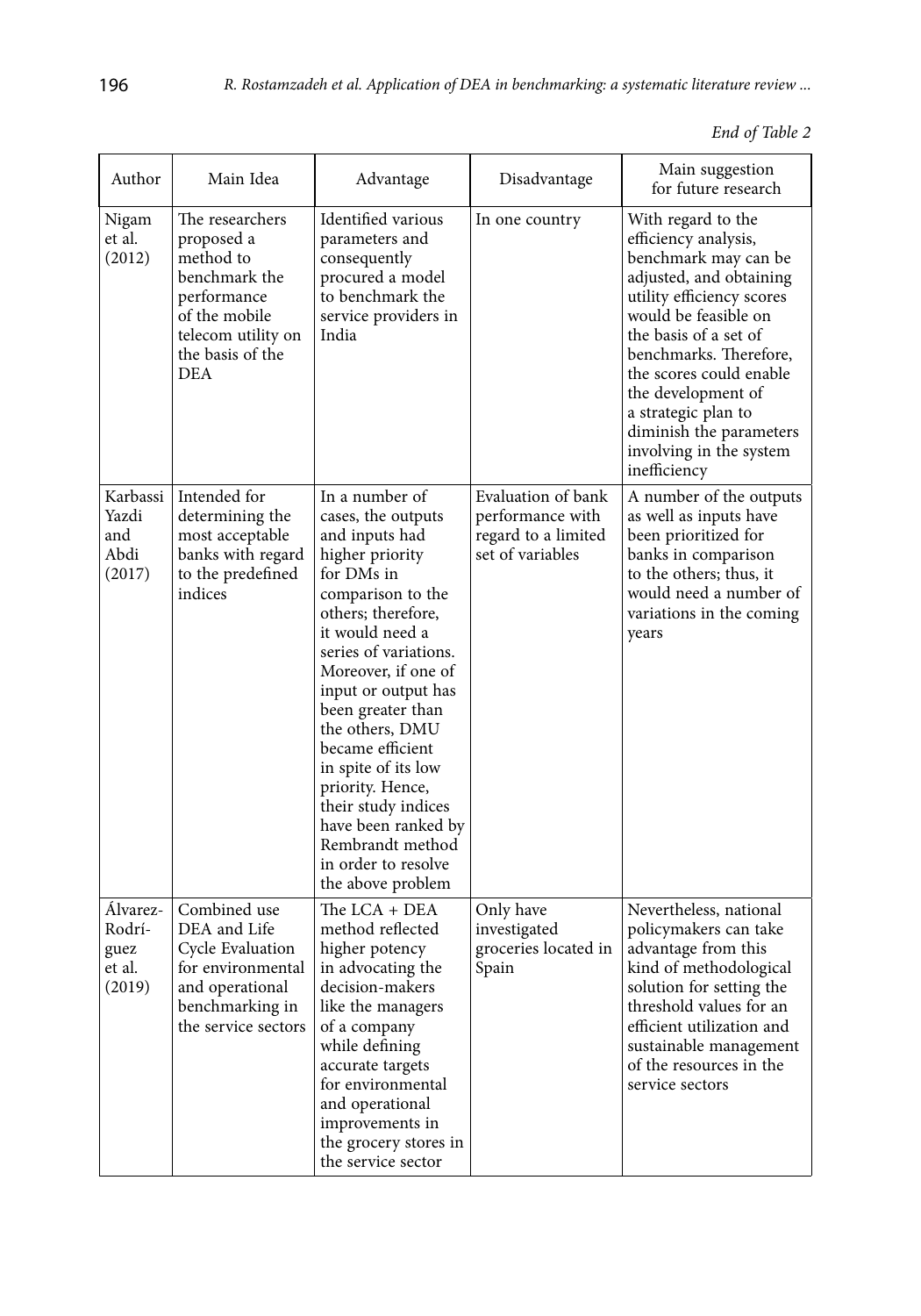### **3.3. Product planning**

Braglia et al. (2003) comprehensively examined the performance of five steel factories in a largest private group in Italy. Therefore, the present investigation proposed a new method for determining the efficiency of the plant was proposed, which could help to manage the production strategies based on their performance, usually in industrial environments. In this study, the studies were performed according to the DEA method. In addition, it was enhanced by the use of several modified solutions that were proposed in previous texts. The results were sorted using a suitable cluster analysis. Finally, a technical and economic analysis was proposed for inefficient production units. The proposed model in the industrial unit was used as a reference, which means it can also be used or generalized in other manufacturing areas.

For example, Trappey and Chiang (2008) used DEA framework to develop a management approach and benchmarking planning to maximize activities of new product development (NPD) into a profit center in order to reach the full benefit goal and fulfill the resource constraints. They proposed a new method for NPD's strategic benchmarking, with regard to the business model of the decentralized profit centers, to implement an effective NPD decision making and planning method for profit center managers. The most important component of this approach is the access to NPD activity information, which can easily be found in the industrial companies where NPD projects are fully implemented. Finally, by implementing a realistic model for motorcycle design, this study showed that DEA-based meta-measurements are sufficiently effective for planning NPD projects under the Center model.

Shabanpour et al. (2017) used robust DEA double frontiers and target programming to the further study plans to benchmark and rank the sustainable suppliers. They also proposed a program to improve productivity in order to rank suppliers with a stable and selection criterion. For suppliers, the two levels of the program, which included targets and benchmarks, were presented. To achieve this goal, targets at the first level are determined by target programming (GP) and DEA. Because the inputs and outputs are likely to be unknown at first level targets, the Charnes-Cooper-Rhodes (CCR) boost model was used. After identifying the second level criteria, a modified CCR inefficiency model was used to determine the supplier's rank. Actually, this ranking feature is created by the creation of a dual boundary that includes the inefficient and efficient boundaries of CCR. Accordingly, suppliers were ranked with the use of the first level objectives. According to the new ranking, the targets uncertainties have been determined by the implementation of optimization methods. Their new method provided planning and technical features that have been illustrated by a case study.

We reviewed 3 articles related to product planning analyzed. After reviewing the main advantages and disadvantages of each article, it is summarized in Table 3.

#### **3.4. Maintenance**

Gouveia et al. (2015) presented a study on benchmarking analysis related to maintenance activities done by a Portuguese Electricity Distribution Co., EDP Distribution (EDP-D). In this study, relationship between DEA and MCDA was evaluated using a value-based DEA method. Their paper examined impact of applying management priorities on the classification and ranking of the 40 network domains covered by EDP-D. The findings were consistent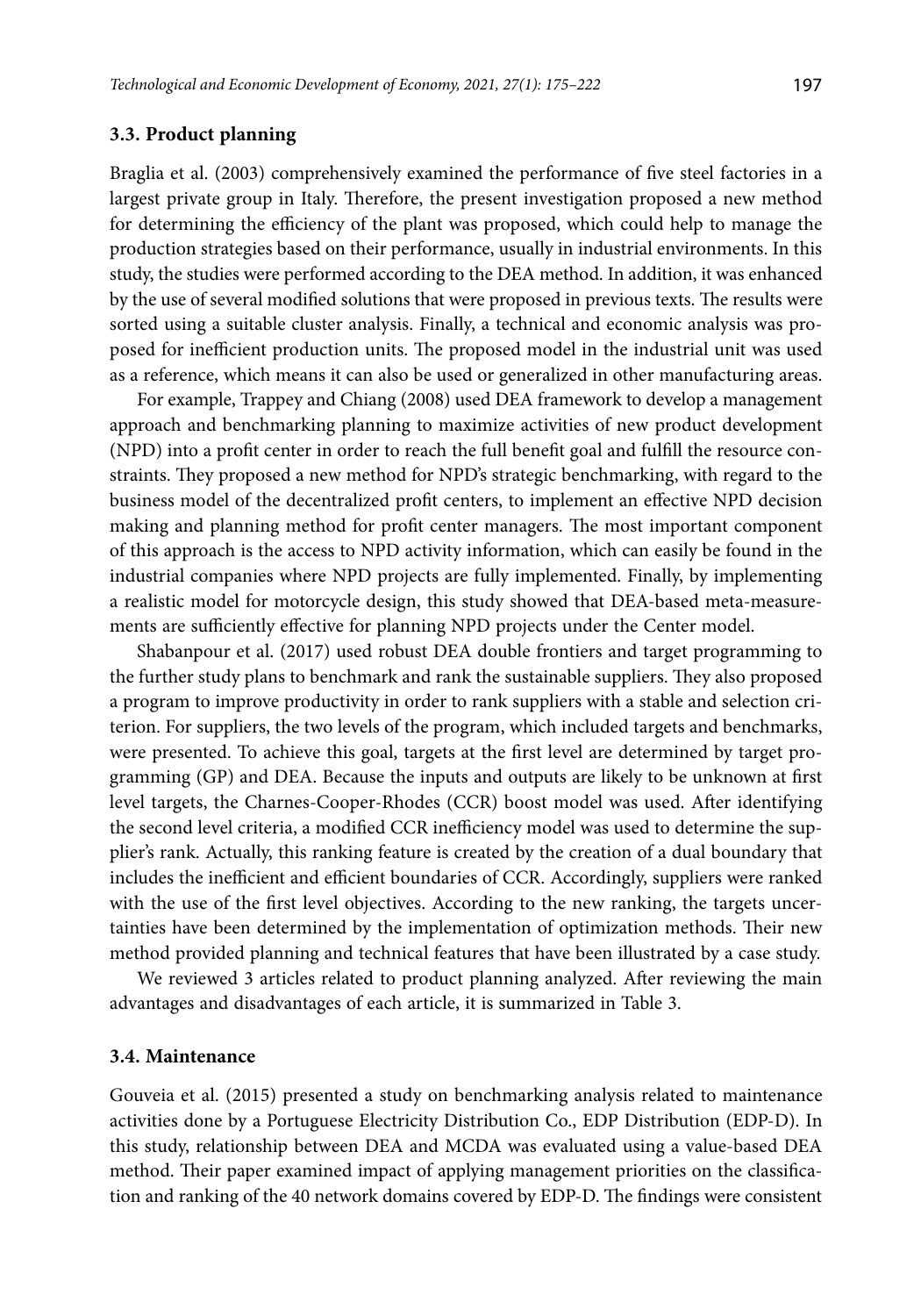with the outputs presented by earlier BCC / DEA model. Therefore, to avoid uncertainty, value-based DEA-based approach to evaluate the performance has been adopted to incorporate the notion "superior performance". Moreover, researchers, identified the most reasonable practices, inefficient resources, opportunities for improvements, gaps in the most acceptable practices, and supported corrective actions and decision-making on the future objectives and promotion of information of the company.

| Author                          | Main Idea                                                                                                                                                                                                                                                                      | Advantage                                                                                                                                                                                                                                                                                | Disadvantage                                                                                                                                                                                                                                               | Main suggestion<br>for future research                                                                                                                                                               |
|---------------------------------|--------------------------------------------------------------------------------------------------------------------------------------------------------------------------------------------------------------------------------------------------------------------------------|------------------------------------------------------------------------------------------------------------------------------------------------------------------------------------------------------------------------------------------------------------------------------------------|------------------------------------------------------------------------------------------------------------------------------------------------------------------------------------------------------------------------------------------------------------|------------------------------------------------------------------------------------------------------------------------------------------------------------------------------------------------------|
| Braglia et al.<br>(2003)        | Their proposed<br>method to<br>measure the plant<br>performance<br>could enable<br>managing in the<br>formulation of the<br>manufacturing<br>approaches                                                                                                                        | This new<br>method has been<br>substantially utilized<br>to the industrial<br>cases of reference<br>and thus it may be<br>readily extended to<br>each manufacturing<br>setting                                                                                                           | For a company<br>with poor<br>operation, with<br>the general<br>characteristic of the<br>inefficient plants,<br>DEA analysis may<br>not work.<br>Therefore, each<br>plant should be<br>ameliorated; that is,<br>the plants should<br>have efficiency of 1. | For resolving<br>this limitation,<br>researchers may<br>propose a fictitious<br>series of references<br>described by very<br>good values with<br>regard to the<br>investigated outputs<br>and inputs |
| Trappey<br>and Chiang<br>(2008) | <b>Employs DEA</b><br>notion for<br>presenting a<br>benchmarking plan<br>and management<br>procedure for<br>optimizing the<br>NPD activity into<br>a profit center<br>for achieving<br>objectives of the<br>greatest profit<br>and satisfaction<br>of resource<br>restrictions | Using the actual<br>case of electric<br>motor scooter<br>design project, their<br>study demonstrated<br>considerable<br>efficiency of DEA<br>benchmarking for<br><b>NPD</b>                                                                                                              | Don't advocate<br>strategic planning<br>and management<br>of the derivative<br>NPD with regard<br>to the profit-center<br>business model                                                                                                                   | Applying this<br>research approach<br>to similar industries<br>can be an idea for<br>future research                                                                                                 |
| Shabanpour<br>et al. (2017)     | Presented<br>an efficiency<br>improvement<br>program for<br>ranking the<br>sustainable<br>suppliers and<br>selecting the<br>benchmark                                                                                                                                          | By implementing<br>their strategy<br>decision maker<br>identified efficient<br>and inefficient<br>suppliers and<br>recognized the<br>future inefficiency<br>of the suppliers.<br>Therefore, managers<br>may stop additional<br>loss by planning<br>and making the<br>preventing decision | Limited research<br>scope can be one of<br>the limitations of<br>this research                                                                                                                                                                             | Similar<br>investigations may<br>be iterated for other<br>decision-making<br>issues like selection<br>of technology and<br>product in the<br>presence of fuzzy<br>information                        |

| Table 3. Summarizes the advantages and disadvantages of the product planning articles |
|---------------------------------------------------------------------------------------|
|---------------------------------------------------------------------------------------|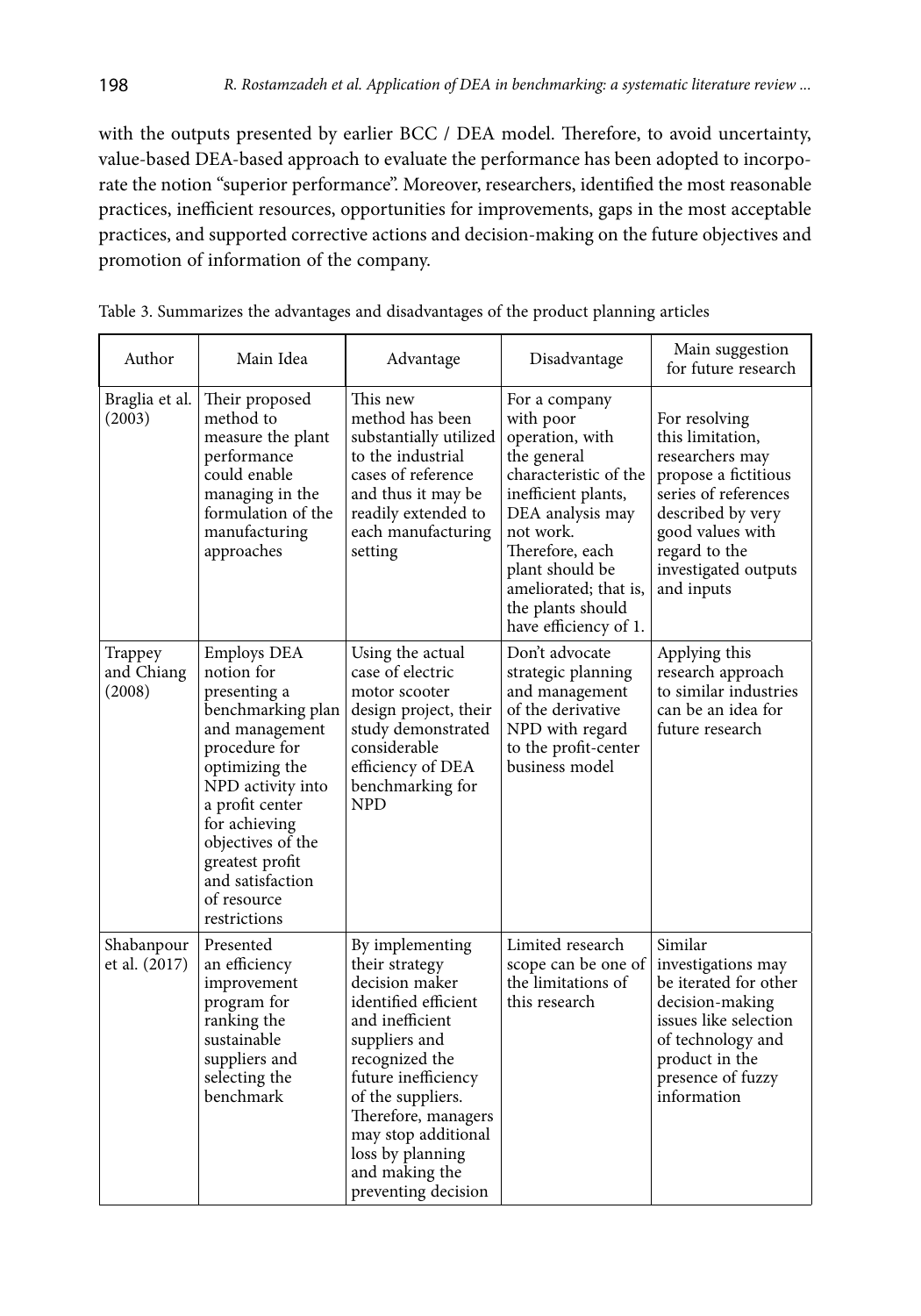Assaf et al. (2015) measured the relative efficiency of the maintenance unit at a main petro-chemical company in Saudi Arabia. In this study, using an EMS system, an output metric and three input criteria were determined. The DEA method was used in this study. Data from 23 maintenance units were collected and analyzed during 6 months. Using this study, operational units with low efficiency and high efficiency were identified. The most important feature of their research has been the examination of the functions of the multiple inputs and outputs simultaneously. This study provided important and valuable information from the unit's function to the maintenance department managers and decision makers. The study recommends that rehabilitation work processes be re-evaluated and studied. The study also suggests that scheduling should be started six weeks before the operation is completed to provide all the necessary resources, workforce, as well as spare parts. In addition, all preventive maintenance measures are recommended to ensure accurate human resources estimation and task synchronization, and to be assured of PMR.

We reviewed 2 articles related to maintenance reviewed. After reviewing the main advantages and disadvantages of each article, it is summarized in Table 4.

| Author                      | Main Idea                                                                                                                                                                                                                                                                                              | Advantage                                                                                                                                                                                                                                                                                                                                            | Disadvantage                                                                                                                                                       | Main suggestion<br>for future research                                                                                                                                                                                                                                                                                                                                                                            |
|-----------------------------|--------------------------------------------------------------------------------------------------------------------------------------------------------------------------------------------------------------------------------------------------------------------------------------------------------|------------------------------------------------------------------------------------------------------------------------------------------------------------------------------------------------------------------------------------------------------------------------------------------------------------------------------------------------------|--------------------------------------------------------------------------------------------------------------------------------------------------------------------|-------------------------------------------------------------------------------------------------------------------------------------------------------------------------------------------------------------------------------------------------------------------------------------------------------------------------------------------------------------------------------------------------------------------|
| Gouveia<br>et al.<br>(2015) | Presented a<br>benchmarking<br>investigation for<br>maintenance and<br>outage repair activity<br>performed by a<br>Portuguese electricity<br>distribution Co.,<br>EDP Distribuição<br>(EDP-D). The use of<br>Value-Based DEA<br>method linked with<br>Multiple Criteria<br>Decision Analysis<br>(MCDA) | Exploited outcomes<br>of the use of Value-<br>Based DEA for<br>a similar set of<br>information.<br>Allowed for<br>incorporating the<br>managerial priorities<br>for identifying the<br>most acceptable<br>practices                                                                                                                                  | Just one DM<br>has been<br>interviewed<br>during the<br>elicitation<br>procedure<br>of the utility<br>function and<br>introduction<br>of the weight<br>constraints | Besides identification<br>of the most acceptable<br>practices, resources of<br>inefficiency, the gaps<br>relative to the most<br>acceptable practices<br>and chances for<br>improvements, we can<br>support the introduction<br>of the corrective measures<br>and announce decisions of<br>the future objectives, and<br>improve insights into the<br>company                                                     |
| Assaf<br>et al.<br>(2015)   | Measured the<br>relative efficiency<br>of the maintenance<br>units into a main<br>petrochemical<br>company in Saudi<br>Arabia                                                                                                                                                                          | It employed the<br>available indices,<br>which have been put<br>together at all prior<br>to the provision<br>of a detailed<br>study of the unit<br>performance that<br>enabled the efficient<br>benchmarking.<br>Capability of the<br>evaluation of<br>performance of<br>several outputs and<br>inputs at the same<br>time in an objective<br>manner | Does not<br>review work<br>management<br>process                                                                                                                   | It is recommended to<br>begin the planning and<br>scheduling six weeks<br>ahead of the work<br>implementation for<br>preparing each necessary<br>resource, spare part as<br>well as workforce for<br>avoiding under-utilization<br>of the workforce.<br>Moreover, coordination<br>of each preventive<br>maintenance job would<br>be recommended for<br>assuring the precise<br>approximation of the<br>workforce. |

Table 4. Summarizes the advantages and disadvantages of the maintenance articles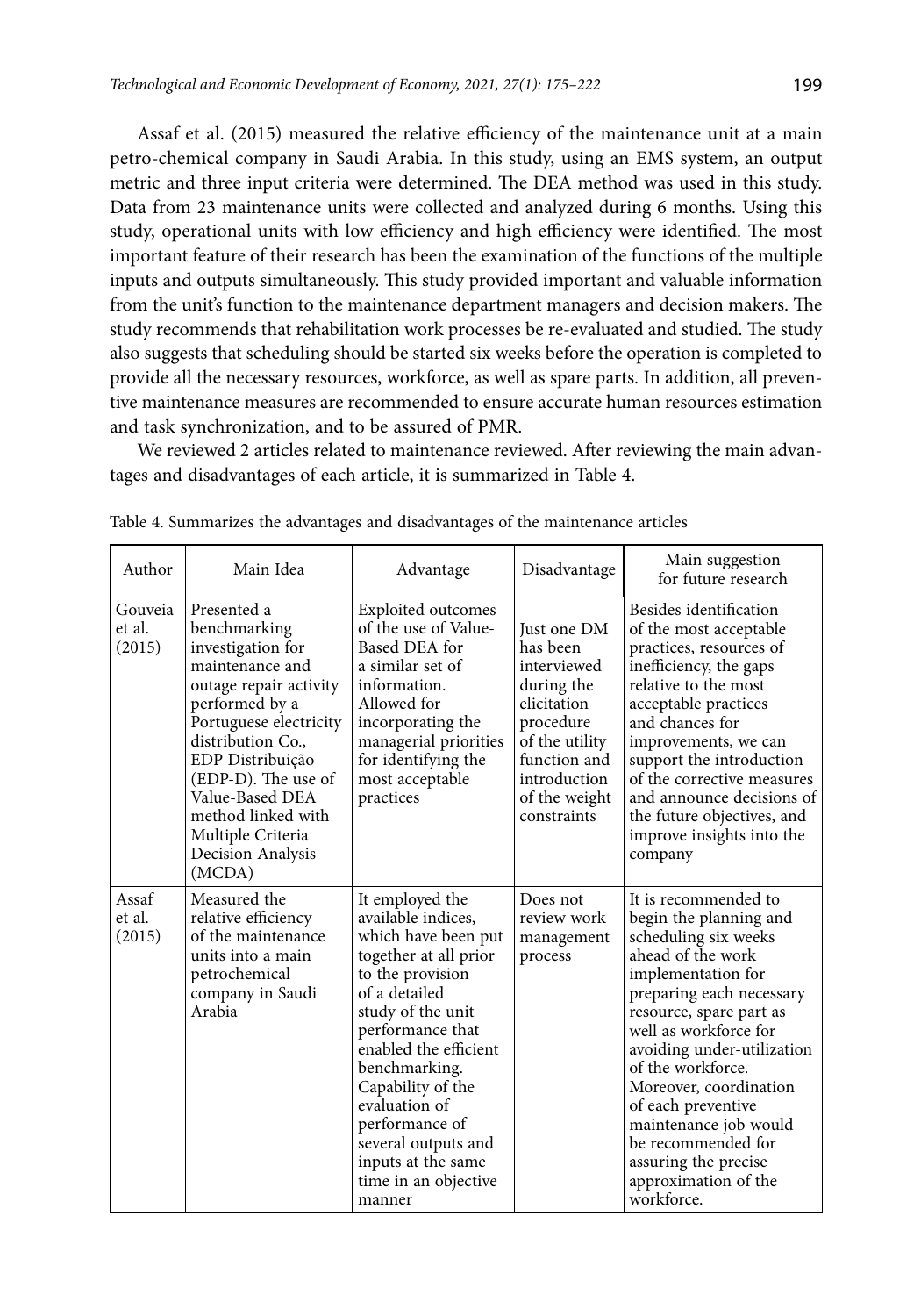### **3.5. Hotel industry**

Assaf (2012) conducted a benchmarking study of Asia Pacific hotel as well as the tour operator industry. They utilized an innovative approach focused on the combination of stochastic frontier and DEA within a Bayes system. The results showed that Singapore, South Korea, and Australia have been introduced as the most efficient ones in their tour operator and hotel industries.

Wu et al. (2013) presented a benchmarking framework to assess the hotel industry efficiency in several periods, with consideration of depreciable characteristics and transitional activities. In the study, high performance functions have been specified and their business approaches have been illustrated. Dynamic DEA was used to identify stable efficient functions. An excellent DEA method was used for overall ranking of input-output-consumption structure. A further analysis has been also accomplished to facilitate the interpretation of the outcomes of benchmarking. Totally, 9 hotels from 80 international tourist hotels in Taiwan from 2006 to 2010 were recognized as high-efficiency hotels. These hotels offer business strategies for the staff (intensive vs. economical workforces), product (the room vs. F&B services (food & drink), price (very costly and highly cheap prices), guest (e.g., business and tourism guests) and so forth; for example, location supremacy have been divergent.

We reviewed 2 articles identified as hotel industry. After reviewing the main advantages and disadvantages of each article, it is summarized in Table 5.

| Author                 | Main Idea                                                                                                                                                                                              | Advantage                                                                                                                                                   | Disadvantage                                                                                                                                                                                                                           | Main suggestion<br>for future research                                                                                                                                                                                                                                   |
|------------------------|--------------------------------------------------------------------------------------------------------------------------------------------------------------------------------------------------------|-------------------------------------------------------------------------------------------------------------------------------------------------------------|----------------------------------------------------------------------------------------------------------------------------------------------------------------------------------------------------------------------------------------|--------------------------------------------------------------------------------------------------------------------------------------------------------------------------------------------------------------------------------------------------------------------------|
| Assaf<br>(2012)        | Measured and<br>compare efficiency<br>of the leading<br>tour operator and<br>hotel companies<br>throughout<br>numerous Asia<br>Pacific countries                                                       | Used one of<br>the innovative<br>methodologies<br>on the<br>basis of the<br>combination of<br>the stochastic<br>frontier and<br>DEA in a Bayes<br>framework | A major limitation has<br>been the small size of<br>the sample in a number<br>of countries. Number of<br>years has been limited.<br>Hence, outcomes may<br>be impacted by current<br>directions such the<br>recent financial crisis    | As a result of limitations<br>in data, more hotels<br>and tour operators in a<br>number of countries in<br>than other ones may can<br>be obtained. Therefore,<br>efficiency for each sample<br>individually did not<br>estimate and comparison<br>must be done carefully |
| Wu<br>et al.<br>(2013) | Introduced a<br>benchmarking<br>method to assess<br>efficiency of hotel<br>industries, in a<br>multiperiod setting<br>by examining the<br>perishable features<br>as well as the<br>carry-over activity | Involved in the<br>benchmarking<br>articles and<br>hotel industry<br>in multiple<br>dimensions                                                              | Analysis of the<br>variations in the<br>most acceptable<br>hotel practices via<br>comparison of the<br>benchmarking<br>outcomes between 2<br>distinct multiperiod<br>timetables; for example,<br>from 2006 to 2008 vs.<br>2009 to 2011 | Their suggestion<br>for applying this<br>new multiperiod<br>benchmarking method to<br>other service industries<br>like the transportation<br>system described with<br>perishable and carry-<br>over activities in further<br>investigations                              |

Table 5. Summarizes the advantages and disadvantages of the hotel industry articles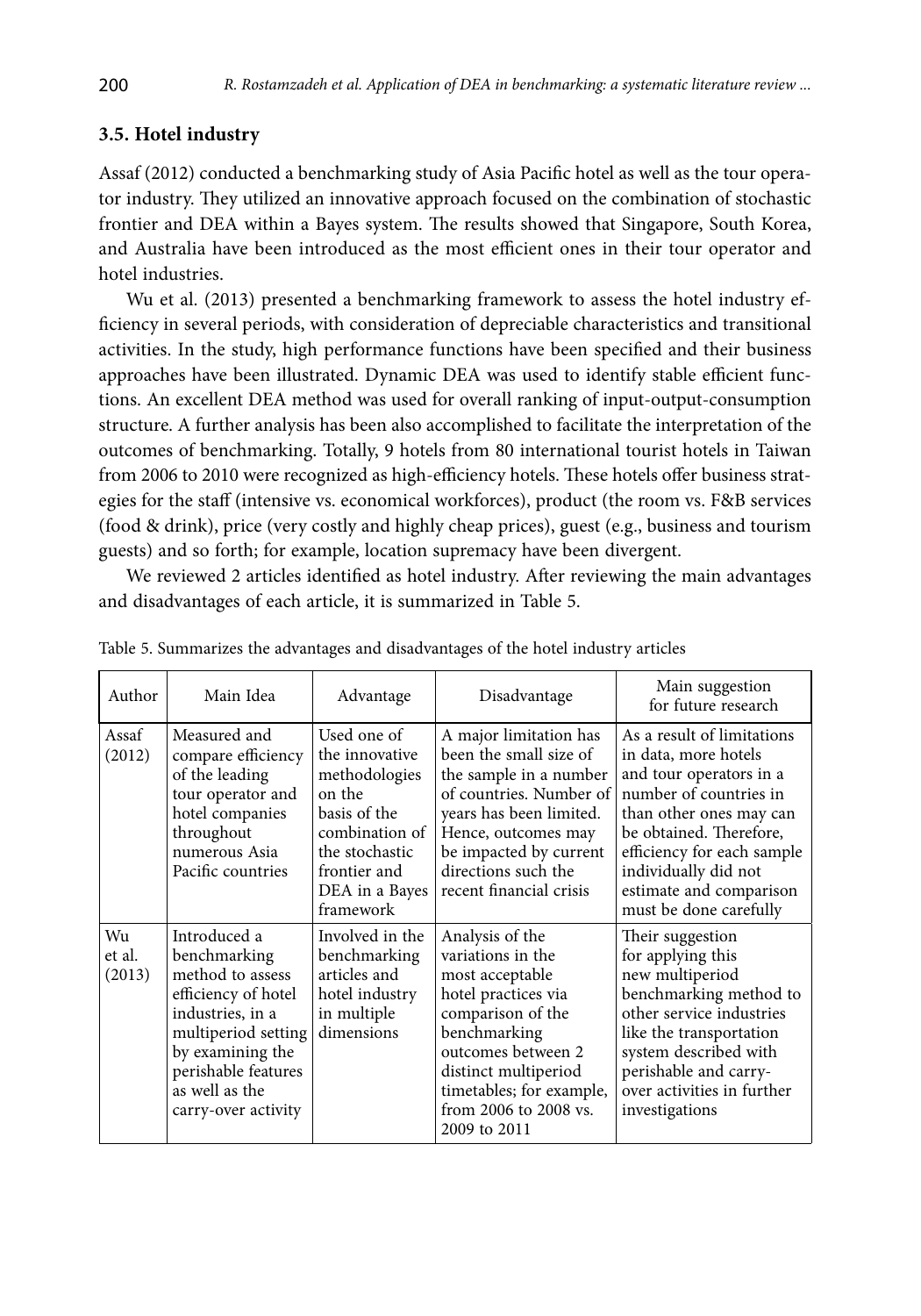#### **3.6. Education**

In this regard, Reichmann and Sommersguter-Reichmann (2006) presented a structure for evaluating technological output in Austria, Australia, Germany, Canada, Switzerland, US of 118 university libraries. The DEA method has been used to investigate and evaluate the difference between those libraries' results. They also looked at how the internal organizational rules influenced the productivity of libraries. Findings of the performance appraisal between countries indicate that nearly 1/3 of the university libraries were efficient. With the use of the particular environmental boundaries, the difference in managerial efficiency versus the difference in environmental productivity was examined, reflecting the major discrepancies in the technical efficiencies of the European as well as non-European academic libraries. Nevertheless, according to environmental laws, non-European libraries with the highest performance are better than their European ones.

In addition, Gourishankar and Sai Lokachari (2012) used the Educational Development Efficiency (EDE) model for benchmarking the country states. In this paper, a conceptual framework for input-process-output was used for identifying educational development aspects. In their investigation, researchers utilized DEA model to compare relative efficacy and benchmarking of 28 states and 7 areas in India. In fact, factor analysis has been used for determining relationship between existing variables. Using multiple regression analysis, effective effectiveness variables were identified. In their study, the benchmarking of the educational development in the Indian states was carried out according to their performance. By examining the results, it was found that the variables that affected state EDE were the ratio of gross participation, students' academic performances and infrastructure investment. Insights into the use of input tools to enhance the quality of education and the later improvements in the state efficiency have been provided. Hence, 4 elements were established to evaluate progress of the educational achievement of the states; that is, financial sufficiency, strength of the school infrastructure, quality of education and access to education.

Cook et al. (2017) proposed a method to study the status of Spanish universities (where the current policies of universities are highly influenced and affiliated with regional governments), and was inspired by studies by Cook and Zhu (2007) to benchmark DMUs that members have same conditions. According to Cook and Zhu (2007), in these cases, a DEA-based strategy, which independently evaluates DMU behaviors is not very effective. The common criteria within the group presented in their study can be considered as a mediator between the common complete benchmarking test and pure DEA for entire DMU set. This approach is on the basis of the Pareto-efficient DEA method, which is determined by a set of DMUs, and supposed to be compared. Such a method has specifically prevented the occurrence of problems in small DMU groups. Empirical observations indicate that the proposed method can produce results that better reflect the conditions of DMUs. Especially when these DMUs are under a same benchmarking.

Ramón et al. (2018) presented a 2-phase benchmarking process in context-dependent DEA model and models that minimize their gap from the efficient DEA model. This method allows us to determine the realistic goals that are achievable, within a short time. In addition, various alternatives may be introduced to plan the progress towards the goals of the effective DEA model, which can be indicative of long-term improvement. Consequently, this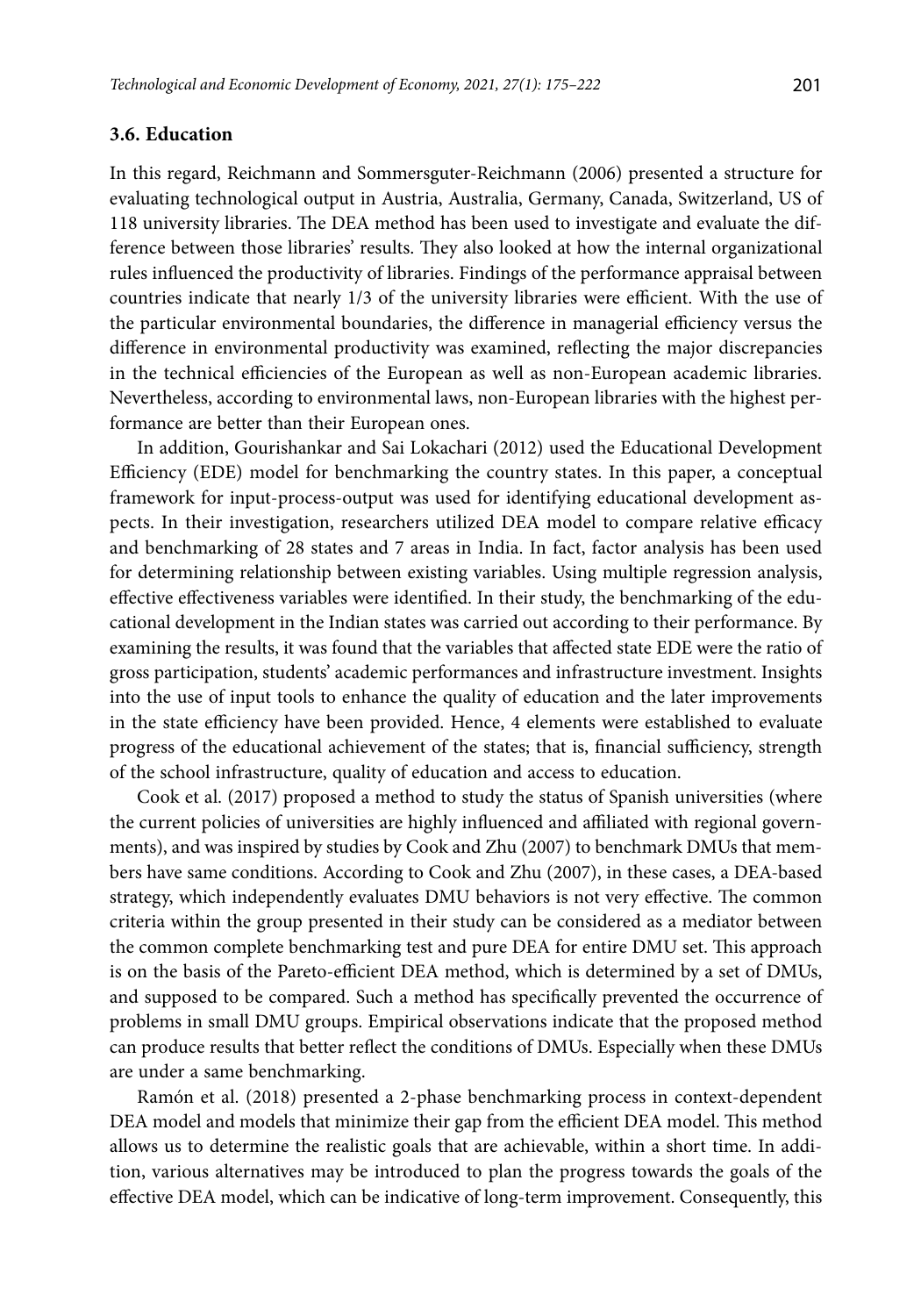continuous approach provides managers with tools for deciding on ongoing reform strategies based on their operational objectives. This is possible by gaining experience from expertise and efficient systems. The research output of the Spanish public universities was analyzed to demonstrate this approach as an example. Given the respective utility, many ways exist to improve the suggested solution. One of the attractive lines of researches must be aimed at the investigation of expansion of a 2-phase benchmarking method for addressing the targeted DEA models that have been utilized in several practical analytical utilizations. We reviewed 4 articles related to education verified. After reviewing the main advantages and disadvantages of each article, it is summarized in Table 6.

| Author                                                     | Main Idea                                                                                                                                                                                         | Advantage                                                                                                                                                                                                                              | Disadvantage                                                                                                                  | Main suggestion<br>for future research                                                                                                                                                                                                                          |
|------------------------------------------------------------|---------------------------------------------------------------------------------------------------------------------------------------------------------------------------------------------------|----------------------------------------------------------------------------------------------------------------------------------------------------------------------------------------------------------------------------------------|-------------------------------------------------------------------------------------------------------------------------------|-----------------------------------------------------------------------------------------------------------------------------------------------------------------------------------------------------------------------------------------------------------------|
| Reichmann<br>and Som-<br>mersguter-<br>Reichmann<br>(2006) | A DEA framework<br>for international<br>performance<br>evaluation of 118<br>university libraries<br>consisting of libraries<br>from Austria,<br>Australia, Germany,<br>Canada, US,<br>Switzerland | Providing the initial<br>information of<br>technical efficiency<br>differential at the level<br>of library and at a<br>more aggregate level                                                                                            | Oualities<br>of the DEA<br>outputs<br>depended<br>strongly<br>upon the<br>selection of<br>the output<br>and input<br>measures | Because any<br>information has been<br>not found about in-<br>library use, outputs<br>can be distorted<br>systematically.<br>Measures associated<br>with quality like the<br>satisfaction, user-<br>friendliness and or<br>responsiveness must<br>be considered |
| Gourishankar<br>and Sai<br>Lokachari<br>(2012)             | Develops an<br>EDE model for<br>benchmarking the<br>Indian states                                                                                                                                 | Information of the<br>application of the<br>input resources<br>for enhancing<br>the educational<br>development as well<br>as later improvements<br>in the state efficiencies<br>have been offered                                      | Research<br>in a one<br>geographic<br>area can be a<br>limitation                                                             | Offer Indian states<br>a cross-comparison<br>for performance<br>benchmarking<br>purposes with other<br>countries                                                                                                                                                |
| Cook et al.<br>(2017)                                      | A strategy to<br>benchmark the<br>DMUs, which may<br>be placed within<br>the groups whose<br>members experienced<br>the same situation                                                            | The models have<br>been designed for<br>conditions wherein<br>a popular best-<br>practice frontier has<br>been specified for a<br>group of DMUs as<br>a consequence of<br>choosing dimensions,<br>which yielded the<br>closest targets | Due to lack<br>of individual<br>situations of<br>universities<br>into the<br>regions                                          | Evaluation of<br>research performance<br>of university of other<br>countries                                                                                                                                                                                    |
| Ramón et al.<br>(2018)                                     | Proposing a 2-step<br>benchmarking<br>strategy in the spirit<br>of context-dependent<br>DEA and the models<br>minimizing distance<br>to the DEA efficient<br>frontier                             | Considering outputs<br>& inputs presented<br>below that related as<br>usual to the physical<br>and human capital<br>and incomes and<br>publications                                                                                    | Only in<br>public<br>Spanish<br>universities                                                                                  | Perform at other<br>universities and<br>educational<br>institutions                                                                                                                                                                                             |

Table 6. Summarizes the merits and caveats of education articles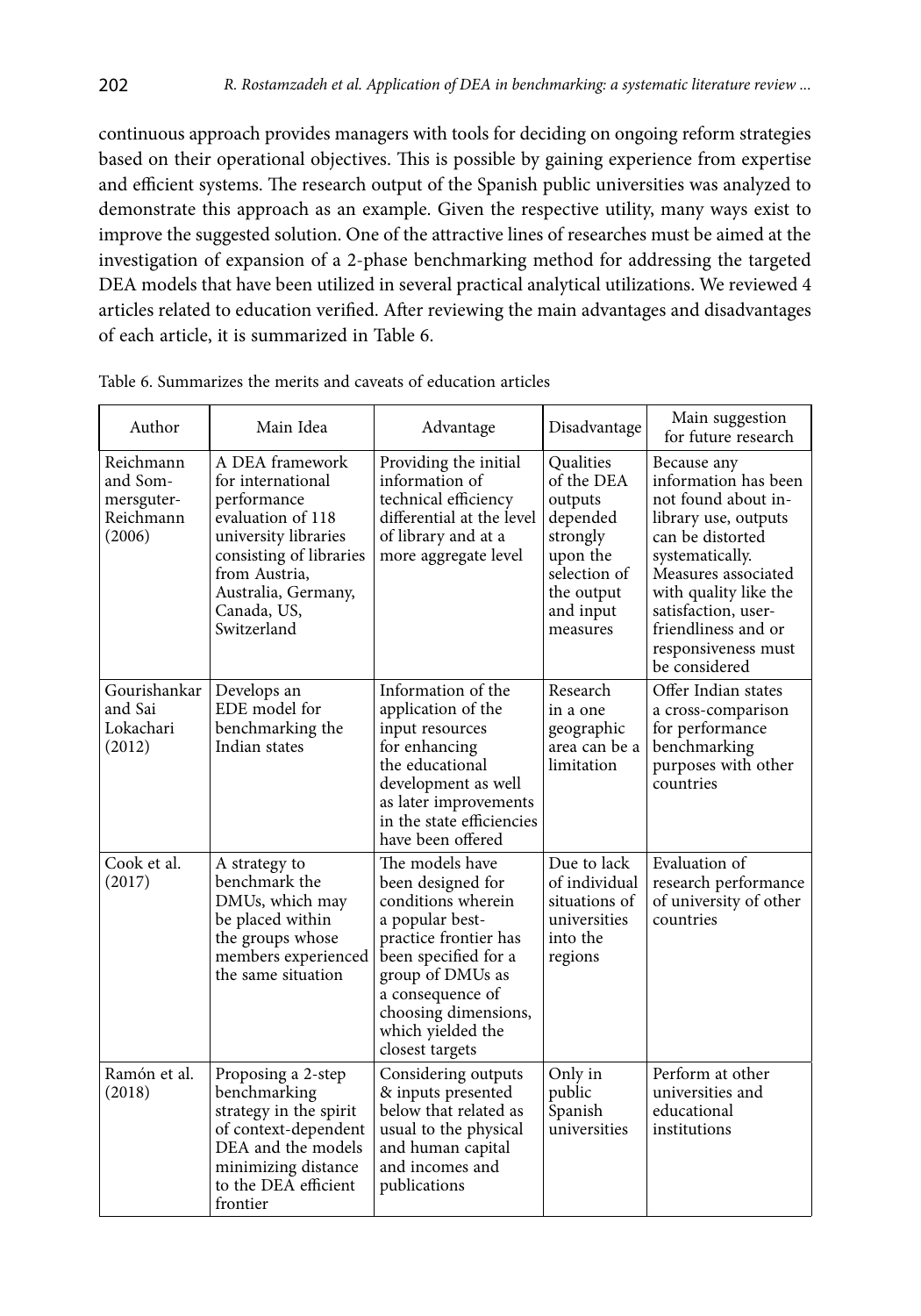#### **3.7. Distribution**

Jha et al. (2008) used updated DEA models to test benchmarking of the production and distribution units in Nepal. They studied operating efficiency of the producing stations and Nepal Electricity Authority (NEA) owned distribution centers. These models contain a broad variety of outputs as well as inputs, which reflect the nature of processes in question. DMU rating was provided based on their overall average output score.

Ajodhia (2010) stated that energy regulators, using price-capping system, usually did not use quality in the procedure of benchmarking. Hence, the present investigation aimed at the explanation of a technique for the integrated quality-cost benchmarking in the networks of the electricity distribution. Therefore, 2 fundamental models were used in the study: a technical model that minimizes quality as an input variable and a social cost model that measured quality of an optimal presentation. The two models were used in two Dutch and English companies. The results showed that although the integrated quality-price benchmarking is an important indicator in the regulation of rules, but also its limitations should be identified.

Hung Lau (2012) discussed utilization of DEA model to assess performance of the store with the aim of correcting the distribution network in his study. A DEA model was utilized for examining relative efficiency of the distribution in main stores of a key retailer in Australia. The present investigation was conducted using other methods like spatial distribution of demand and customer segmentation, and showed the DEA method was able to provide a rational and appropriate justification for the distribution network. This method can also be used as an analytical method to facilitate continuous improvement. The result showed that when retail stores are closed down or merged with other stores operating in similar areas, the overall network performance will improve. Such logical actions will result in the integration of demands and modification of the operation of vehicles with minimal impact on customer service.

We reviewed 3 articles related to distribution recognized. After reviewing the main advantages and disadvantages of each article, it is summarized in Table 7.

| Author               | Main Idea                                                                                                                                                           | Advantage                                                                                                                                                                            | Disadvantage                                                                    | Main suggestion<br>for future research     |
|----------------------|---------------------------------------------------------------------------------------------------------------------------------------------------------------------|--------------------------------------------------------------------------------------------------------------------------------------------------------------------------------------|---------------------------------------------------------------------------------|--------------------------------------------|
| Iha et al.<br>(2008) | To investigate the<br>operational efficiency of<br>the generating stations<br>and the distribution<br>center (DCS) owned<br>by Nepal Electricity<br>Authority (NEA) | The DMUs has been<br>ranked on the basis of<br>their average overall<br>efficiency score                                                                                             | Limited of<br>the variables<br>under study                                      | Select more<br>variable of power<br>plants |
| Ajodhia<br>(2010)    | Developed a method<br>for the integrated cost-<br>quality benchmarking<br>for the electricity<br>distribution network                                               | There is no completely<br>integrated price-quality<br>benchmarking strategy for<br>the electricity distribution<br>networks: therefore,<br>this research filled the<br>mentioned gap | The two<br>models were<br>used only in<br>two Dutch<br>and English<br>companies | Implementation in<br>other companies       |

Table 7. Summarizes the advantages and disadvantages of the distribution articles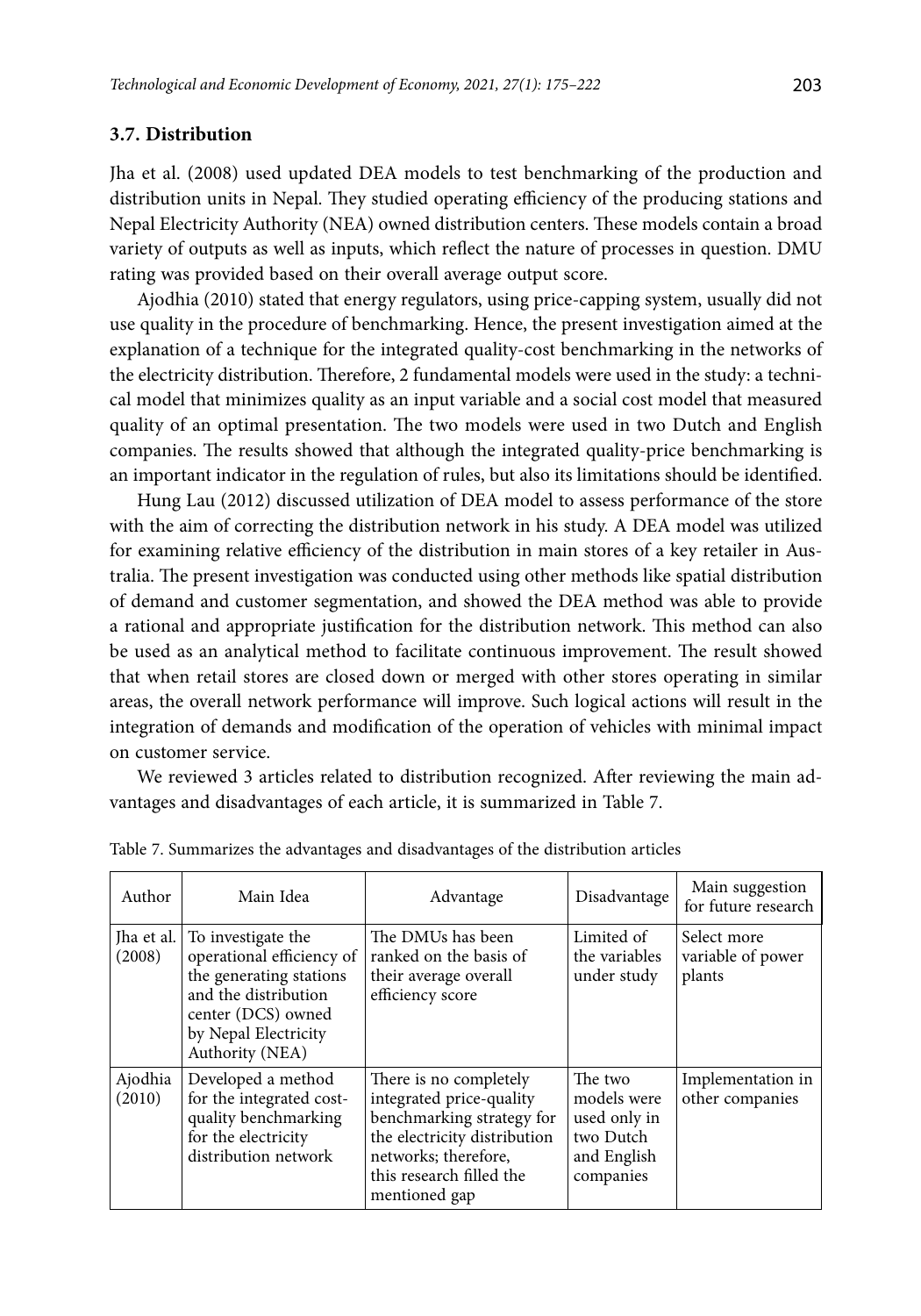|  |  | End of Table 7 |  |
|--|--|----------------|--|
|--|--|----------------|--|

| Author                | Main Idea                                                                                                                                 | Advantage                                                                                                                                                                                                                                                                                                                                              | Disadvantage                                                                                                                                                                                            | Main suggestion<br>for future research                |
|-----------------------|-------------------------------------------------------------------------------------------------------------------------------------------|--------------------------------------------------------------------------------------------------------------------------------------------------------------------------------------------------------------------------------------------------------------------------------------------------------------------------------------------------------|---------------------------------------------------------------------------------------------------------------------------------------------------------------------------------------------------------|-------------------------------------------------------|
| Hung<br>Lau<br>(2012) | Discussed the use of<br>DEA for benchmarking<br>the store performances<br>in order to rationalizing<br>the retail distribution<br>network | Their strategy may<br>contribute to selection<br>of the most reasonable<br>practice and facilitation of<br>more efficient allocation of<br>the resources through the<br>whole retail network.<br>Moreover, the approach<br>adds further knowledge of<br>how demand management<br>may influence the<br>distribution efficiency of<br>the retail network | The research<br>has been<br>limited to<br>6 stores in<br>the retail<br>network with<br>a relative<br>function in<br>distributing<br>assessed<br>on a single<br>input and a<br>single output<br>variable | Expanding the<br>scope of research<br>for more stores |

### **3.8. Environment**

Liu et al. (2019) developed a range-adjusted measurement (RAM) efficiency metric focused on the farthest target that examined the unwanted production for the calculation of the environmental performance. DEA is used for determining environmental performance of 27 coal-fired power stations in China. Consequently, on the basis of the assumption that information of benchmarking information may provide a crucial path for inefficient DMUs for achieving efficiency, the other RAM environmental performance metric is designed to evaluate the output and provide the closest benchmarking information, with regard to the closest target. Therefore, empirical study showed that the closest goals would be easier to achieve and provided the most important solution for inefficiency reduction.

Didehkhani et al. (2019) have suggested the transformation of a non-linear model into a linear one with the correct transformations. In this paper, with the notion artificial DMUs, a practical DEA model has been proposed which considers the environmental and practical constraints. In addition, the model feasibility and bounded efficiency scores could be two merits of the model.

Das and Kundu (2019) determined the crucial parameters of the environment that influenced overall function of Micro Small Medium Enterprises (MSMEs). This research designed an efficiency score for all countries with regard to the interaction variable. As shown by the present study results, each of the countries working at suboptimal scale held the benchmark relationships with an efficient country, which has been operated at the optimized scale. Hence, it is necessary for the macro-economic policy-makers of the inefficient countries to emphasize the benchmark countries while formulating policies.

We reviewed 3 articles related to environment identified. After reviewing the main advantages and disadvantages of each article, it is summarized in Table 8.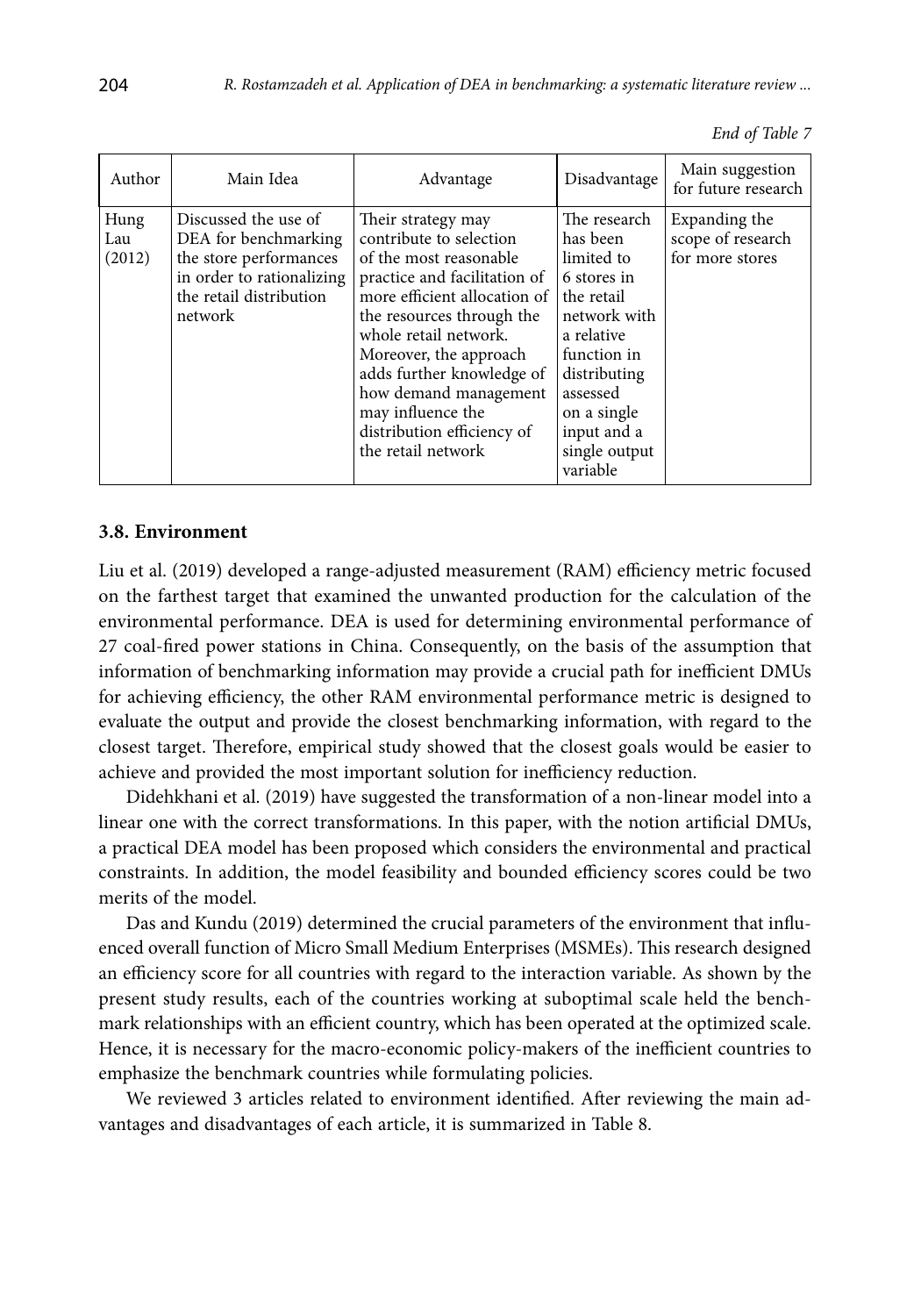| Author                         | Main Idea                                                                                                                                                         | Advantage                                                                                                                                                         | Disadvantage                                                              | Main suggestion<br>for future research                                                                                                                                                                            |
|--------------------------------|-------------------------------------------------------------------------------------------------------------------------------------------------------------------|-------------------------------------------------------------------------------------------------------------------------------------------------------------------|---------------------------------------------------------------------------|-------------------------------------------------------------------------------------------------------------------------------------------------------------------------------------------------------------------|
| Liu et al.<br>(2019)           | DEA has been<br>utilized for the<br>evaluation of the<br>environmental<br>efficiency of 27 coal-<br>fired power plants in<br>China                                | It demonstrates that<br>closest objectives<br>have been more<br>simply achievable<br>and provided the<br>most pertinent<br>solutions for<br>removing inefficiency | Only one<br>country<br>studied                                            | The pollution emission<br>reduction allocation<br>amongst the coal-fired<br>power plants may be<br>one of the directions<br>for further studies                                                                   |
| Didehkhani<br>et al.<br>(2019) | Their article<br>attempted for<br>extending the<br>basic models to<br>benchmark the<br>efficient units at<br>functional condition                                 | Their model would<br>be constantly<br>practical. Moreover,<br>efficiency scores<br>have been attained at<br>thoroughly feasible<br>condition                      | Only basic<br>models for<br>benchmarking<br>of efficient<br>units applied | Taking into account<br>vagueness and the<br>environment of<br>functional limitations.<br>unknown strategies<br>like fuzzy, robust as<br>well as stochastic may<br>be utilized to suggest<br>future investigations |
| Das and<br>Kundu<br>(2019)     | Determining<br>essential parameters<br>of the environment<br>that impact overall<br>function of the<br>Micro-Small-<br>Medium Enterprises<br>(MSME <sub>s</sub> ) | This investigation<br>devised one of the<br>efficiency scores<br>for all countries<br>with regard to the<br>interaction variable                                  | Two area<br>spotlighted                                                   | The extended form<br>of the present<br>investigations may<br>be utilized for deeper<br>analyses of the policy<br>associated with MSMEs                                                                            |

Table 8. Summarizes the advantages and disadvantages of the analyzed articles

#### **3.9. Other topics**

Díaz et al. (2004) applied benchmarking and DEA methods for the irrigation districts in Spain. This analysis has been utilized to identify the most representative irrigation areas in Andalusia that have been consequently examined comprehensively via application of the performance metrics chosen by IPTRID to be utilized in international benchmarking programs.

Wu et al. (2013) focused on Asian Games with more attention to the two main issues, the basis for common comparing for DMU ranking and a reference feasibility between inefficient DMUs and benchmarking goals. In their study, they developed previous studies related to DEA by providing an ameliorated context dependent DEA model. By the use of this model, a proper and specific ranking system has been created for each participating country. Their suggestion was to improve the ranking system in Asian games. As a result, more educational objectives were identified and as a result, participants who had poor performance were able to progressively improve their performance. The results of the study will be effective in improving the strategic management of decision making in sport.

Moreover, Oh and Shin (2015) examined the effects of the performance benchmarking mis-measurement: A Monte-Carlo analysis SFA and DEA with various multiperiod budgeting approaches. In the present article, outputs of the analyses are presented that contain errors in measuring and comparing efficiency of system in different empirical approaches.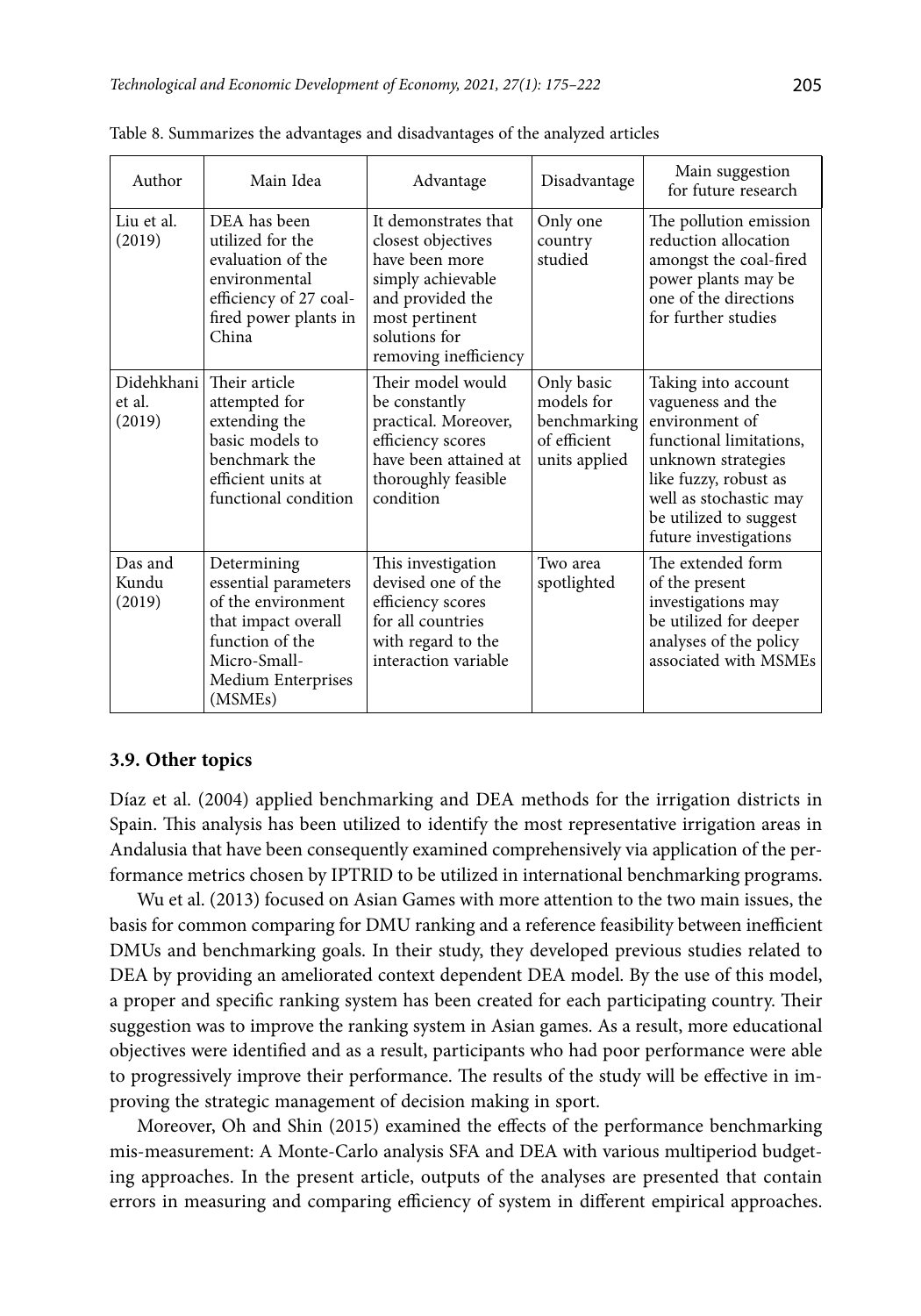In each approach, a production frontier estimation model and a distinct multi-cycle budgeting approach are used. Boundary-estimation models that were used were the DEA model as well as stochastic frontier analysis (SFA). Principal outputs of this investigated included: (1) application of a budgeting approach and a proper benchmarking model may result in a significant increase in the system performance; (2) despite relatively high measurement errors, a "peanut butter" approach works better than a discriminative approach, while in cases where measurement errors are less, a discriminative strategy performs better; (3) frontier estimation models perform better than that of the randomly produced ranks models, even in cases where measurements with the comparatively large errors are faced; (4) in cases where measurement errors are low, the SFA model outperformed the DEA model, while DEA model performs better than SFA when measured with a large error.

Ruiz and Sirvent (2016) presented a DEA based strategy to benchmark and rank the decision makers. In manufacturing processes, many of situations that DMUs are involved in, are similar to each other, so benchmarking these situations leads to finding common problems and, therefore, adopts the most appropriate way to deal with them. Therefore, this method is used when there is no need to examine the DMU conditions individually. In other words, unlike DEA, the value of inputs and outputs must be shared among each unit that are being examined. However, in studies conducted, the DEA model was used to find the CSW for use in performance analysis, which suggests that it can be used to create a benchmarking framework. The approach proposed identifies a common boundary of the most appropriate measures as a form of DEA's efficiency boundary. This common boundary is produced by some DMUs in one of the common reference groups that has high technical capability. This reference group is selected to meet the most (closest) goals, diminishing gaps of the actual performance with the most acceptable procedures. Moreover, the extended model leads to the determination of CSWs that can be used to determine the amount of productivity and DMUs rank.

Mishra and Pal (2017) benchmarked India's SMEs through DEA so that they can predict their performance for effective decision making. For this purpose, there were 41 Indian SMEs that produce automotive parts. Similar groups and weights were identified in ineffective SMEs, which can be beneficial to benchmark ineffective DMUs. SMEs are able to find the factors that are weak and take appropriate measures to improve them. Similar groups in inefficient SMEs represent efficient SMEs that combine their inputs and outputs with many similarities. This tip helps managers to predict DMU performance individually with regard to the input consumption as well as produce "what-if" scenarios.

 Wang (2017) examined the use of the DEA model, the measurement of environmentfriendly buildings and the identification of its separate advantages. At first, the methods and indicators for assessing the environmental performance standards were reviewed. Then, in order to implement individual and group benchmarking for a certain degree of "star", a model of benchmarking was performed with regard to the DEA model and identification of separate advantages. Finally, for modeling analysis, 15 specific projects were selected in the same region for determination of benchmarking similar projects. On basis of the creation of the DEA model, this investigation analyzed first validity of the green-building projects that function as a decision-making unit and consequently stated improvement paths for techni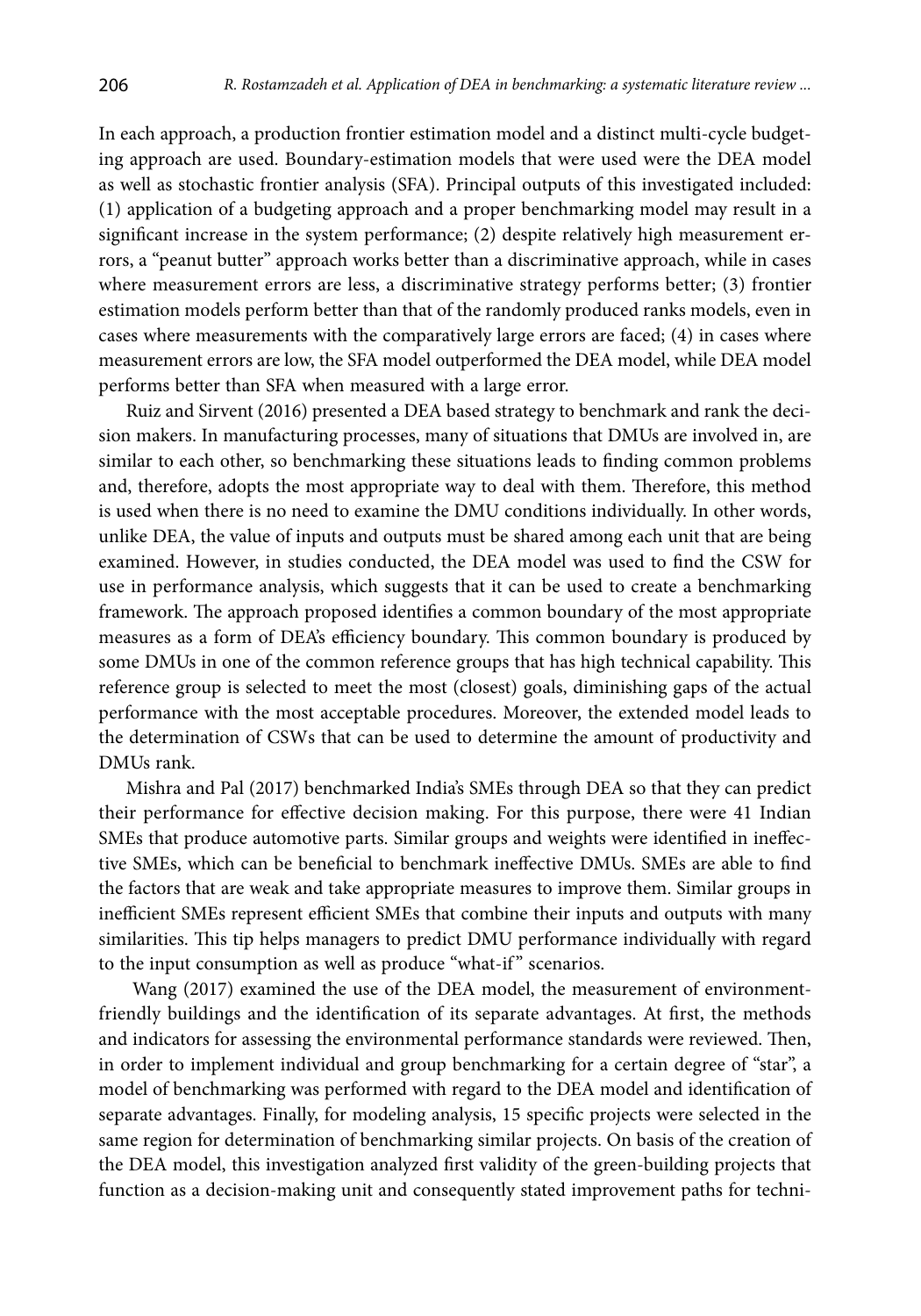cally inefficacious or invalid project scales; ultimately finds the learning benchmark provided with the all projects by identification of the individuality benefit. Zhou et al. (2019) investigated the compensation and penalty process based on a DEA benchmarking method for water resource environmental-carrying capacity (WRECC). Therefore, for proving validity of their new method, one of the case studies on WRECC-based PRM of top 10 cities in China's Huaihe River Basin has been chosen. Findings suggested that cities selected would be benchmarked as opposed to Yangzhou, Jining and Zhengzhou in 2016; Zhengzhou, Xuzhou. Yangzhou and Jining will earn reward and the rest of cities that have been assessed will impose penalties. The difference between the actual output and the DEA goals can be established according to the results; how much change those areas may be specified; and areas, which must be punished or rewarded a particular amount of the money expected may be specified.

Samoilenko and Osei-Bryson (2019) presented a modern multimethod method to benchmark, which obviously examined the context-specific parameters influencing the function of the of organizational entities. Such an approach entails creative integration of multiple information systems (IS), artifacts; that is, numerous data mining techniques with DEA. The results showed complexity of the association of the parameters, which show drivers and impacts.

Nasrabadi et al. (2019) presented a benchmarking algorithm to DEA with the intervalscale data. Their strategy has been on the basis of a layering process that classified a series of each unit to various layers based on their efficiency state. Conclude lies on two possible drawbacks. The first probable one is zigzagging; that is, an output or input variable can enhance in one phase and decline in another phase. As a result, the defined path would not experience a monotonic convergence to the final efficient objective. In addition, the amounts of the adjustment between 2 sequential objectives can differ; namely, 2 intermediate objectives can be highly close and include little alterations whereas for 2 other ones, considerable adjustments would be crucial. Hence, we cannot control the amounts of adjustment necessary in each phase in such layering algorithm. Nevertheless, regarding the interval scale data, such a concept would be highly advantageous in discovering the targeted units.

Ashuri et al. (2019) contributed to our information in creating the energy benchmarking using the modern DEA model. This modern DEA model has been utilized for benchmarking the energy efficiency in 108 buildings in a multi-family sector that considered parameters showing the total consumption of energy, building properties as well as local weather condition. It specified ineffective units via examining 3 efficiency scores; that is, pure technical efficiency, scale efficiency, and overall efficiency among the DMUs in a multi-family housing industry. Their outputs reflected that about 20% of the features actually have been activating at the most productive scale sizes as 100% efficient with regard to the pure technical efficiency. The above result indicated management of the features in a more energy-efficient way by the facility managers in those buildings.

Ruiz and Sirvent (2020) argued incorporation of the DEA benchmarking models into their objective criteria in order to choose the proper benchmarks amongst peers and consideration of the definition of pleasant objectives. However, the strategy suggested in the present article intended for developing the DEA benchmarking models, which aimed to set proper objectives and identify the peers after favorable criteria to select the benchmarks. In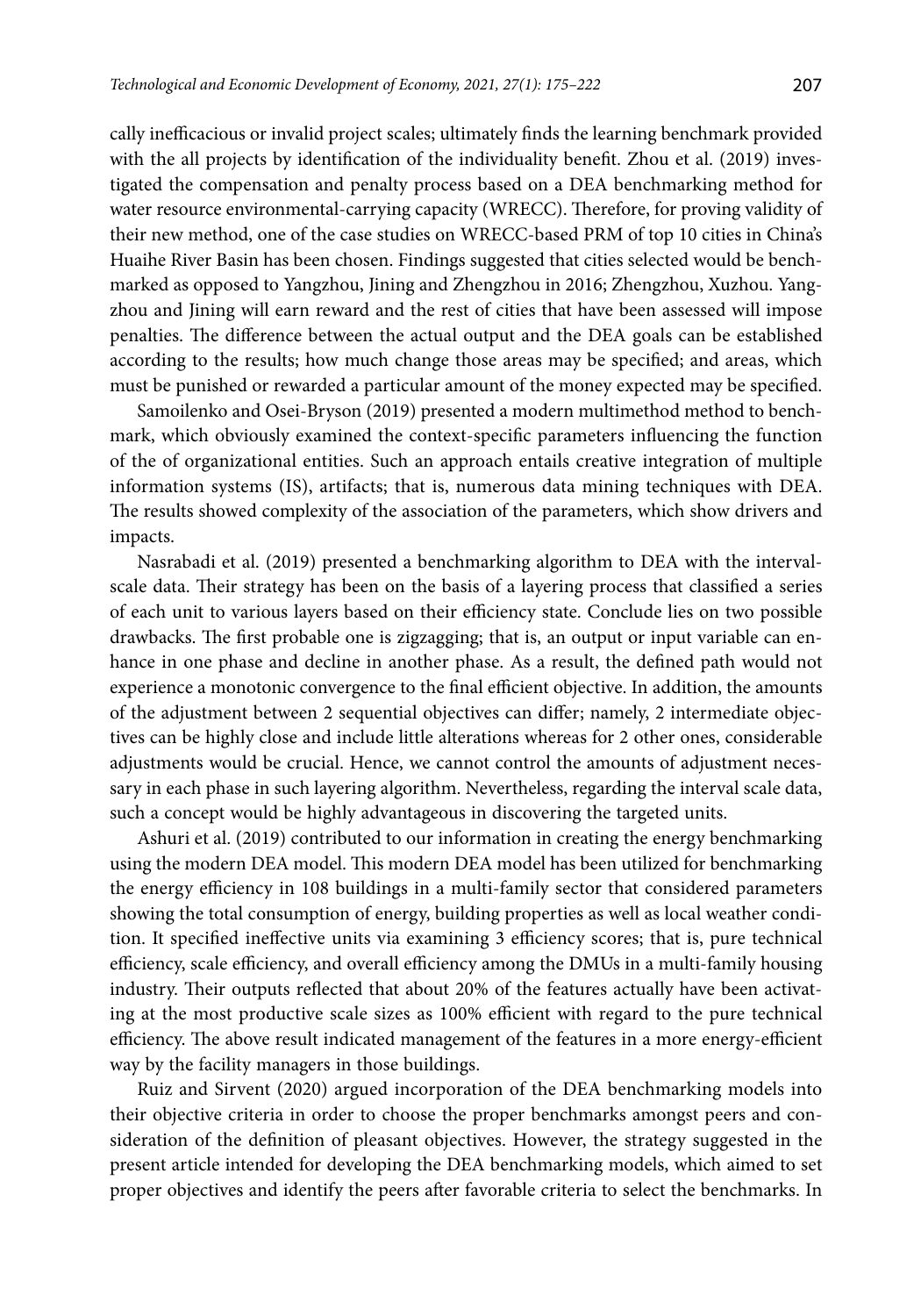particular, these models had two targets of defining the closest objectives and choosing the closest reference sets. Hence, outputs of this empirical utilization showed that the models practically specify the reference sets frequently containing the peers with functions of higher similarity with the unit being evaluated in comparison with the ones offered by the models, which just relate to the definition of the closest objectives.

Ramón et al. (2020) indicated the way of implementation of such a fundamental idea via the notion of cross benchmarking that has been considered to be one of the approaches designed into DEA framework. The outputs obtained from empirical applications illustrated a reality that managers can define their plans to improve via selection amongst the other plans following the consideration of various implications of the reduced input sources and or increased output production as well as reallocation of the resources or substitution of the outputs and inputs.

We reviewed 12 articles with different topic identified. After reviewing the main advantages and disadvantages of each article, it is summarized in Table 9.

| Author                    | Main Idea                                                                                                                                                                                                                   | Advantage                                                                                                                                                                                                                                                                                                        | Disadvantage                                                                                                                                        | Main suggestion<br>for future research                                                    |
|---------------------------|-----------------------------------------------------------------------------------------------------------------------------------------------------------------------------------------------------------------------------|------------------------------------------------------------------------------------------------------------------------------------------------------------------------------------------------------------------------------------------------------------------------------------------------------------------|-----------------------------------------------------------------------------------------------------------------------------------------------------|-------------------------------------------------------------------------------------------|
| Díaz<br>et al.<br>(2004)  | Application of<br>benchmarking and<br>DEA methods in<br>Spanish irrigation<br>districts                                                                                                                                     | Allowing managers<br>to get a well-defined<br>rating of results.<br>These studies can<br>be very useful for<br>managers who<br>must often choose<br>between reducing<br>labor input or water<br>consumption or<br>substituting current<br>crops for more<br>profitable ones in<br>a given irrigation<br>district | The DEA<br>study imitated<br>for five areas<br>representative<br>irrigation<br>districts of<br>Andalusia                                            | Expand the areas of<br>research                                                           |
| H. Wu<br>et al.<br>(2013) | Extended earlier<br>DEA investigations<br>by incorporating an<br>enhancing context<br>dependent DEA<br>model, wherein the<br>empirical findings<br>for all participants<br>create a specific<br>and equal ranking<br>system | Contributed to<br>the Asian Games<br>through more<br>questions about 2<br>key problems; that<br>is, general basis to<br>rating DMUs as<br>well as comparison<br>feasibility between<br>ineffective<br>DMUs and their<br>benchmarking<br>targets                                                                  | It may not be<br>practical to<br>assume that the<br>weight limits on<br>the output items<br>use smoothly<br>throughout<br>each nation and<br>region | Follow-up studies are<br>recommended to perform<br>relevant work in this area<br>of study |

Table 9. Summarizes the advantages and disadvantages of different articles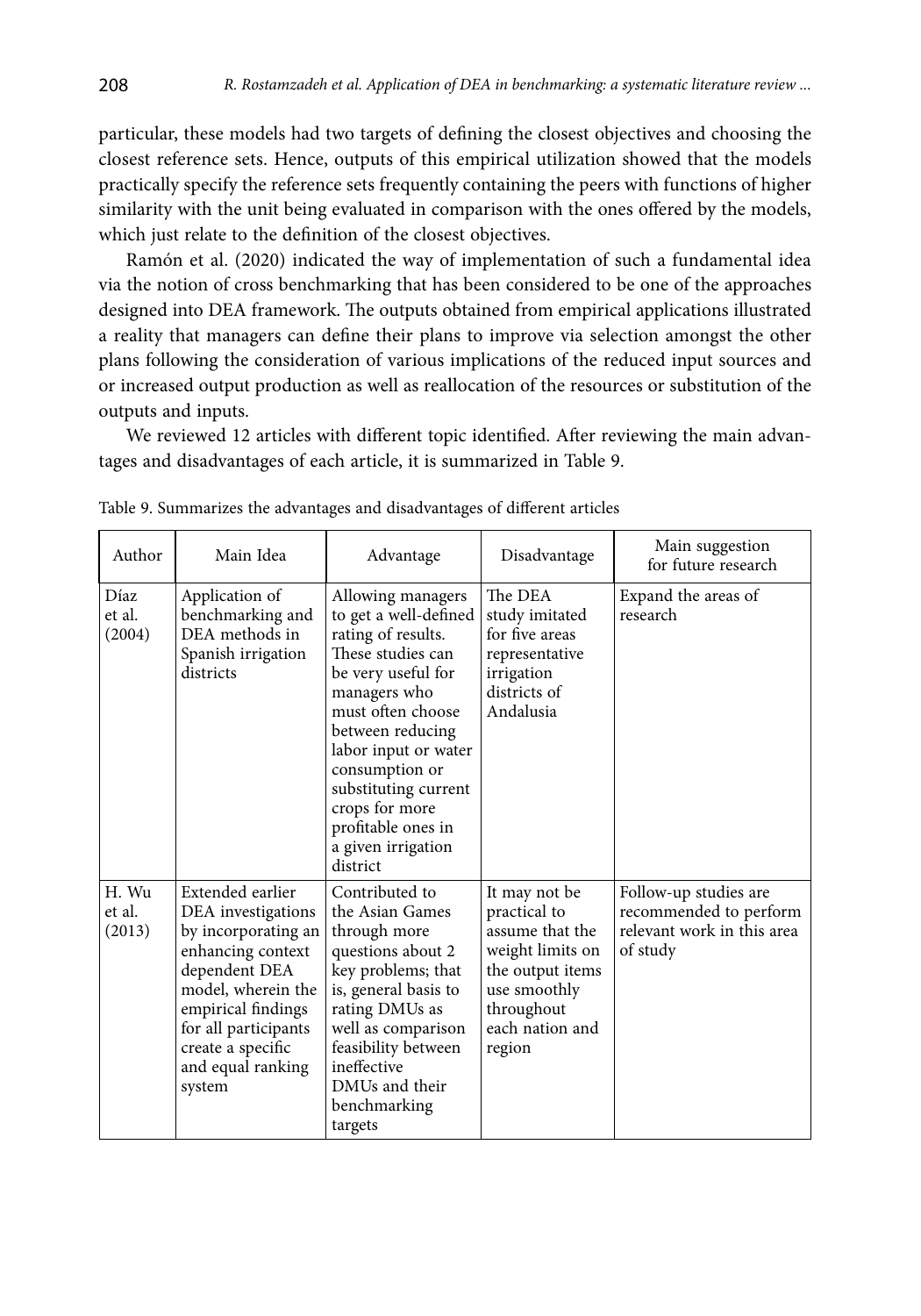| Continue of Table 9 |  |  |
|---------------------|--|--|

| Author                        | Main Idea                                                                                                                                                                                                                                                                                         | Advantage                                                                                                                                                                                                                     | Disadvantage                                                                                                                                                                                                                                                                                                                         | Main suggestion<br>for future research                                                                                                                                                                                                                                                                                                                                                                                                                                                                                                                    |
|-------------------------------|---------------------------------------------------------------------------------------------------------------------------------------------------------------------------------------------------------------------------------------------------------------------------------------------------|-------------------------------------------------------------------------------------------------------------------------------------------------------------------------------------------------------------------------------|--------------------------------------------------------------------------------------------------------------------------------------------------------------------------------------------------------------------------------------------------------------------------------------------------------------------------------------|-----------------------------------------------------------------------------------------------------------------------------------------------------------------------------------------------------------------------------------------------------------------------------------------------------------------------------------------------------------------------------------------------------------------------------------------------------------------------------------------------------------------------------------------------------------|
| Oh and<br>Shin<br>(2015)      | The researchers<br>conducted Monte<br>Carlo analysis<br>for comparing a<br>general system<br>throughput<br>in different<br>experimental<br>scenarios produced<br>by pairing<br>different multi<br>period budgeting<br>approaches with 2<br>frontier estimation<br>models of output,<br>DEA, & SFA | Every scenario<br>assumes a particular<br>budgeting strategy<br>for multiple periods<br>and the production<br>frontier estimation<br>model                                                                                    | In industry,<br>the expectation<br>of the use<br>of the same<br>measurement<br>error distribution<br>and inefficiency<br>distribution<br>would be feasible<br>during time<br>because it could<br>be conceived that<br>distribution of<br>the measurement<br>error and<br>inefficiency,<br>which<br>dynamically alter<br>as time goes | Future research could<br>extend the scope<br>of such a topic by<br>additionally exploring<br>optimum budget al.<br>ocation approaches<br>which could increase<br>overall performance of<br>the system more rapid<br>than the peanut butter<br>or potential weighted<br>approaches suggested in<br>the present article. The<br>dynamics behind the<br>time-varying distributions<br>of measurement and<br>inefficiency errors must<br>be taken into account<br>and a novel dynamic SFA<br>model must be developed<br>for capturing dynamics<br>accordingly |
| Ruiz and<br>Sirvent<br>(2016) | Proposing a<br>DEA-based<br>benchmarking<br>method for<br>utilizing in case of<br>the lack of necessity<br>or unwillingness<br>for allowing for<br>individual DMU<br>situations                                                                                                                   | Identifies a<br>specific frontier<br>of best practice<br>as the DEA-<br>effective frontier<br>dimension spanned<br>by technically<br>productive DMUs<br>within a shared<br>reference group                                    | Such a strategy<br>would be utilized<br>in case of the<br>lack of necessity<br>or unwillingness<br>for allowing<br>for individual<br>situations of<br><b>DMUs</b>                                                                                                                                                                    | To examine a potential<br>extension of such a<br>traditional benchmarking<br>methodology to the case<br>wherein the DMUs could<br>be put in the groups with<br>the members experiencing<br>the same situations along<br>with research in (Cook &<br>Zhu, 2007)                                                                                                                                                                                                                                                                                            |
| Mishra<br>and Pal<br>(2017)   | Their research<br>studied the<br>benchmark of the<br>Indian small and<br>medium enterprises<br>(SMEs) via DEA<br>for predicting<br>SMEs function for<br>effective decisions                                                                                                                       | It assists managers<br>for predicting<br>functions of the<br>individual DMU<br>with regard to the<br>input used and<br>generating diverse<br>what-if" scenarios                                                               | Only done in<br>one region                                                                                                                                                                                                                                                                                                           | Can do it in other country<br>and compare with this<br>research result                                                                                                                                                                                                                                                                                                                                                                                                                                                                                    |
| (Wang,<br>2017)               | Techniques<br>and assessment<br>indicator of the<br>green building<br>benchmarks is<br>analyzed                                                                                                                                                                                                   | Analyzing validity<br>of the green<br>building project<br>that serve as a basis<br>of decision-taking<br>and consequently<br>sets out a course<br>of change for<br>technically invalid<br>or unsuccessful<br>project to scale | Only done in<br>one industry                                                                                                                                                                                                                                                                                                         | Can do it in other domain<br>and compare with this<br>research result                                                                                                                                                                                                                                                                                                                                                                                                                                                                                     |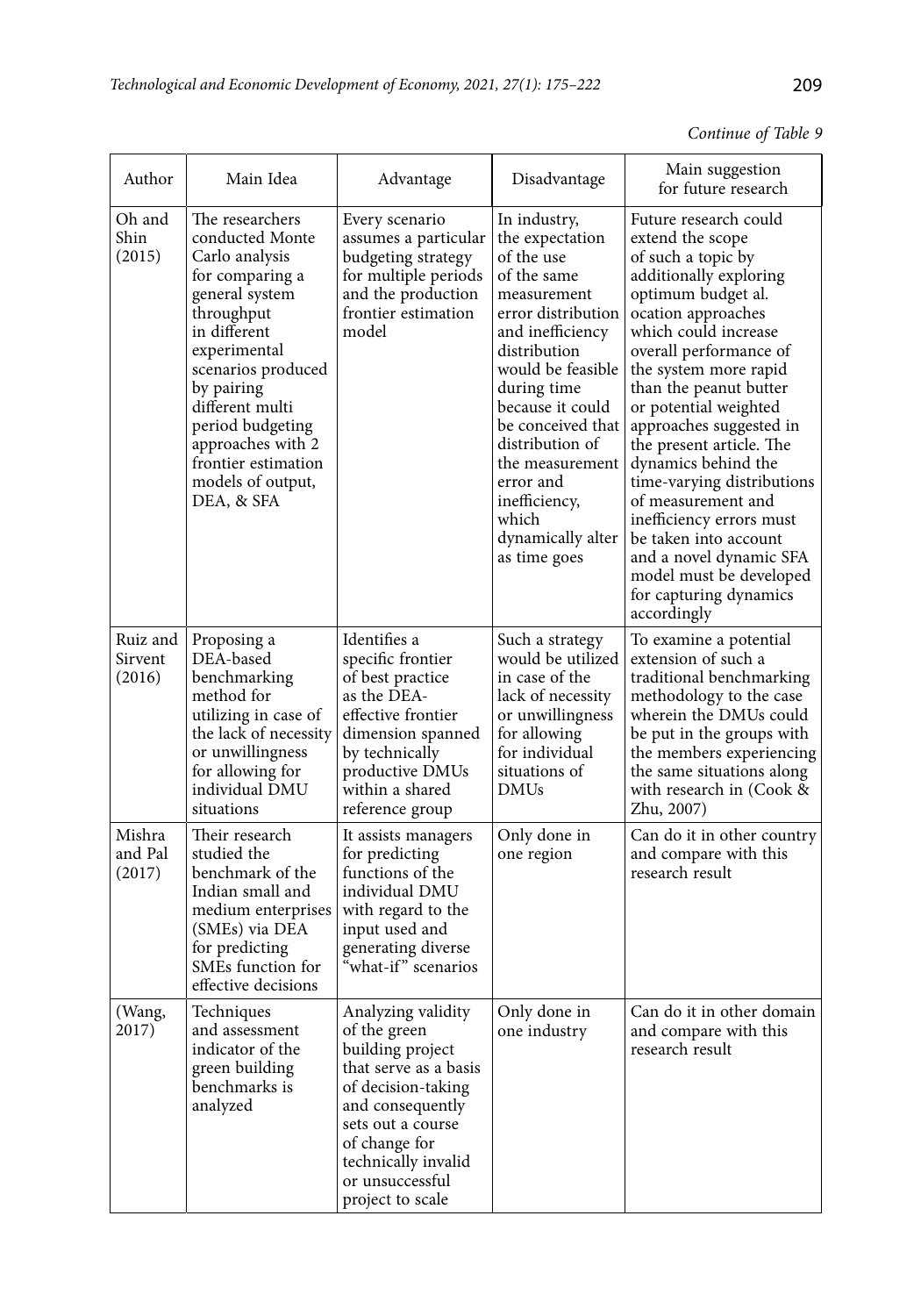| Author                                              | Main Idea                                                                                                                                                                                                                              | Advantage                                                                                                                                                                                                 | Disadvantage                                                                                                                                                   | Main suggestion<br>for future research                                                                                                                                                                                                                                                |  |
|-----------------------------------------------------|----------------------------------------------------------------------------------------------------------------------------------------------------------------------------------------------------------------------------------------|-----------------------------------------------------------------------------------------------------------------------------------------------------------------------------------------------------------|----------------------------------------------------------------------------------------------------------------------------------------------------------------|---------------------------------------------------------------------------------------------------------------------------------------------------------------------------------------------------------------------------------------------------------------------------------------|--|
| Zhou<br>et al.<br>(2019)                            | A strategy has<br>been designed<br>to demonstrate<br>how DEA may be<br>applied with the<br>strategy of adapting<br>the benchmarking<br>to the goals to set<br>objectives as the<br>reference point<br>of incentive and<br>penalty plan | Designing the<br>effective Reward<br>and Penalty<br>Mechanism (RPM)<br>for areas in the<br>basin with regard<br>to the function of<br>the Water Resource<br>Environmental<br>Carrying Capacity<br>(WRECC) | Evaluation of<br>a novel DEA<br>benchmarking<br>model with<br>regard to the<br>assessment of<br>the performance<br>limit framework                             | The proposed method<br>may be devised into a<br>more general framework,<br>in which a nonmonetary<br>compensation and<br>penalty plan would be<br>investigated                                                                                                                        |  |
| Samoi-<br>lenko<br>and<br>Osei-<br>Bryson<br>(2019) | Presenting a novel<br>multimethod<br>benchmarking<br>method which<br>specifically<br>considers context<br>specific parameters<br>that impact<br>organizational<br>entities<br>performance                                              | It involves a new &<br>creative integration<br>of multiple data<br>mining methods (<br>Cluster analysis<br>(CA), decision tree<br>induction (DTI),<br>association rule<br>mining (ARM) with<br><b>DEA</b> | Not applicable<br>to static business<br>environments.<br>pro-duction<br>process that<br>is context-<br>independent<br>and process<br>improvement<br>approaches | Future could be work<br>developed for the<br>mentioned area as<br>limitation                                                                                                                                                                                                          |  |
| Nasraba-<br>di et al.<br>(2019)                     | To suggest an<br>algorithm that<br>leads to a target<br>path for all<br>ineffective devices                                                                                                                                            | The proposed<br>model gives per<br>unit efficiency<br>scores.<br>Proposing an<br>algorithm that<br>results in an<br>inefficient target<br>path for each unit                                              | As a result, the<br>chosen path<br>would not<br>monotonically<br>converge to the<br>ultimate effective<br>target                                               | In this sort of layering<br>algorithms, any control<br>would not be made<br>over the amounts of<br>adjustment needed in<br>all steps. Nevertheless,<br>this concept proved to<br>be highly beneficial in<br>identifying target units in<br>the event of data on the<br>interval scale |  |
| Ashuri<br>et al.<br>(2019)                          | DEA model, which<br>overcomes the<br>shortcomings of<br>current energy<br>benchmarking<br>building models                                                                                                                              | Involves in<br>detection of low-<br>performance<br>buildings which<br>may be utilized as<br>the investment goals<br>to reduce building's<br>environmental<br>impacts                                      | As a result.<br>the chosen<br>path wouldn't<br>monotonically<br>converge to the<br>ultimate effective<br>targets                                               | It is recommended that<br>the high priority buildings<br>(specified with the use<br>of novel DEA model)<br>should be additionally<br>examined with the energy<br>simulation models to<br>plan the energy efficiency<br>retro-fitting                                                  |  |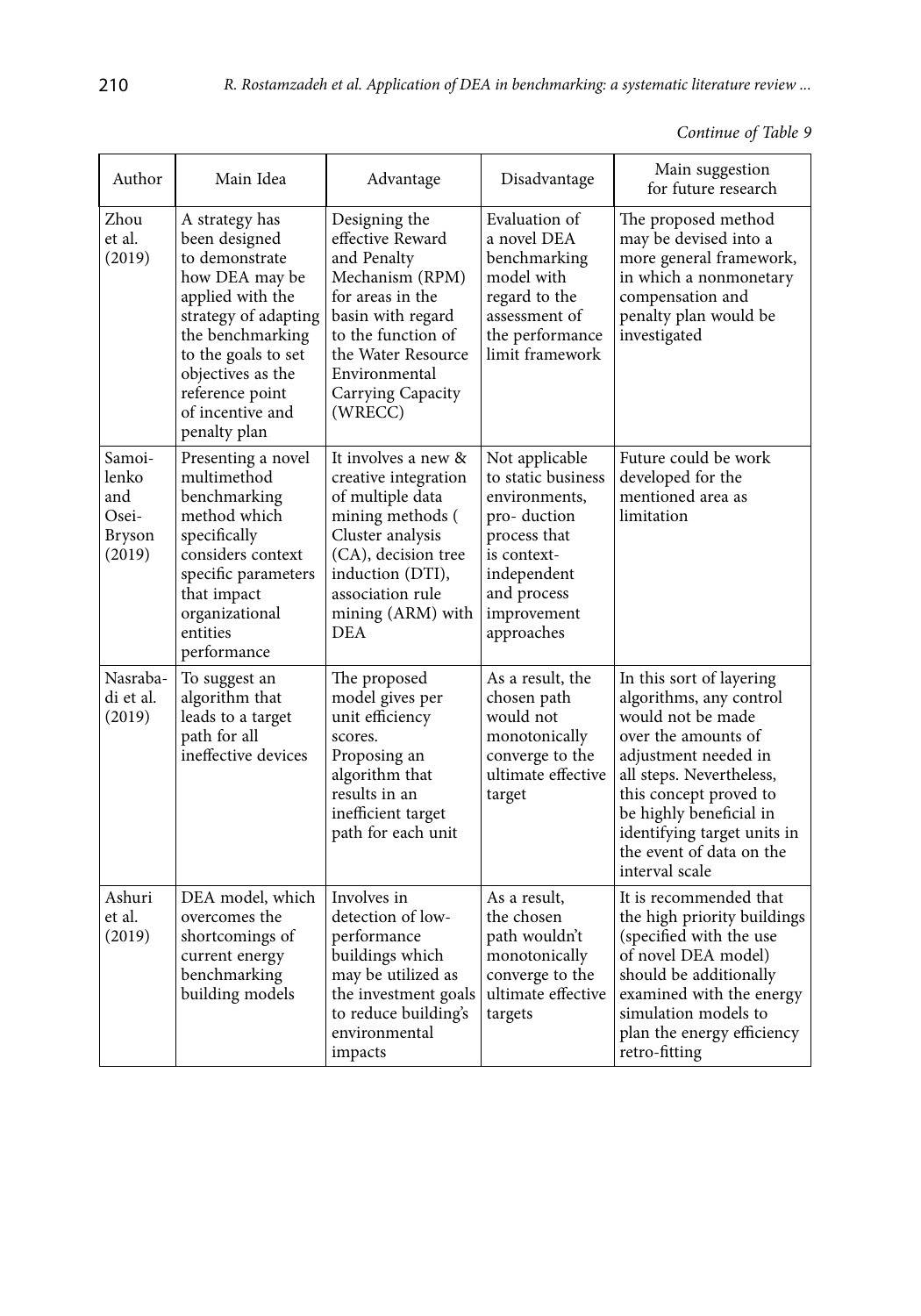| Author                        | Main Idea                                                                                                                                                                                                                                                                                                        | Advantage                                                                                                                                                                                                                                                                 | Disadvantage                                                                             | Main suggestion<br>for future research                                                                                                                                                                   |  |
|-------------------------------|------------------------------------------------------------------------------------------------------------------------------------------------------------------------------------------------------------------------------------------------------------------------------------------------------------------|---------------------------------------------------------------------------------------------------------------------------------------------------------------------------------------------------------------------------------------------------------------------------|------------------------------------------------------------------------------------------|----------------------------------------------------------------------------------------------------------------------------------------------------------------------------------------------------------|--|
| Ruiz and<br>Sirvent<br>(2020) | Develops DEA<br>benchmarking<br>models aimed at<br>defining suitable<br>objectives and<br>at defining<br>peers according<br>to appropriate<br>benchmark<br>selection criteria                                                                                                                                    | Through the<br>specification of<br>parameter $\alpha$ , the<br>proposed models<br>will produce some<br>goals and peers,<br>which provide<br>numerous options<br>with the managers<br>for considering<br>in the future<br>planning as well<br>as performance<br>evaluation | Cross-sectional<br>survey with<br>heterogeneous<br>members                               | Potent lines of the future<br>work may involve,<br>expanding the models<br>suggested for addressing<br>the units, which would<br>be divided into classes<br>of similar circumstances<br>faced by members |  |
| Ramón<br>et al.<br>(2020)     | Identifying the<br>most reasonable<br>practices for<br>planning the<br>learning and<br>developing<br>improvements.<br>This study showed<br>how this core<br>concept could be<br>applied via cross-<br>benchmarking<br>concept that has<br>been considered as<br>one of the methods<br>formed into DEA<br>context | Extending popular<br>benchmarking<br>method put<br>forward in Ruiz<br>and Sirvent (2016)<br>to a benchmarking<br>strategy for DMUs<br>against multiple<br>reference sets                                                                                                  | There's always a<br>major difference<br>between real<br>results and<br>targets in action | Cross-benchmarking<br>needs to be generalized<br>to set more realistically<br>attainable goals                                                                                                           |  |

|  |  | End of Table 9 |  |
|--|--|----------------|--|
|--|--|----------------|--|

# **4. Open issue and discussion**

This study has identified eight major applications including: transportation, service sector, product planning, maintenance, hotel industry, education and distribution and factors environment. They take up a total of 88% of all application-embedded papers. Among all the applications, the highest growth recently has been in transportation as well as other sectors. The transportation industry and the expansion of its production and service activities are among the issues that are of particular importance in the socio-economic aspects of societies, and any efforts to improve civic and the productivity of this industry has tremendous effects on the economic activity of other sectors. Transportation activities included in multiple way (sea, air and land), multi- ownership (public, private and cooperative), multidimensional (engineering, economic, political and environmental) multinational and regional (inland, provincial and national). The result of these activities is the creation of a spatial relationship between supply and demand with production and consumption centers, so that by shifting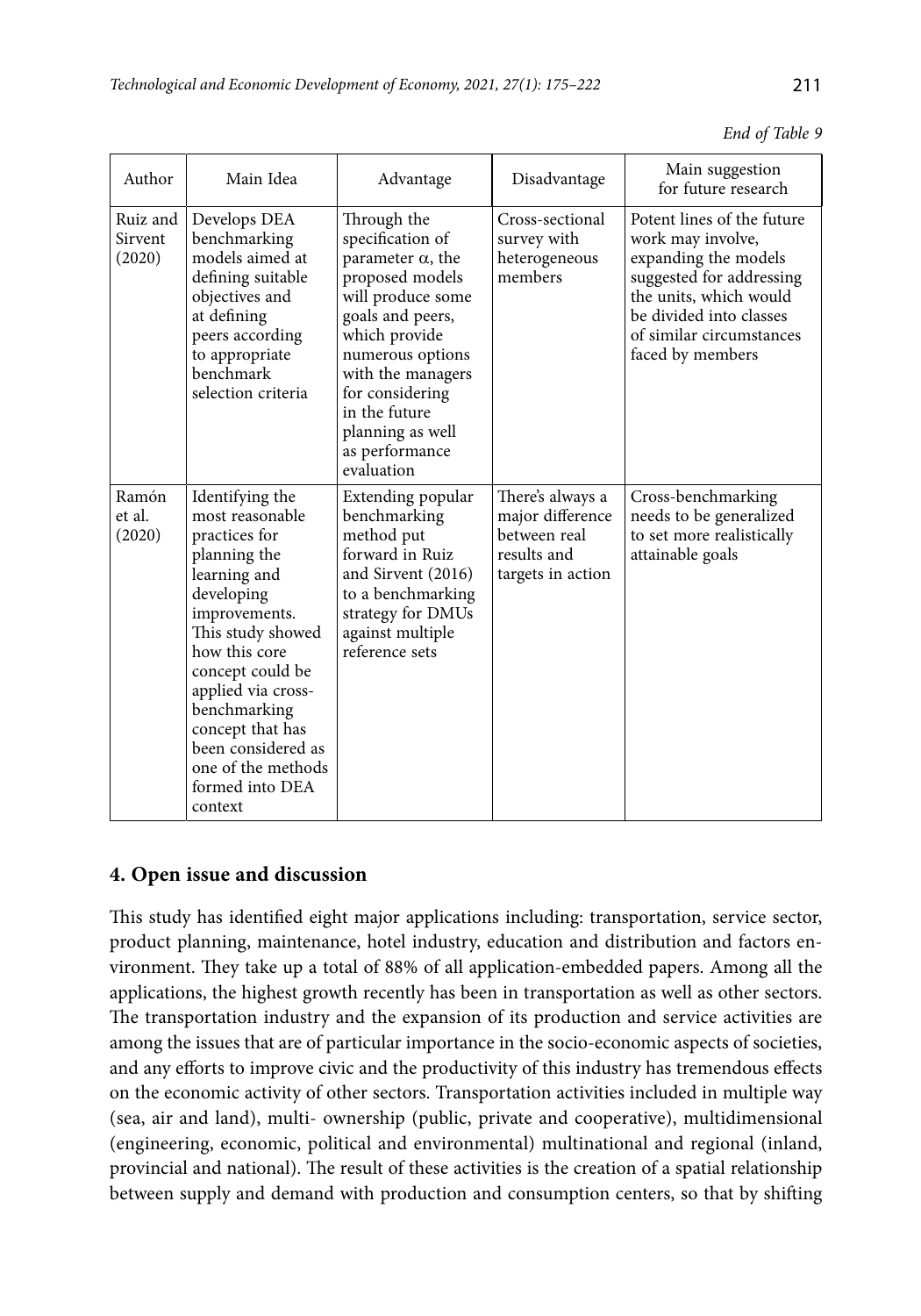or transporting goods and passengers or transporting and moving people and goods from point to point, creates new value added. Therefore, the main issue of the research here is how it can be deployed for achieving highest level of efficacy in the transportation sector. For this purpose, DEA method could be used to measure the technical, managerial and rail-passenger transportation scale in fixed output conditions as well as variable returns relative to the scale of production in different parts during the years.

The transportation sector includes activities that have a strategic nature in the general process of the economy of the countries. Special attention is paid to domestic trade, foreign trade and tourism activities, so that any failure and crisis in the provision of service activities by it will reduce the economic well-being of the general population. Further, the statistics showed that the transportation sector is one of major consumers of petroleum products are among other sectors of the economy. Therefore, the introduction of alternative methods to save energy can have a significant effect in preventing the loss of energy. The multidimensional nature of public transportation and the different perspectives and its expression of performance have transformed the issue of transport performance assessment into a complex issue that involves many factors. A method for evaluating this problem is suitable to cover the various dimensions of the problem. The method of DEA has been carried out in recent years due to the flexibility and expansion of the equipment according to the conditions and coordination with the nature of the issue of transport performance assessment. Although studies in this field have contributed to the advancements in the aforementioned methods, it is still questionable to resolve the issues of transport assessment by a DEA method that can take different mode, aspects and perspectives simultaneously. In other hand, service activities due to their intangible nature, the provision of statistics from their performance are more complex and difficult. For this reason, economists call the service sector an undefined part of the economy.

In sectors like agricultural and industrial, the final product, due to its specific characteristics and the possibility of offering it on the market, easily reaches the consumer through the supply and demand system, and the sales process is easy and transparent. While none of these is true for the service. In the case of many services, the buyer or the consumer will be able to purchase the service without being able to get the right information from what it costs. Performance will be in full swing, but there will be more difficulties in creating competitive conditions in service markets. The lack of facilities for standardizing services and problems in this area, resulting in heterogeneous delivery of services, is one of the main issues limiting competition in the service sector. Quality aspects of service are so high that makes the definition and presentation of specific standards impossible. To overcome this issue there are two solutions. First, using productivity ratio or indicators where data gathering and information are available for all the time as long as organization continues its activity. This method is highly flexible and researchers could adopt any ratio to justify their organizations missions. The second technique is DEA. Comparing to the previous approach, it is providing better theoretical foundation. The total productivity of the production factors is calculated and estimated by the production factors and the Malmquist index, through its components, namely, technological efficiency, management efficiency and scale efficiency. This method from the set of DMUs introduces a number as efficient and, with the help of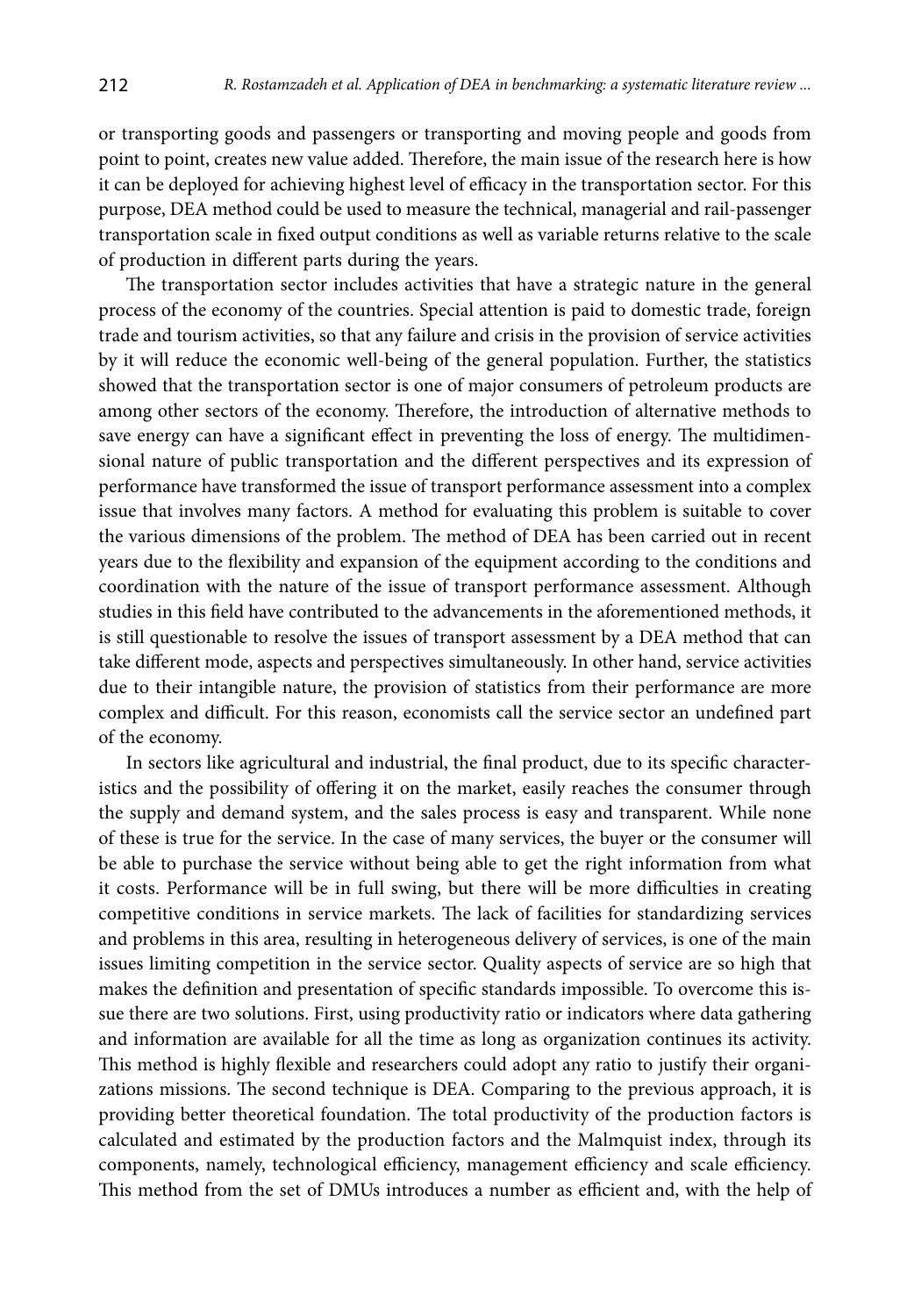them, forms the efficiency boundary. Then, this boundary becomes the criterion for assessing other units. Therefore, the criteria for assessing the decision-making units are in the same situation. Another important feature of this analysis is the combination of a set of factors and therefore it evaluates all the input and output factors together. Another feature is being offset of its models. In other word, this feature allows each decision maker to cover and compensate their deficits or weaknesses in any output or input with the help of other outputs or inputs. Given that DEA models are solved by linear programming, the linear programming method is not sensitive to the measurement unit, and therefore inputs and outputs can be used from different measurement units. Even though there are some limitations, but it is still acceptable and desirable technique to measure the efficiency of the organization in different sectors.

In Table 10, some of the factors investigated in the reviewed articles. By being practical it means show functional the articles are. By used articles diversity the abundance of the articles prospected which have been used at each item. Efficiency and productivity items have investigated each article's effectiveness and output. The remained two items refer to the inventiveness and self-efficacy of each article. Studies show that in the transport sector, the being practical index is more important and less one belongs to self-efficacy. Also, in the service sector and maintenance being the practical and efficiency index obtained as more important and less important belongs to self-efficacy. In the distribution section, being the practical index, productivity and efficiency are more important and the personal innovation index took less important. Efficiency took first place in the hotel industry and being practical and productivity placed in the last. In product planning, the indicators of being practical and efficiency are of relative importance. While in education section the area of being practical is more important than other sections. In other sections all have relative importance, while the self-efficacy is of low importance. Finally, among the environmental factors, the efficiency section obtained more importance, and self-efficacy got lower place.

| Author                      | Being<br>Practical | Articles<br>Diversity | $Effi-$<br>ciency | Produc-<br>tivity | Personal<br>Innovation | Self-Efficacy |  |
|-----------------------------|--------------------|-----------------------|-------------------|-------------------|------------------------|---------------|--|
| Transportation              |                    |                       |                   |                   |                        |               |  |
| Yoshida and Fujimoto (2004) | $\times$           | $\times$              | ✓                 | $\times$          | $\times$               | $\times$      |  |
| Martín and Román (2006)     | $\times$           | ✓                     | $\checkmark$      | $\times$          | ✓                      | $\times$      |  |
| Quaresma Dias et al. (2009) | $\checkmark$       | ✓                     | $\times$          | $\times$          | $\times$               | $\times$      |  |
| De Koster et al. (2009)     |                    | $\times$              | $\times$          |                   | $\times$               | $\times$      |  |
| Jie Wu et al. (2010)        | $\times$           | $\times$              | $\checkmark$      | $\times$          | ✓                      | $\times$      |  |
| Lim et al. (2011)           | $\checkmark$       | $\times$              | $\checkmark$      | $\times$          | $\times$               | $\times$      |  |
| Park et al. (2012)          |                    | ✓                     | X                 | $\times$          | $\times$               | $\times$      |  |
| Egilmez and McAvoy (2013)   | $\checkmark$       | $\times$              | $\times$          | $\checkmark$      | ✓                      | $\times$      |  |
| Sharma et al. (2016)        | $\times$           | $\times$              | $\checkmark$      | $\times$          | $\times$               | $\times$      |  |
| Park and Sung (2016)        |                    | $\times$              | ✓                 | $\times$          | $\times$               | $\times$      |  |
| Melo et al. (2018)          |                    | $\times$              |                   |                   | $\times$               | $\times$      |  |

Table 10. The summarized of previous literature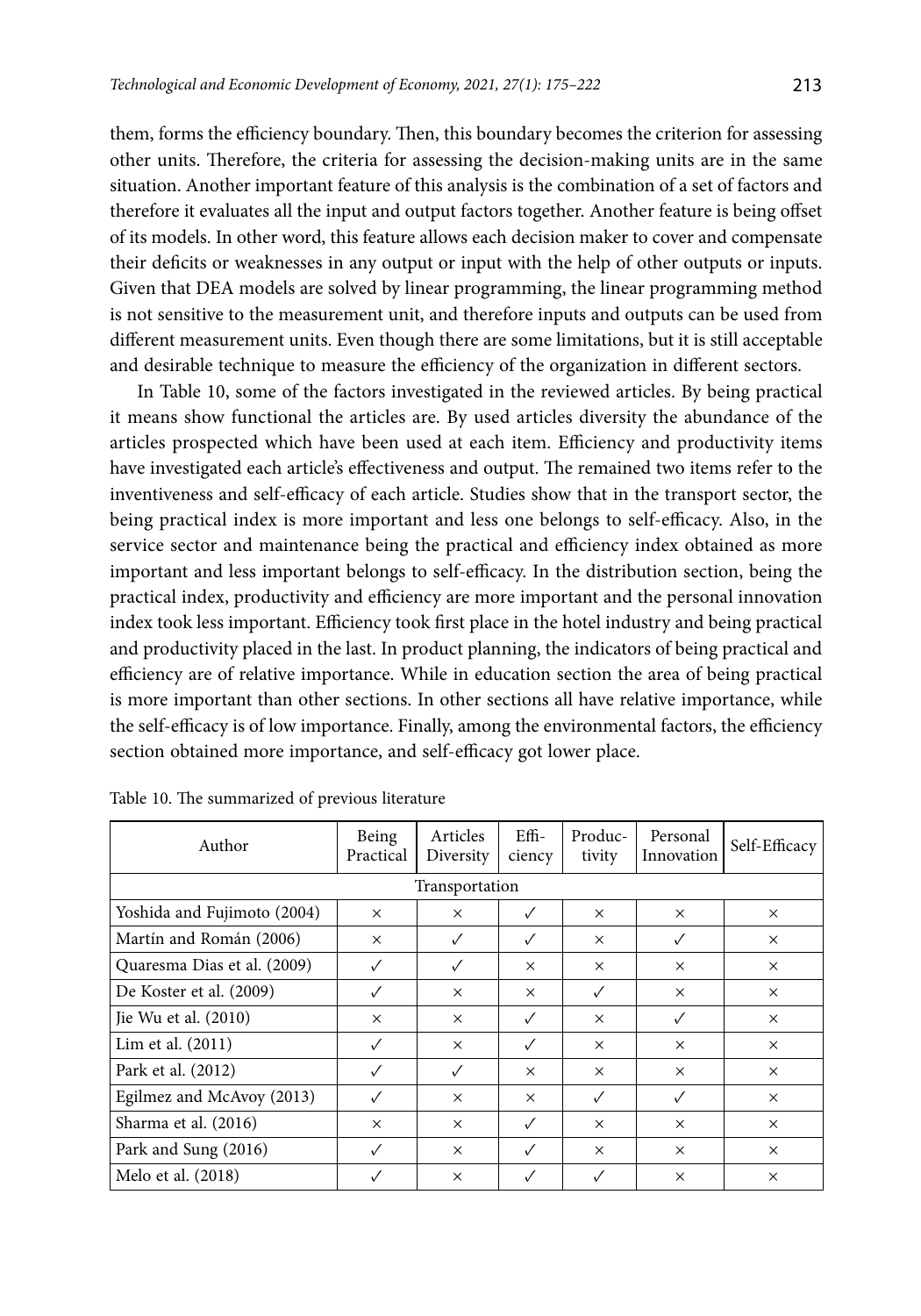| Continue of Table 10 |  |  |  |
|----------------------|--|--|--|
|----------------------|--|--|--|

| Author                                            | Being<br>Practical | Articles<br>Diversity | Effi-<br>ciency | Produc-<br>tivity | Personal<br>Innovation | Self-Efficacy |  |  |
|---------------------------------------------------|--------------------|-----------------------|-----------------|-------------------|------------------------|---------------|--|--|
|                                                   |                    | Service               |                 |                   |                        |               |  |  |
| Sherman and Zhu (2006)                            | X                  | ✓                     | $\times$        | $\times$          | ✓                      | X             |  |  |
| Deville (2009)                                    | ✓                  | $\times$              | ×               | X                 | ✓                      | X.            |  |  |
| Baek and Lee (2009)                               | X                  | ×                     | ✓               | X                 | ×                      | X.            |  |  |
| Kumar and Vincent (2011)                          | $\times$           | $\checkmark$          | ✓               | ✓                 | X                      | X.            |  |  |
| Lai et al. (2011)                                 | ✓                  | ×                     | X               | ×                 | X                      | ×             |  |  |
| Sufian (2011a)                                    | ×                  | $\times$              | ✓               | $\times$          | $\times$               | X             |  |  |
| Wu (2012)                                         | ✓                  | X                     | $\times$        | X.                | ✓                      | ×             |  |  |
| Nigam et al. (2012)                               | $\checkmark$       | $\checkmark$          | ✓               | $\times$          | $\checkmark$           | ×             |  |  |
| Karbassi Yazdi and Abdi<br>(2017)                 | $\times$           | ✓                     | ✓               | X                 | $\times$               | X             |  |  |
| Álvarez-Rodríguez et al.<br>(2019)                | ✓                  | $\times$              | $\times$        | $\times$          | $\times$               | X             |  |  |
|                                                   |                    | Maintenance           |                 |                   |                        |               |  |  |
| Gouveia et al. (2015)                             | ✓                  | $\times$              | ✓               | ×                 | $\times$               | X             |  |  |
| Assaf et al. (2015)                               | ✓                  | $\times$              | X               | ✓                 | X                      | X             |  |  |
|                                                   |                    | Distribution          |                 |                   |                        |               |  |  |
| Jha et al. (2008)                                 | ×                  | $\times$              | ✓               | ×                 | X                      | ×             |  |  |
| Ajodhia (2010)                                    | ✓                  | $\times$              | $\times$        | $\checkmark$      | X                      | ✓             |  |  |
| Hung Lau (2012)                                   | $\checkmark$       | $\times$              | ✓               | ✓                 | X                      | ×             |  |  |
|                                                   |                    | Hotel Industry        |                 |                   |                        |               |  |  |
| Assaf (2012)                                      | X                  | ×                     | ✓               | X                 | ✓                      | $\times$      |  |  |
| Wu et al. (2013)                                  | X                  | $\checkmark$          | ✓               | ×                 | X                      | ×             |  |  |
|                                                   |                    | Product Planning      |                 |                   |                        |               |  |  |
| Braglia et al. (2003)                             | ✓                  | X                     | ✓               | $\times$          | $\times$               | X.            |  |  |
| Trappey and Chiang (2008)                         | ×                  | $\times$              | ✓               | X                 | ×                      | ×             |  |  |
| Shabanpour et al. (2017)                          | $\checkmark$       | $\checkmark$          | $\times$        | ×                 | X                      | X             |  |  |
|                                                   |                    | Education             |                 |                   |                        |               |  |  |
| Reichmann and<br>Sommersguter-Reichmann<br>(2006) | $\times$           | $\checkmark$          | $\checkmark$    | ✓                 | $\times$               | ×             |  |  |
| Gourishankar and Sai<br>Lokachari (2012)          | $\checkmark$       | ×                     | ×               | $\checkmark$      | ×                      | ×             |  |  |
| Cook et al. (2017)                                | ✓                  | ×                     | ×               | ×                 | $\checkmark$           | ×             |  |  |
| Ramón et al. (2018)                               | ✓                  | ×                     | ✓               | ×                 | ×                      | ×             |  |  |
| Environment                                       |                    |                       |                 |                   |                        |               |  |  |
| Liu et al. (2019)                                 | ×                  | ×                     | ✓               | ×                 | ✓                      | ×             |  |  |
| Didehkhani et al. (2019)                          | ✓                  | X                     | ✓               | ×                 | ×                      | ×             |  |  |
| Das & Kundu (2019)                                | ✓                  | ×                     | ✓               | $\checkmark$      | ×                      | ×             |  |  |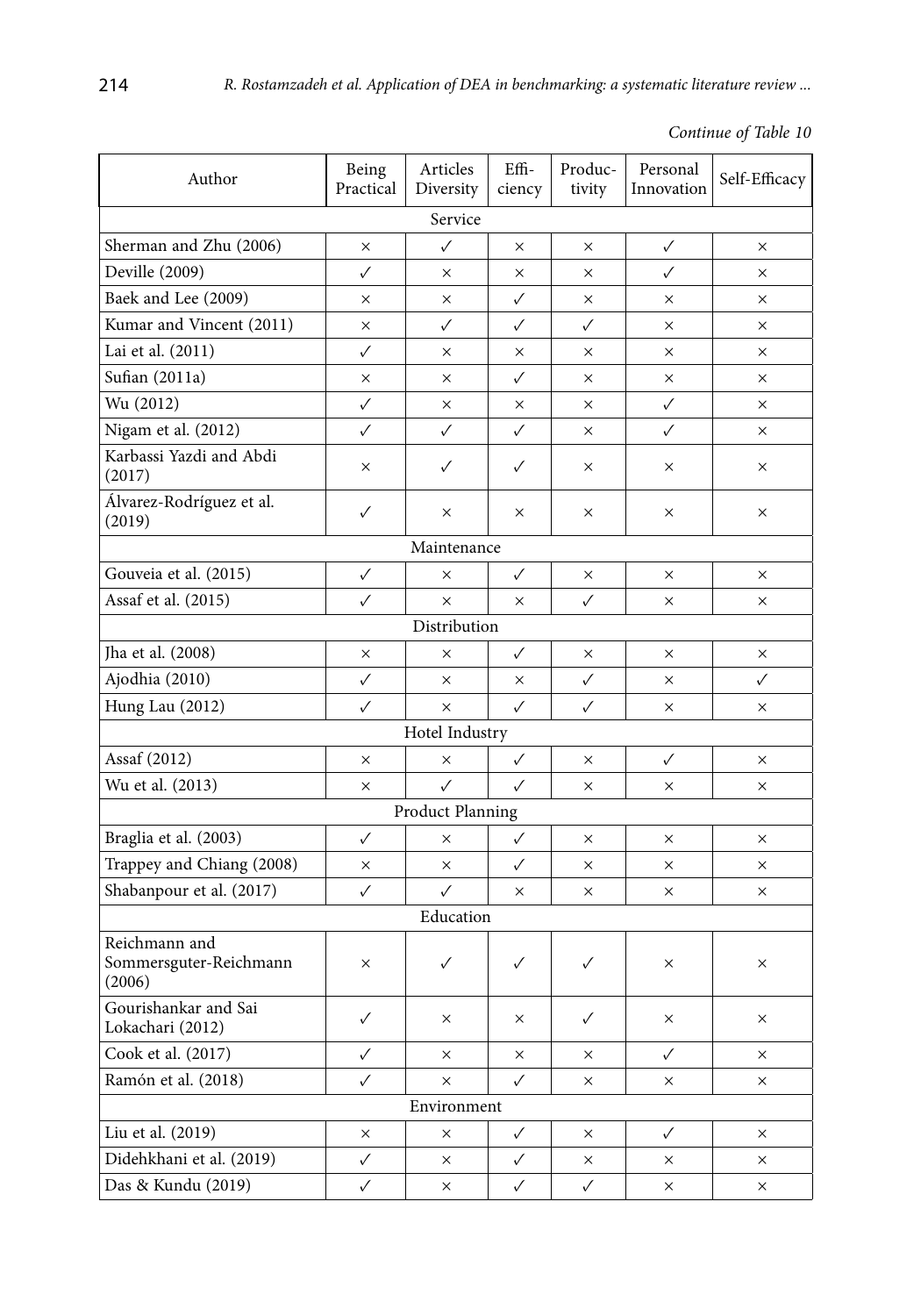| Author                               | Being<br>Practical | Articles<br>Diversity | $Effi-$<br>ciency | Produc-<br>tivity | Personal<br>Innovation | Self-Efficacy |  |  |  |
|--------------------------------------|--------------------|-----------------------|-------------------|-------------------|------------------------|---------------|--|--|--|
|                                      | Other Topics       |                       |                   |                   |                        |               |  |  |  |
| Díaz et al. (2004)                   | $\times$           | √                     | $\times$          | $\times$          | $\times$               | $\times$      |  |  |  |
| Wu et al. (2013)                     | ✓                  | $\times$              | ✓                 | $\times$          | ✓                      | $\times$      |  |  |  |
| Oh and Shin (2015)                   | ✓                  | $\times$              | $\times$          | $\times$          | $\checkmark$           | $\times$      |  |  |  |
| Ruiz and Sirvent (2016)              | ✓                  | X                     | $\times$          | ✓                 | $\times$               | $\times$      |  |  |  |
| Mishra and Pal (2017)                | $\times$           | $\checkmark$          | ✓                 | $\times$          | $\times$               | $\times$      |  |  |  |
| Wang (2017)                          | ✓                  | $\times$              | $\times$          | $\times$          | $\checkmark$           | $\times$      |  |  |  |
| Zhou et al. (2019)                   | ✓                  | $\times$              | $\times$          | $\times$          | $\times$               | $\times$      |  |  |  |
| Samoilenko and Osei-Bryson<br>(2019) | $\times$           | $\times$              | $\checkmark$      | $\times$          | ✓                      | $\times$      |  |  |  |
| Nasrabadi et al. (2019)              | $\times$           | $\times$              | $\times$          | $\times$          | $\checkmark$           | $\times$      |  |  |  |
| Ashuri et al. (2019)                 | ✓                  | $\times$              | $\times$          | ✓                 | √                      | ✓             |  |  |  |
| Ruiz and Sirvent (2020)              | ✓                  | $\times$              | $\times$          | $\times$          | $\times$               | $\times$      |  |  |  |
| Ramón et al. (2020)                  | $\times$           | $\times$              | $\checkmark$      | $\times$          | $\times$               | $\times$      |  |  |  |

*End of Table 10*

# **Conclusions**

In companies, managers use benchmarking tools to evaluate their processes and compare them with best practices in a similar group in an industry. By measuring the effectiveness of measures, identification of the most successful companies leads to the setting of goals and enables these organizations to be able to improve their performance by learning from others. Companies' rating based on assessments that offer beneficial data to decide. In general, the higher-rank refers to the more acceptable performances. The literature of applications of DEA methods in benchmarking Systematically reviewed. The DEA model is a useful and efficient tool for evaluating DMU activities. Identifying weak functions based on general information about activities is a main benefit of the DEA utilization in benchmarking. Since access to this information is often easy and cost-effective, the cost of DEA is often low. In addition, because the DEA model can be implemented based on non-financial valuations, it is also appropriate to compare DMUs with different financial conditions. However, since the evaluation of the DMU is attributable to virtual DMUs, the relationship between the results is due to the appropriateness of the assumed criteria and available information. Finally, results showed that DEA model cannot provide sufficient advice on the improvement of conditions, based on general information, but can only identify the potential of DMUs for improving conditions and facilitate decision making on how to analyze activities. Hence, the DEA model should be considered as an additional tool in activity-based management.

Hence, in this paper, the past articles of DEA in benchmarking systematically surveyed. 51 selected papers classified in eight classes that 11 of them are about transportation, 10 about service sector, education 4, and 13 of them are about factor of environment, product planning, hotel industry, distribution, maintenance and 12 of them about other sectors. These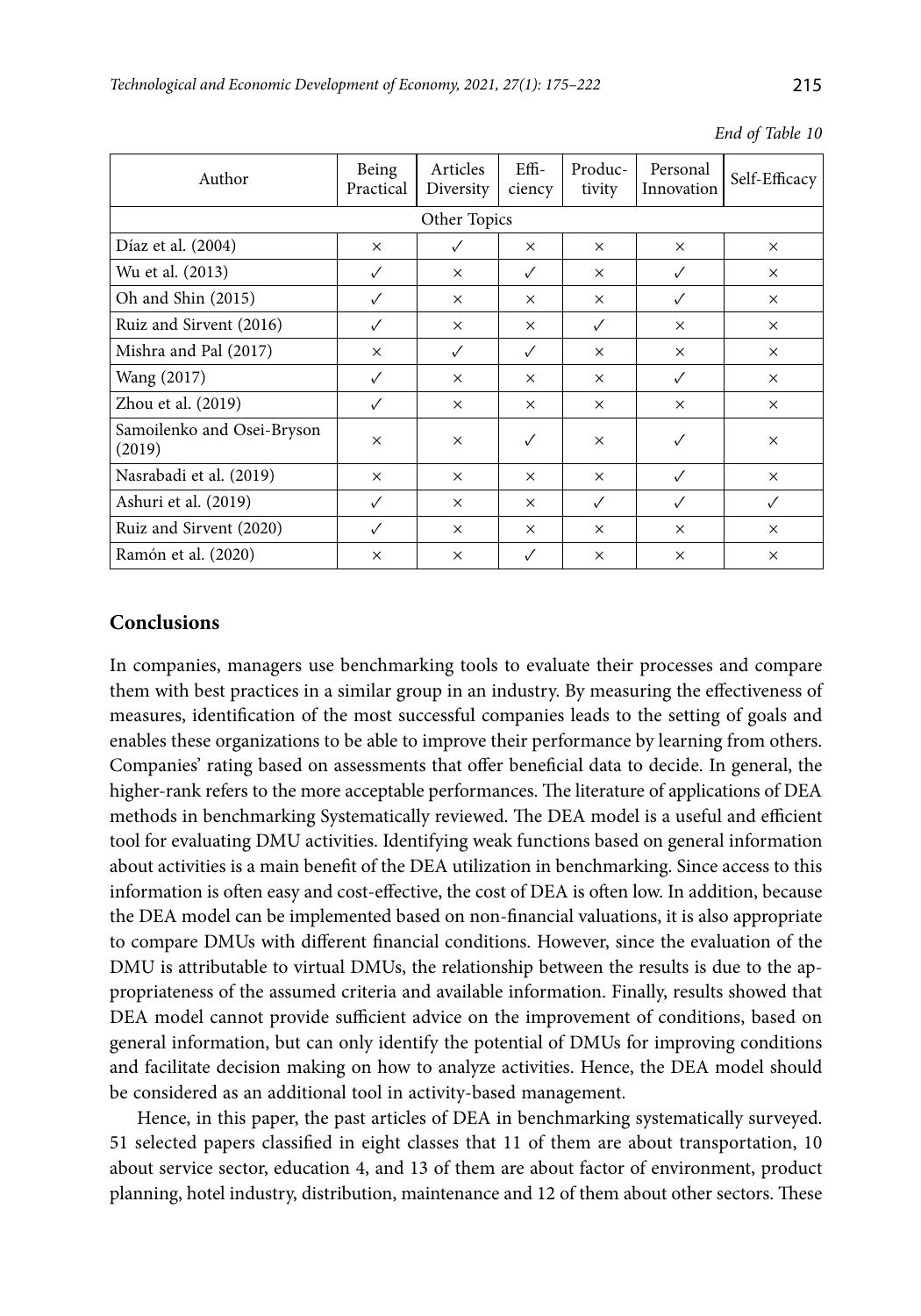articles reviewed and compared, and the results were collected. The results have shown that most of the papers tried to improves transportation process. The present paper has some restrictions. One issue is only exploring in popular Search Engine. There might be other scientific magazines offering a better illustration of the pertinent investigations. In addition, the papers excluded written in languages other than English. But, there might be many other related papers written in other languages. Lastly, researchers can perform more studies using other tools like interviews.

# **Acknowledgements**

We wish to express our gratitude to the anonymous reviewers and Editor in Chief, Prof. Zavadskas, for their insightful and constructive comments. Also, the authors would like to deeply thank The Deputy of Research & Technology of Islamic Azad University of Urmia for their generous supports.

## **Author contributions**

Omid Akbarian wrote the first draft of the article with supervisory of the Reza Rostamzadeh. Reza Rostamzadeh and Audrius Banaitis provided extensive advice throughout the study regarding the abstract, introduction, literature review, research methodology, data analysis, results and discussion, and conclusions of the manuscript. The discussion was a team task. Omid Akbarian and Zeyanb Soltani conducted data analysis. All authors have read and approved the final manuscript.

# **References**

- Adler, N., Liebert, V., & Yazhemsky, E. (2013). Benchmarking airports from a managerial perspective. *Omega*, *41*(2), 442–458. http://doi.org/10.1016/j.omega.2012.02.004
- Aires, R. F. de. F., Salgado, C. C. R., & Ayres, K. V. (2014). The PDCA cycle in practice: The experience of managing subjects of the administration course of the Federal University of Paraíba–UFPB– Campus I. *International Journal of Advanced Operations Management*, *6*(4), 324–334. https://doi.org/10.1504/IJAOM.2014.066826
- Ajodhia, V. (2010). Integrated cost and quality benchmarking for electricity distribution using DEA. *International Journal of Energy Sector Management*, *4*(3), 417–433. https://doi.org/10.1108/17506221011073888
- Alosani, M. S., Al-Dhaafri, H. S., & Yusoff, R. Z. B. (2016). Mechanism of benchmarking and its impact on organizational performance. *International Journal of Business and Management*, *11*(10), 172. https://doi.org/10.5539/ijbm.v11n10p172
- Álvarez-Rodríguez, C., Martín-Gamboa, M., & Iribarren, D. (2019). Combined use of data envelopment analysis and life cycle assessment for operational and environmental benchmarking in the service sector: A case study of grocery stores. *Science of The Total Environment*, 667, 799–808. https://doi.org/10.1016/j.scitotenv.2019.02.433
- Anand, G., & Kodali, R. (2008). Benchmarking the benchmarking models. *Benchmarking: An International Journal*, *15*(3), 257–291. https://doi.org/10.1108/14635770810876593
- Asher, M., & Kanji, G. K. (1996). *100 methods for total quality management*. Sage Publications.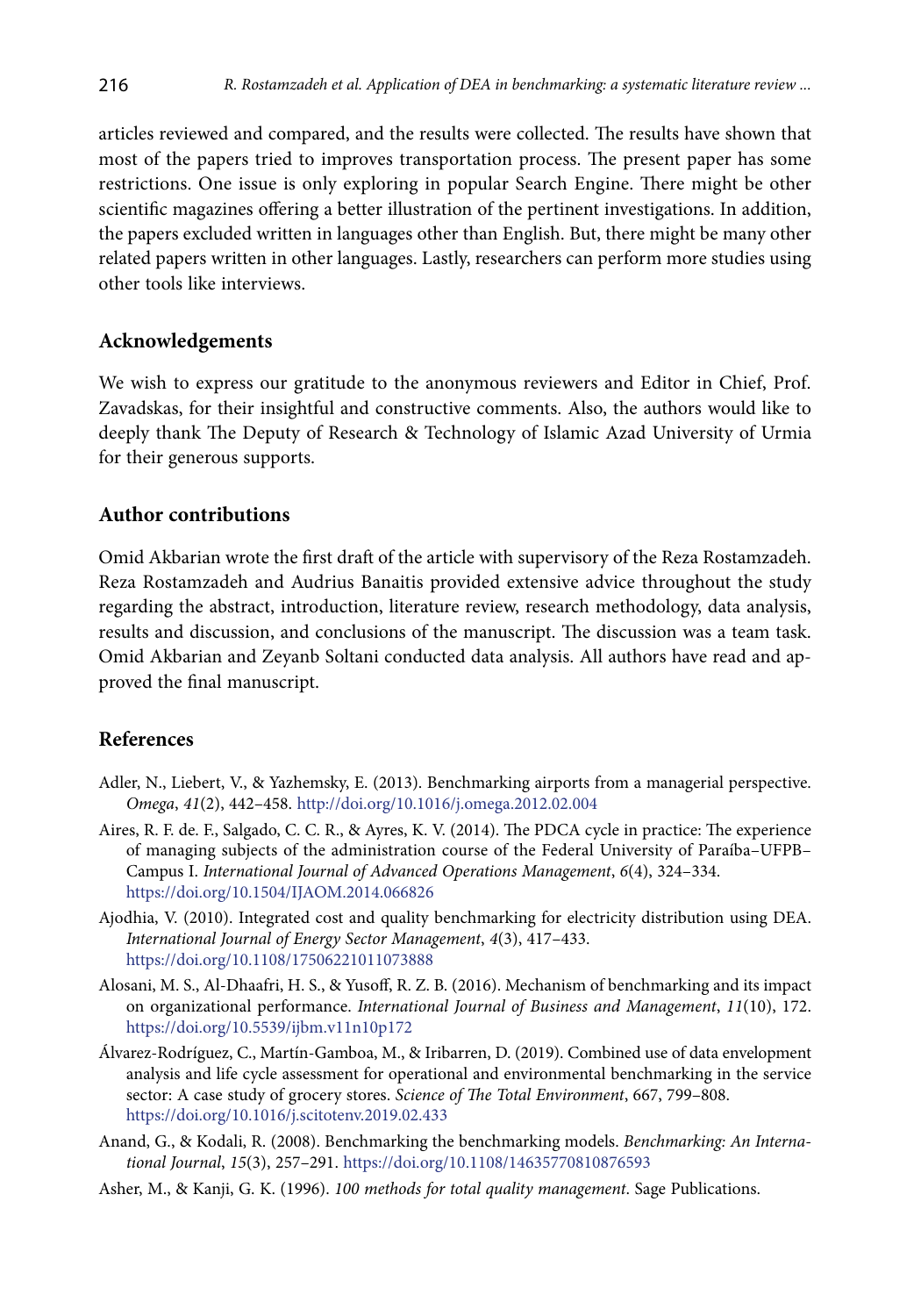- Ashuri, B., Wang, J., Shahandashti, M., & Baek, M. (2019). A data envelopment analysis (DEA) model for building energy benchmarking. *Journal of Engineering*, *Design and Technology*, *17*(4), 747–768. https://doi.org/10.1108/JEDT-08-2018-0127
- Assaf, A. G. (2012). Benchmarking the Asia Pacific tourism industry: A Bayesian combination of DEA and stochastic frontier. *Tourism Management*, *33*(5), 1122–1127. https://doi.org/10.1016/j.tourman.2011.11.021
- Assaf, S. A., Hadidi, L. A., Hassanain, M. A., & Rezq, M. F. (2015). Performance evaluation and benchmarking for maintenance decision making units at petrochemical corporation using a DEA model. *The International Journal of Advanced Manufacturing Technology*, *76*(9–12), 1957–1967. https://doi.org/10.1007/s00170-014-6422-2
- Azadeh, A., Ghaderi, S., & Izadbakhsh, H. (2008). Integration of DEA and AHP with computer simulation for railway system improvement and optimization. *Applied Mathematics and Computation*, 195(2), 775–785. https://doi.org/10.1016/j.amc.2007.05.023
- Baek, C., & Lee, J.-d. (2009). The relevance of DEA benchmarking information and the Least-Distance Measure. *Mathematical and Computer Modelling*, *49*(1–2), 265–275. https://doi.org/10.1016/j.mcm.2008.08.007
- Barber, E. (2004). Benchmarking the management of projects: A review of current thinking. *International Journal of Project Management*, *22*(4), 301–307. https://doi.org/10.1016/j.ijproman.2003.08.001
- Belton, V., & Vickers, S. P. (1993). Demystifying DEA a visual interactive approach based on multiple criteria analysis. *Journal of the Operational research Society*, *44*(9), 883–896. https://doi.org/10.1057/jors.1993.157
- Bogan, C. E., & English, M. J. (1994). *Benchmarking for best practices: Winning through innovative adaptation*. McGraw-Hill.
- Boxwell Jr, R. J. (1994). *Benchmarking for competitive advantage*. McGraw-Hill.
- Braglia, M., Zanoni, S., & Zavanella, L. (2003). Measuring and benchmarking productive systems performances using DEA: An industrial case. *Production Planning* & *Control*, *14*(6), 542–554. https://doi.org/10.1080/09537280310001621994
- Brah, S. A., Lin Ong, A., & Madhu Rao, B. (2000). Understanding the benchmarking process in Singapore. *International Journal of Quality* & *Reliability Management*, 17(3), 259–275. https://doi.org/10.1108/02656710010306157
- Camp, R. C. (1989). *Benchmarking: The search for industry best practices that lead to superior performance*. ASQ Quality Press.
- Charnes, A., Cooper, W. W., & Rhodes, E. (1978). Measuring the efficiency of decision making units. *European Journal of Operational Research*, *2*(6), 429–444. https://doi.org/10.1016/0377-2217(78)90138-8
- Chen, H.-L. (2002). Benchmarking and quality improvement: A quality benchmarking deployment approach. *International Journal of Quality* & *Reliability Management*, *19*(6), 757–773. https://doi.org/10.1108/02656710210429609
- Chiu, S.-H., & Lin, T.-Y. (2018). Performance evaluation of taiwanese international tourist hotels: Evidence from a modified NDEA model with ICA technique. *Technological and Economic Development of Economy*, *24*(4), 1560–1580. https://doi.org/10.3846/tede.2018.3116
- Chodakowska, E., & Nazarko, J. (2017). Environmental DEA method for assessing productivity of European countries. *Technological and Economic Development of Economy*, *23*(4), 589–607. https://doi.org/10.3846/20294913.2016.1272069
- Cook, W. D., Ruiz, J. L., Sirvent, I., & Zhu, J. (2017). Within-group common benchmarking using DEA. *European Journal of Operational Research*, *256*(3), 901–910. https://doi.org/10.1016/j.ejor.2016.06.074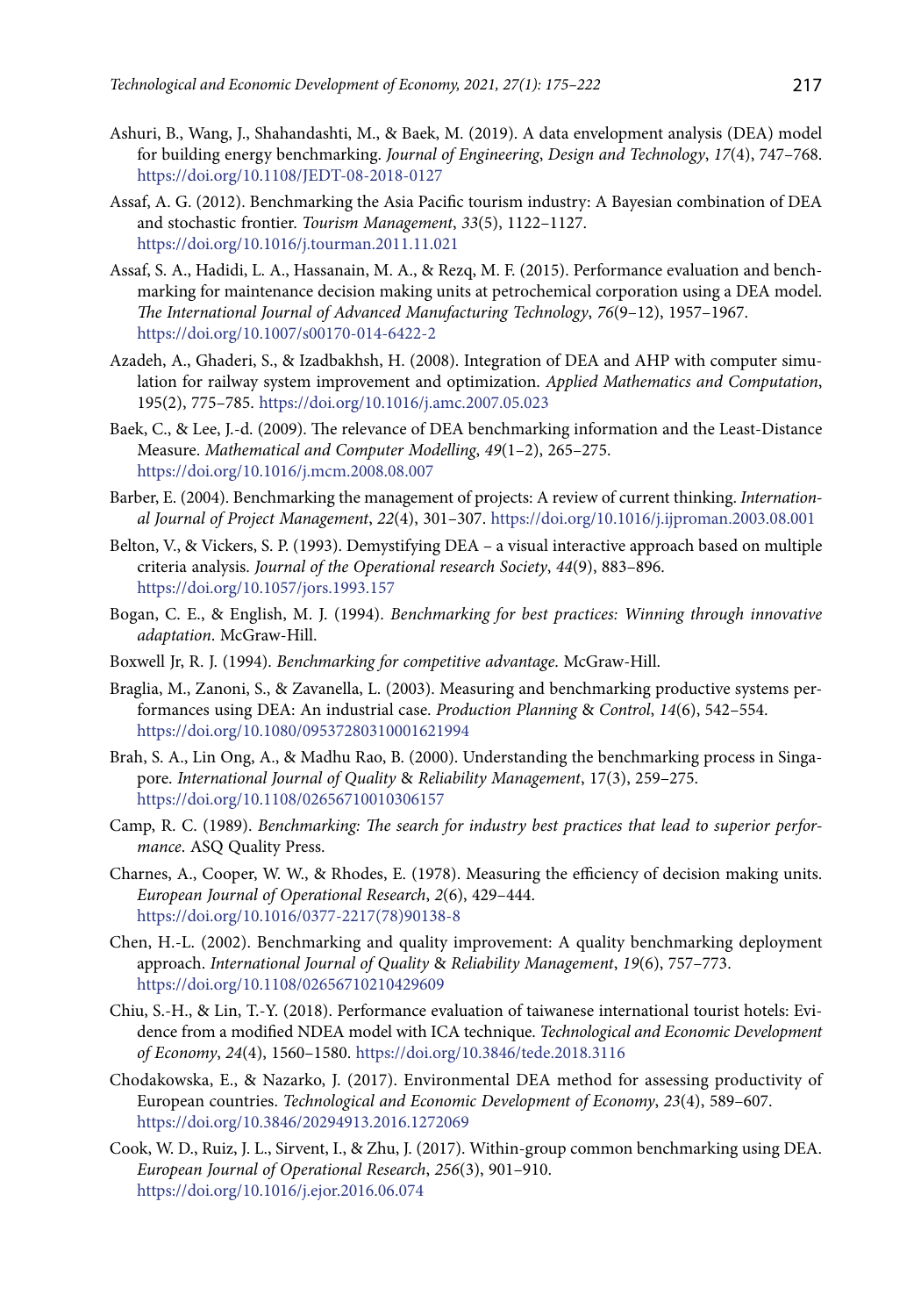- Cook, W. D., Seiford, L. M., & Zhu, J. (2004). Models for performance benchmarking: Measuring the effect of e-business activities on banking performance. *Omega*, *32*(4), 313–322. https://doi.org/10.1016/j.omega.2004.01.001
- Cook, W. D., & Zhu, J. (2007). Within-group common weights in DEA: An analysis of power plant efficiency. *European Journal of Operational Research*, 178(1), 207–216. https://doi.org/10.1016/j.ejor.2006.01.019
- Das, S., & Kundu, A. (2019). Benchmarking a country for efficiency improvement: A DEA-based approach. *Journal of Global Entrepreneurship Research*, *9*(1), 49. https://doi.org/10.1186/s40497-019-0173-3
- De Koster, M., Balk, B., & van Nus, W. (2009). On using DEA for benchmarking container terminals. *International Journal of Operations* & *Production Management*, *29*(11), 1140–1155. https://doi.org/10.1108/01443570911000168
- Deville, A. (2009). Branch banking network assessment using DEA: A benchmarking analysis a note. *Management Accounting Research*, *20*(4), 252–261. https://doi.org/10.1016/j.mar.2009.08.001
- Díaz, J. R., Poyato, E. C., & Luque, R. L. (2004). Applying benchmarking and data envelopment analysis (DEA) techniques to irrigation districts in Spain. *Irrigation and Drainage: The Journal of the International Commission on Irrigation and Drainage*, *53*(2), 135–143. https://doi.org/10.1002/ird.128
- Didehkhani, H., Lotfi, F. H., & Sadi-Nezhad, S. (2019). Practical benchmarking in DEA using artificial DMUs. *Journal of Industrial Engineering International*, *15*(2), 293–301. https://doi.org/10.1007/s40092-018-0281-7
- Donthu, N., Hershberger, E. K., & Osmonbekov, T. (2005). Benchmarking marketing productivity using data envelopment analysis. *Journal of Business Research*, 58(11), 1474–1482. https://doi.org/10.1016/j.jbusres.2004.05.007
- Doyle, J., & Green, R. (1993). Data envelopment analysis and multiple criteria decision making. *Omega*, *21*(6), 713–715. https://doi.org/10.1016/0305-0483(93)90013-B
- Egilmez, G., & McAvoy, D. (2013). Benchmarking road safety of us states: A DEA-based Malmquist productivity index approach. *Accident Analysis* & *Prevention*, *53*, 55–64. https://doi.org/10.1016/j.aap.2012.12.038
- Elmuti, D., & Kathawala, Y. (1997). An overview of benchmarking process: A tool for continuous improvement and competitive advantage. *Benchmarking for Quality Management* & *Technology*, *4*(4), 229–243. https://doi.org/10.1108/14635779710195087
- Emrouznejad, A., & Yang, G.-l. (2018). A survey and analysis of the first 40 years of scholarly literature in DEA: 1978–2016. *Socio-Economic Planning Sciences*, *61*, 4–8. https://doi.org/10.1016/j.seps.2017.01.008
- Farrell, M. J. (1957). The measurement of productive efficiency. *Journal of the Royal Statistical Society*. *Series A* (*General*), *120*(3), 253–290. https://doi.org/10.2307/2343100
- Fernandez, P., McCarthy, I. P., & Rakotobe-Joel, T. (2001). An evolutionary approach to benchmarking. *Benchmarking: An International Journal*, *8*(4), 281–305. https://doi.org/10.1108/14635770110403783
- Gourishankar, V., & Sai Lokachari, P. (2012). Benchmarking educational development efficiencies of the Indian states: A DEA approach. *International Journal of Educational Management*, *26*(1), 99–130. https://doi.org/10.1108/09513541211194400
- Gouveia, M., Dias, L., Antunes, C., Boucinha, J., & Inácio, C. (2015). Benchmarking of maintenance and outage repair in an electricity distribution company using the value-based DEA method. *Omega*, *53*, 104–114. https://doi.org/10.1016/j.omega.2014.12.003
- Heib, R., & Daneva, M. (1995). *Benchmarks and benchmarking: A definitional analysis.* Institute for Information System, University of Saarlandes.
- Hong, S.-M., Paterson, G., Mumovic, D., & Steadman, P. (2014). Improved benchmarking comparability for energy consumption in schools. *Building Research* & *Information*, *42*(1), 47–61. https://doi.org/10.1080/09613218.2013.814746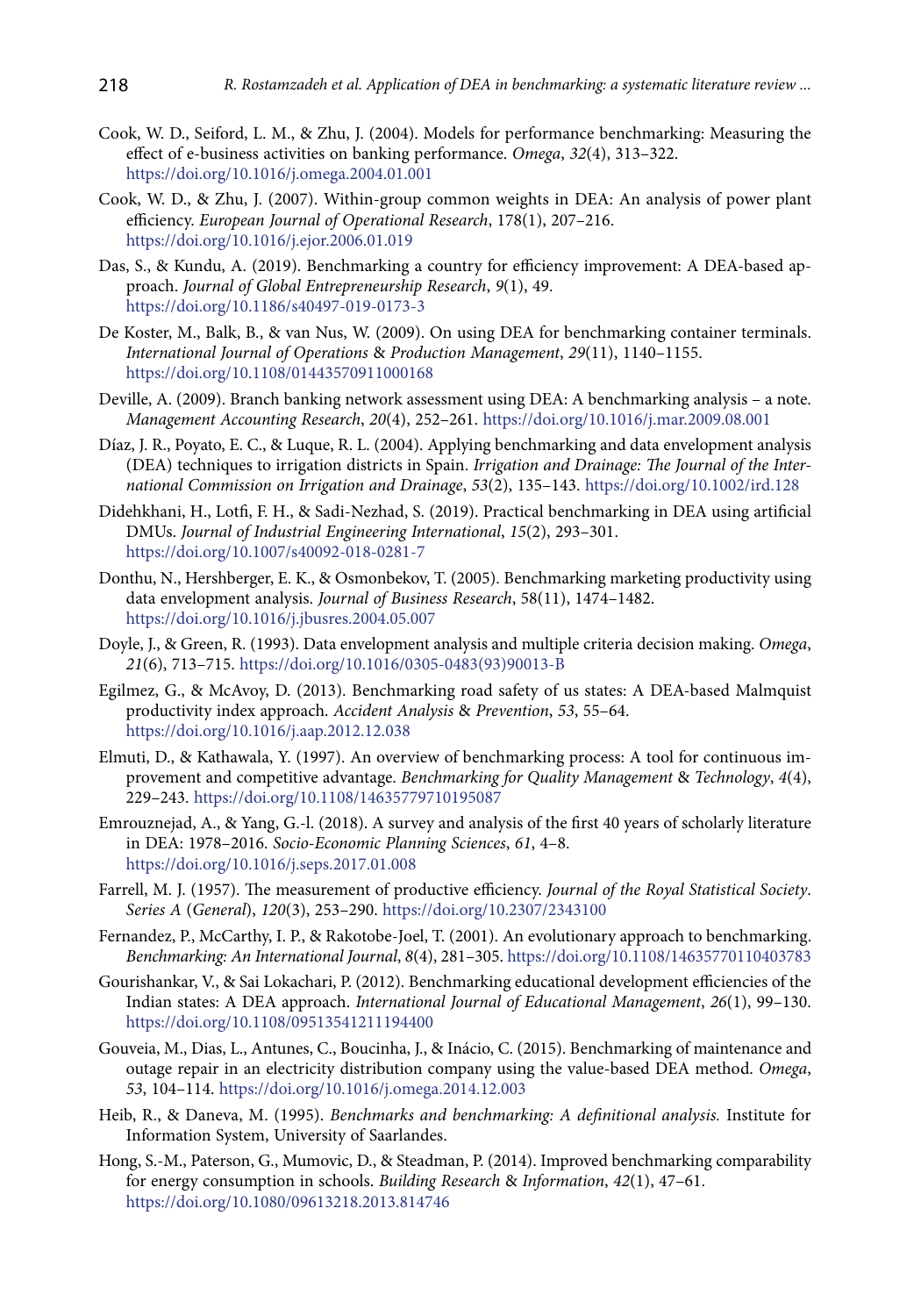- Horta, I. M., Kapelko, M., Oude Lansink, A., & Camanho, A. S. (2016). The impact of internationalization and diversification on construction industry performance. *International Journal of Strategic Property Management*, *20*(2), 172–183. https://doi.org/10.3846/1648715X.2015.1123201
- Hung Lau, K. (2012). Distribution network rationalisation through benchmarking with DEA. *Benchmarking: An International Journal*, *19*(6), 668–689. https://doi.org/10.1108/14635771211284260
- Jha, D. K., Yorino, N., & Zoka, Y. (2008). Benchmarking of generation and distribution units in Nepal using modified DEA models. *IEEJ Transactions on Power and Energy*, *128*(9), 1082–1090. https://doi.org/10.1541/ieejpes.128.1082
- Kaganova, O., & Telgarsky, J. (2018). Management of capital assets by local governments: An assessment and benchmarking survey. *International Journal of Strategic Property Management*, *22*(2), 143–156. https://doi.org/10.3846/ijspm.2018.445
- Karbassi Yazdi, A., & Abdi, F. (2017). Designing robust model for banks benchmarking based on Rembrandt method and DEA. *Benchmarking: An International Journal*, *24*(2), 431–444. https://doi.org/10.1108/BIJ-01-2015-0001
- Kılkış, Ş. (2015). Composite index for benchmarking local energy systems of Mediterranean port cities. *Energy*, *92*, 622–638. https://doi.org/10.1016/j.energy.2015.06.093
- Kumar, A., Antony, J., & Dhakar, T. S. (2006). Integrating quality function deployment and benchmarking to achieve greater profitability. *Benchmarking: An International Journal*, *13*(3), 290–310. https://doi.org/10.1108/14635770610668794
- Kumar, M., & Vincent, C. (2011). Benchmarking Indian banks using DEA in post-reform period: A progressive time-weighted mean approach. *The Service Industries Journal*, *31*(14), 2455–2485. https://doi.org/10.1080/02642069.2010.504818
- Lai, M.-C., Huang, H.-C., & Wang, W.-K. (2011). Designing a knowledge-based system for benchmarking: A DEA approach. *Knowledge-Based Systems*, *24*(5), 662–671. https://doi.org/10.1016/j.knosys.2011.02.006
- Li, L., Su, Q., & Chen, X. (2011). Ensuring supply chain quality performance through applying the scor model. *International Journal of Production Research*, *49*(1), 33–57. https://doi.org/10.1080/00207543.2010.508934
- Lim, S., Bae, H., & Lee, L. H. (2011). A study on the selection of benchmarking paths in DEA. *Expert Systems with Applications*, *38*(6), 7665–7673. https://doi.org/10.1016/j.eswa.2010.12.148
- Liu, X., Zhu, Q., Chu, J., Ji, X., & Li, X. (2019). Environmental performance and benchmarking information for coal-fired power plants in China: A DEA approach. *Computational Economics*, *54*(4), 1287–1302. https://doi.org/10.1007/s10614-015-9560-1
- Makui, A., Alinezhad, A., Kiani Mavi, R., & Zohrehbandian, M. (2008). A goal programming method for finding common weights in DEA with an improved discriminating power for efficiency. *Journal of Industrial and Systems Engineering*, *1*(4), 293–303.
- Mardani, A., Zavadskas, E. K., Streimikiene, D., Jusoh, A., & Khoshnoudi, M. (2017). A comprehensive review of data envelopment analysis (DEA) approach in energy efficiency. *Renewable and Sustainable Energy Reviews*, *70*, 1298–1322. https://doi.org/10.1016/j.rser.2016.12.030
- Martín, J. C., & Román, C. (2006). A benchmarking analysis of Spanish commercial airports. A comparison between SMOP and DEA ranking methods. *Networks and Spatial Economics*, *6*(2), 111–134. https://doi.org/10.1007/s11067-006-7696-1
- Melo, I. C., Junior, P. N. A., Perico, A. E., Guzman, M. G. S., & Rebelatto, D. A. d. N. (2018). Benchmarking freight transportation corridors and routes with data envelopment analysis (DEA). *Benchmarking: An International Journal*, *25*(2), 713–742. https://doi.org/10.1108/BIJ-11-2016-0175
- Min, H., & Jong Joo, S. (2006). Benchmarking the operational efficiency of third party logistics providers using data envelopment analysis. *Supply Chain Management: An International Journal*, *11*(3), 259–265. https://doi.org/10.1108/13598540610662167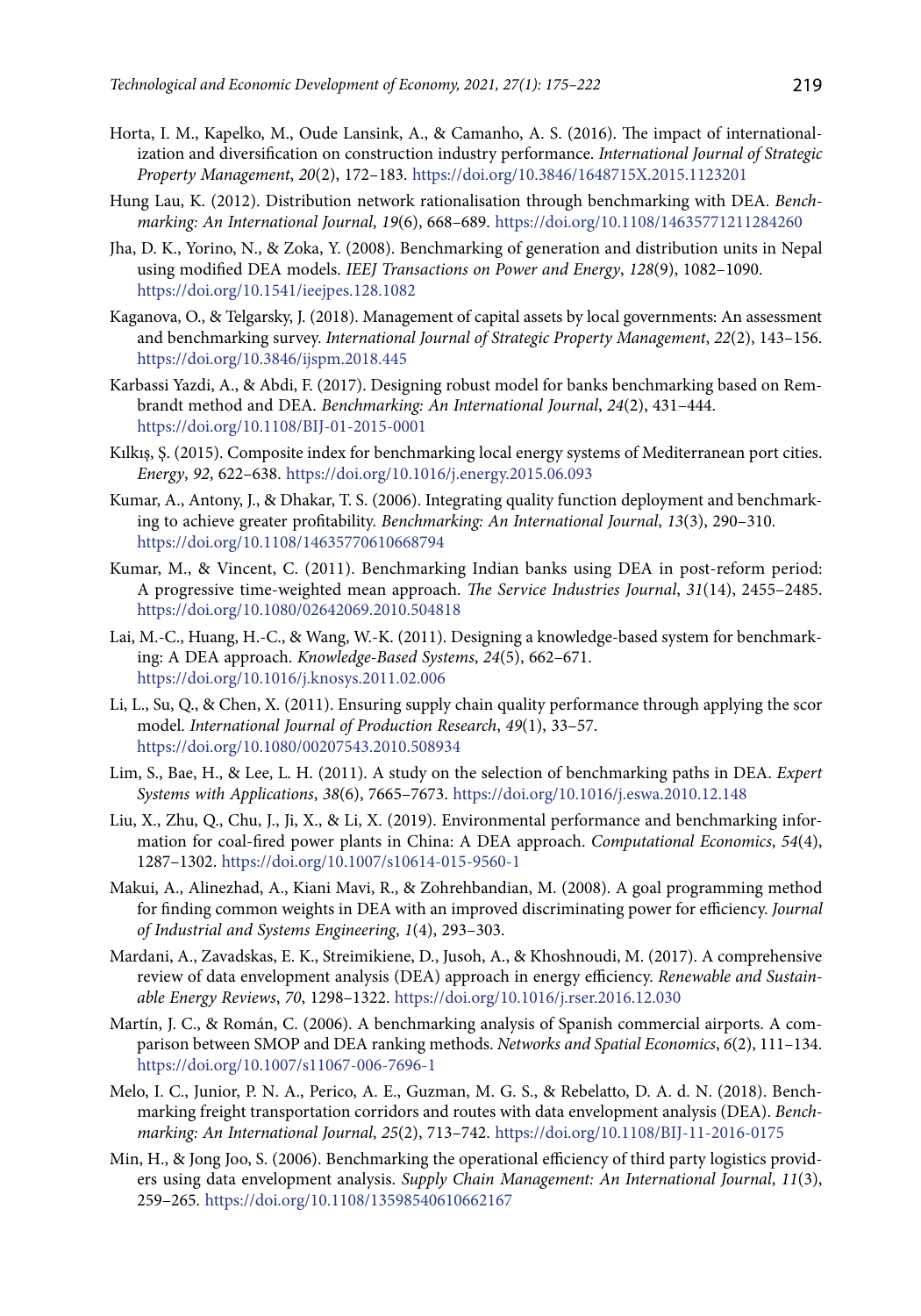- Mishra, R. K., & Pal, S. (2017). Benchmarking Indian SMEs: A DEA approach. *International Journal of Process Management and Benchmarking*, *7*(3), 305–331. https://doi.org/10.1504/IJPMB.2017.084907
- Mollaee, N., & Rahimi, R. (2009). *New method for effective benchmarking in health*, *safety* & *environment management*. Paper presented at the Proceeding Book of the Environment 2009 Seminar, Abu Dhabi.
- Nasrabadi, N., Dehnokhalaji, A., Korhonen, P., & Wallenius, J. (2019). A stepwise benchmarking approach to DEA with interval scale data. *Journal of the Operational Research Society*, *70*(6), 954–961. https://doi.org/10.1080/01605682.2018.1471375
- Nazarko, J., & Chodakowska, E. (2017). Labour efficiency in construction industry in Europe based on frontier methods: Data envelopment analysis and stochastic frontier analysis. *Journal of Civil Engineering and Management*, *23*(6), 787–795. https://doi.org/10.3846/13923730.2017.1321577
- Nigam, V., Thakur, T., Sethi, V., & Singh, R. (2012). Benchmarking of Indian mobile telecom operators using DEA with sensitivity analysis. *Benchmarking: An International Journal*, *19*(2), 219–238. https://doi.org/10.1108/14635771211224545
- Oh, S.-C., & Shin, J. (2015). The impact of mismeasurement in performance benchmarking: A Monte Carlo comparison of SFA and DEA with different multi-period budgeting strategies. *European Journal of Operational Research*, *240*(2), 518–527. https://doi.org/10.1016/j.ejor.2014.07.026
- Papagapiou, A., Mingers, J., & Thanassoulis, E. (1997). Would you buy a used car with DEA? *OR Insight*, *10*(1), 13–19. https://doi.org/10.1057/ori.1997.3
- Park, J., Lim, S., & Bae, H. (2012). DEA-based port efficiency improvement and stepwise benchmarking target selection. *Information: An International Interdisciplinary Journal*, *15*, 6155–6172.
- Park, J., & Sung, S.-I. (2016). Integrated approach to construction of benchmarking network in DEAbased stepwise benchmark target selection. *Sustainability*, *8*(7), 600. https://doi.org/10.3390/su8070600
- Peng Wong, W., & Yew Wong, K. (2008). A review on benchmarking of supply chain performance measures. *Benchmarking: An international Journal*, *15*(1), 25–51. https://doi.org/10.1108/14635770810854335
- Pickrell, S., Garnett, N., & Baldwin, J. (1997). *Measuring up: A practical guide to benchmarking in construction*. Construction Research Communications Watford.
- Portela, M. C. A. S., Camanho, A. S., Almeida, D. Q., Lopes, L., Silva, S. N., & Castro, R. (2016). Benchmarking hospitals through a web based platform. *Benchmarking: An International Journal*, *23*(3), 722−739. https://doi.org/10.1108/BIJ-07-2014-0067
- Quaresma Dias, J. C., Garrido Azevedo, S., Ferreira, J., & Palma, S. F. (2009). A comparative benchmarking analysis of main Iberian container terminals: A DEA approach. *International Journal of Shipping and Transport Logistics*, *1*(3), 260−275. https://doi.org/10.1504/IJSTL.2009.027534
- Radojicic, M., Savic, G., & Jeremic, V. (2018). Measuring the efficiency of banks: The bootstrapped i-distance GAR DEA approach. *Technological and Economic Development of Economy*, *24*(4), 1581−1605. https://doi.org/10.3846/tede.2018.3699
- Ramón, N., Ruiz, J. L., & Sirvent, I. (2018). Two-step benchmarking: Setting more realistically achievable targets in DEA. *Expert Systems with Applications*, *92*, 124−131. https://doi.org/10.1016/j.eswa.2017.09.044
- Ramón, N., Ruiz, J. L., & Sirvent, I. (2020). Cross-benchmarking for performance evaluation: Looking across best practices of different peer groups using DEA. *Omega*, *92*, 102169. https://doi.org/10.1016/j.omega.2019.102169
- Reichmann, G., & Sommersguter-Reichmann, M. (2006). University library benchmarking: An international comparison using DEA. *International Journal of Production Economics*, *100*(1), 131−147. https://doi.org/10.1016/j.ijpe.2004.10.007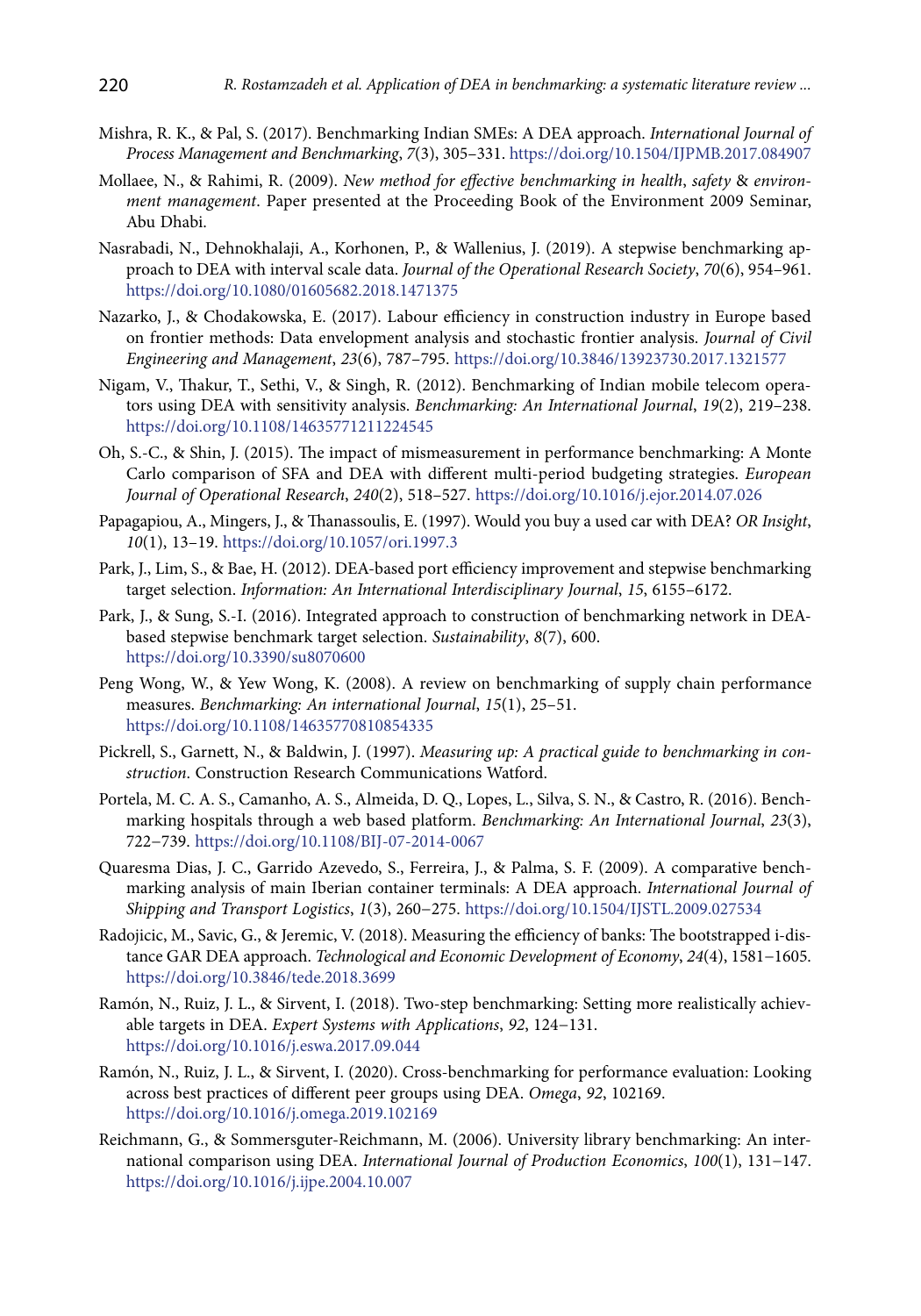- Ruiz, J. L., & Sirvent, I. (2016). Common benchmarking and ranking of units with DEA. *Omega*, *65*, 1−9. https://doi.org/10.1016/j.omega.2015.11.007
- Ruiz, J. L., & Sirvent, I. (2020). Benchmarking within a DEA framework: Setting the closest targets and identifying peer groups with the most similar performances. *International Transactions in Operational Research*. https://doi.org/10.1111/itor.12779
- Samoilenko, S., & Osei-Bryson, K.-M. (2019). A data analytic benchmarking methodology for discovering common causal structures that describe context-diverse heterogeneous groups. *Expert Systems with Applications*, *117*, 330−344. https://doi.org/10.1016/j.eswa.2018.09.054
- Sarkis, J. (2001). Benchmarking for agility. *Benchmarking: An International Journal*, *8*(2), 88−107. https://doi.org/10.1108/14635770110389816
- Sellitto, M. A., Pereira, G. M., Borchardt, M., Da Silva, R. I., & Viegas, C. V. (2015). A scor-based model for supply chain performance measurement: Application in the footwear industry. *International Journal of Production Research*, *53*(16), 4917−4926. https://doi.org/10.1080/00207543.2015.1005251
- Seol, H., Choi, J., Park, G., & Park, Y. (2007). A framework for benchmarking service process using data envelopment analysis and decision tree. *Expert Systems with Applications*, *32*(2), 432−440. https://doi.org/10.1016/j.eswa.2005.12.012
- Shabanpour, H., Yousefi, S., & Saen, R. F. (2017). Future planning for benchmarking and ranking sustainable suppliers using goal programming and robust double frontiers DEA. *Transportation Research Part D: Transport and Environment*, *50*, 129−143. https://doi.org/10.1016/j.trd.2016.10.022
- Sharma, M. G., Debnath, R. M., Oloruntoba, R., & Sharma, S. M. (2016). Benchmarking of rail transport service performance through DEA for Indian railways. *The International Journal of Logistics Management*.
- Sherman, H. D., & Zhu, J. (2006). Benchmarking with quality-adjusted DEA (Q-DEA) to seek lowercost high-quality service: Evidence from a U.S. bank application. *Annals of Operations Research*, *145*(1), 301−319. https://doi.org/10.1007/s10479-006-0037-4
- Silva, A. S., Medeiros, C. F., & Vieira, R. K. (2017). Cleaner production and PDCA cycle: Practical application for reducing the Cans Loss Index in a beverage company. *Journal of Cleaner Production*, *150*, 324−338. https://doi.org/10.1016/j.jclepro.2017.03.033
- Soheilirad, S., Govindan, K., Mardani, A., Zavadskas, E. K., Nilashi, M., & Zakuan, N. (2018). Application of data envelopment analysis models in supply chain management: A systematic review and meta-analysis. *Annals of Operations Research*, *271*(2), 915−969. https://doi.org/10.1007/s10479-017-2605-1
- Stewart, T. J. (1994). Data envelopment analysis and multiple criteria decision making: A response. *Omega*, *22*(2), 205−206. https://doi.org/10.1016/0305-0483(94)90079-5
- Stewart, T. J. (1996). Relationships between data envelopment analysis and multicriteria decision analysis. *Journal of the Operational Research Society*, *47*(5), 654c665. https://doi.org/10.1057/jors.1996.77
- Sufian, F. (2011a). Benchmarking the efficiency of the Korean banking sector: A DEA approach. *Benchmarking: An International Journal*, *18*(1), 107−127. https://doi.org/10.1108/14635771111109841
- Swanson, D. (2016). Transportation price benchmarking: Implications for firm performance. *Benchmarking: An International Journal*, *23*(4), 1015−1026. https://doi.org/10.1108/BIJ-04-2015-0034
- Trappey, A. J., & Chiang, T.-A. (2008). A DEA benchmarking methodology for project planning and management of new product development under decentralized profit-center business model. *Advanced Engineering Informatics*, *22*(4), 438−444. https://doi.org/10.1016/j.aei.2008.06.003
- Van Eck, N. J., & Waltman, L. (2014). Visualizing bibliometric networks. In *Measuring scholarly impact* (pp. 285−320). Springer. https://doi.org/10.1007/978-3-319-10377-8\_13
- Wang, Y.-G. (2017). Benchmarking establishment for green building based on DEA and individual advantage identification. *Journal of Interdisciplinary Mathematics*, *20*(6−7), 1459−1463. https://doi.org/10.1080/09720502.2017.1382157